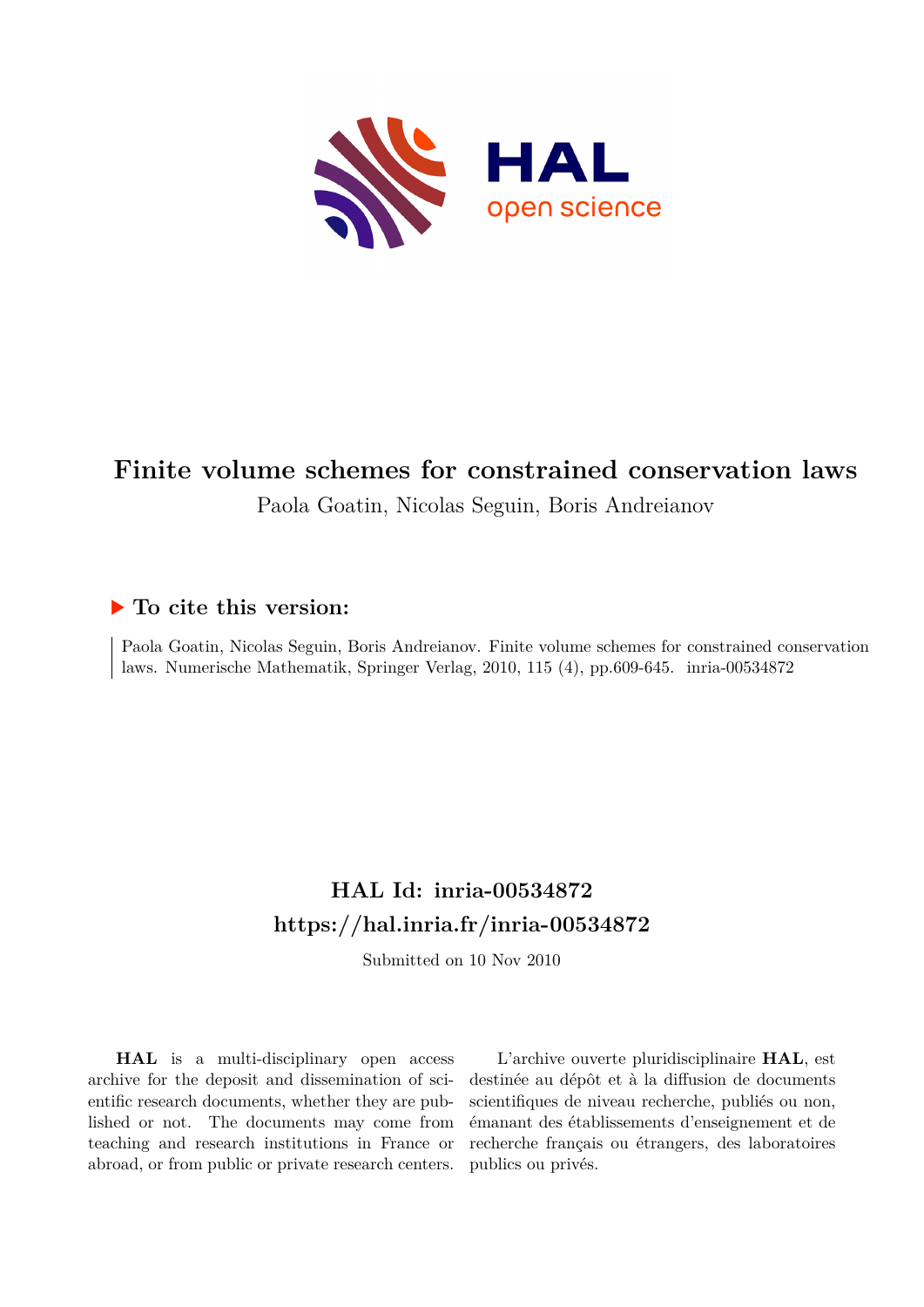# Finite volume schemes for locally constrained conservation laws

Boris Andreianov Paola Goatin Nicolas Seguin

June 10, 2009

### Abstract

This paper is devoted to the numerical analysis of the road traffic model proposed by Colombo and Goatin in [\[CG07\]](#page-33-0). The model involves a standard conservation law supplemented by a local unilateral constraint on the flux at the point  $x = 0$  (modelling a road light, a toll gate, etc.).

We first show that the problem can be interpreted in terms of the theory of conservation laws with discontinuous flux function, as developed by Adimurthi et al. [\[AMG05\]](#page-32-0) and Bürger et al. [\[BKT09\]](#page-33-1). We reformulate accordingly the notion of entropy solution introduced in [\[CG07\]](#page-33-0), and extend the well-posedness results to the  $L^{\infty}$  framework. Then, starting from a general monotone finite volume scheme for the non-constrained conservation law, we produce a simple scheme for the constrained problem and show its convergence. The proof uses a new notion of entropy process solution. Numerical examples modelling a "green wave" are presented.

Key words: Hyperbolic Scalar Conservation Law, Finite Volume Scheme, Entropy Process Solution, Discontinuous Flux, Road Traffic Model

2000 MSC: 35L65 (65M12, 76M12, 90B20)

# Contents

|   | 1 Introduction                                                                                                                                                                         | $\mathbf 2$                 |  |
|---|----------------------------------------------------------------------------------------------------------------------------------------------------------------------------------------|-----------------------------|--|
|   | Entropy inequalities adapted to the constraint<br>2.1 Definition of solutions and well-posedness in $BV$<br>2.2 Properties and equivalent definitions of solutions                     | 3<br>3<br>6                 |  |
|   | 3 Entropy process solutions                                                                                                                                                            |                             |  |
| 4 | Finite volume schemes<br>4.1 Construction of constrained schemes<br>A priori estimates and discrete entropy inequalities<br>4.2<br>Approximate solutions and convergence<br>4.3<br>4.4 | 14<br>15<br>-16<br>18<br>24 |  |
|   | 5 Numerical results                                                                                                                                                                    | 24<br>-25                   |  |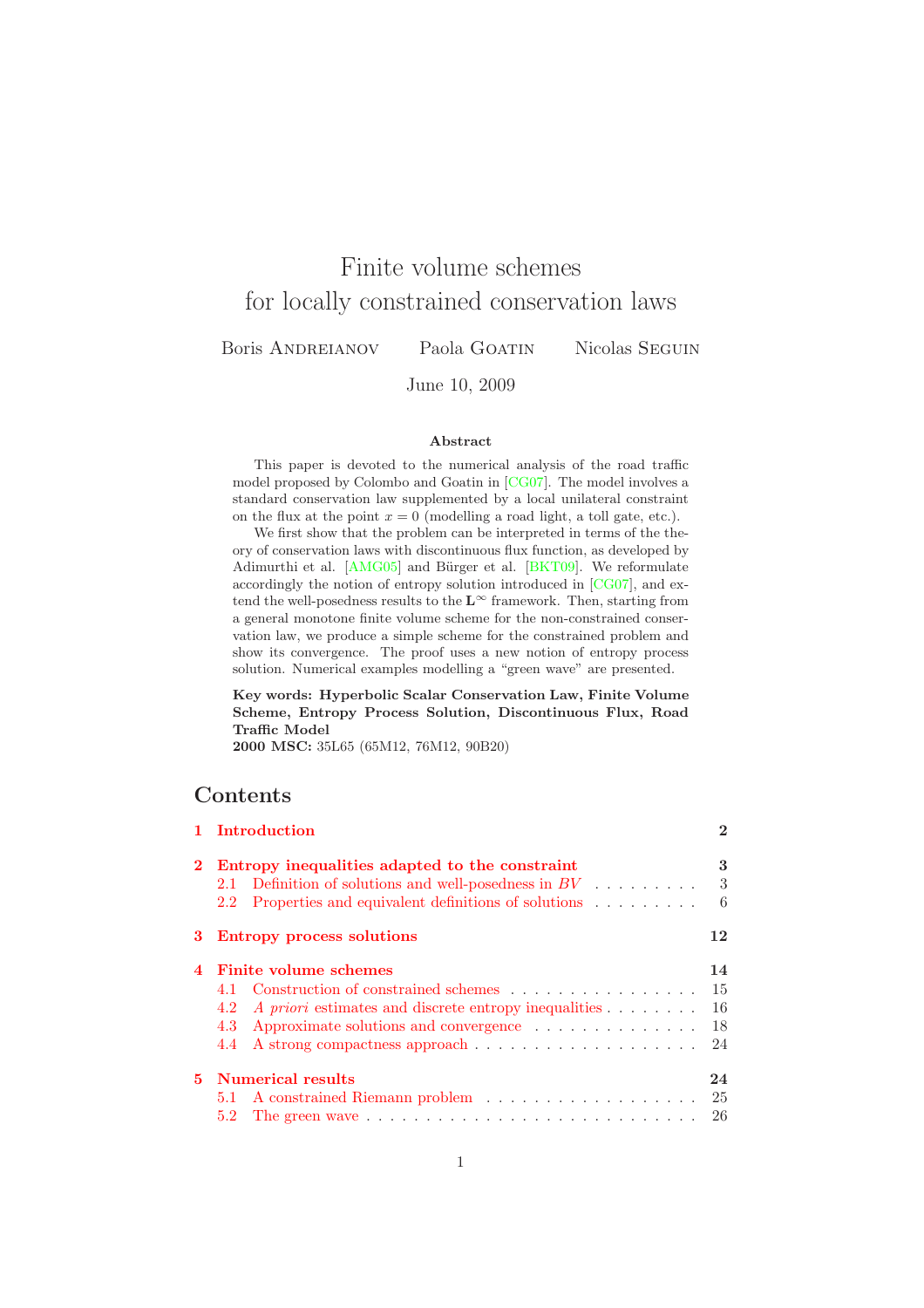### <span id="page-2-0"></span>[6 Appendix: the postponed proofs](#page-28-0) 28

# 1 Introduction

The aim of this paper is to study finite volume schemes for scalar conservation laws with local unilateral constraint of the form

<span id="page-2-4"></span><span id="page-2-1"></span>
$$
\partial_t u + \partial_x f(u) = 0, \qquad t > 0, \ x \in \mathbb{R}, \tag{1}
$$

$$
u(0,x) = u_0(x), \qquad x \in \mathbb{R}, \tag{2}
$$

<span id="page-2-2"></span>
$$
f(u(t,0)) \le F(t), \qquad t > 0. \tag{3}
$$

We assume that the flux function  $f : [0,1] \to \mathbb{R}$  is Lipschitz continuous with Lipschitz constant  $L$  and it is bell-shaped, i.e. it satisfies

<span id="page-2-3"></span>
$$
f(u) \ge 0, \ f(0) = f(1) = 0, \ f'(u)(\bar{u} - u) > 0 \text{ for a.e. } u \in [0, 1], \qquad (4)
$$

for some  $\bar{u} \in (0,1)$ . Accordingly, we assume that  $F \in \mathbf{L}^{\infty}(\mathbb{R}^+; [0, f(\bar{u})])$  and  $u_0 \in \mathbf{L}^{\infty}(\mathbb{R};[0,1]).$ 

The problem  $(1-3)$  $(1-3)$  was introduced in  $[CG07]$  to model a toll gate along a highway. It can also model other obstacles on a road, such as road lights (see the numerical examples in Section [5\)](#page-24-1). The well-posedness of entropy solutions was proved in the  $BV$  setting, by means of the wave-front tracking technique.

In the present paper, we characterize and approximate entropy solutions of  $(1-3)$  $(1-3)$  in the L<sup>∞</sup> setting. The core of the paper is the convergence analysis for finite volume schemes adapted to the constrained problem [\(1](#page-2-1)[-3\)](#page-2-2). The schemes are constructed as follows. We consider a classical monotone three-point finite volume scheme (see [\[EGH00\]](#page-33-2)) and denote by  $q(u, v)$  the associated numerical flux; at the interface of the mesh which corresponds to the obstacle position  ${x = 0}$ , the numerical flux is replaced by  $min(g(u, v), F)$  in order to comply with the constraint [\(3\)](#page-2-2) (see Section [4](#page-14-0) for more details). Our approach is simpler than the wave-front tracking algorithm devised in [\[CG07\]](#page-33-0), because we do not need to define explicitly the Riemann solvers at the interface  $\{x = 0\}$  which would fit the constraint at time  $t$ . Notice that with our approach, existing finite volume codes for the non-constrained conservation law [\(1\)](#page-2-1) are trivially combined with the constraint [\(3\)](#page-2-2).

The main difficulty in dealing with the constraint  $(3)$  is that the solution may develop stationary non-classical shocks at  $x = 0$ ; a non-classical entropy condition is needed in order to govern the admissibility of weak solutions. Moreover, in our context the corresponding entropy condition must be combined with the usual numerical analysis techniques for the scalar conservation law.

The first definition of entropy solutions was introduced in [\[CG07\]](#page-33-0) (it was derived from the entropy condition associated to conservation laws with discontinuous flux function, see e.g.  $[Tow00]$ . It turns out that with the definition of [\[CG07\]](#page-33-0), proving the stability of entropy solutions is delicate. More precisely, even under strong compactness assumptions on a sequence  $(u^{\varepsilon})_{\varepsilon>0}$  of entropy solutions to [\(1\)](#page-2-1),[\(3\)](#page-2-2), it is not straightforward that the limit u of  $u^{\varepsilon}$  is also an entropy solution to  $(1)$ ,  $(3)$ . Indeed, the constraint  $(3)$  on the flux traces is not contained in the entropy inequalities of [\[CG07\]](#page-33-0), but it has to be checked apart.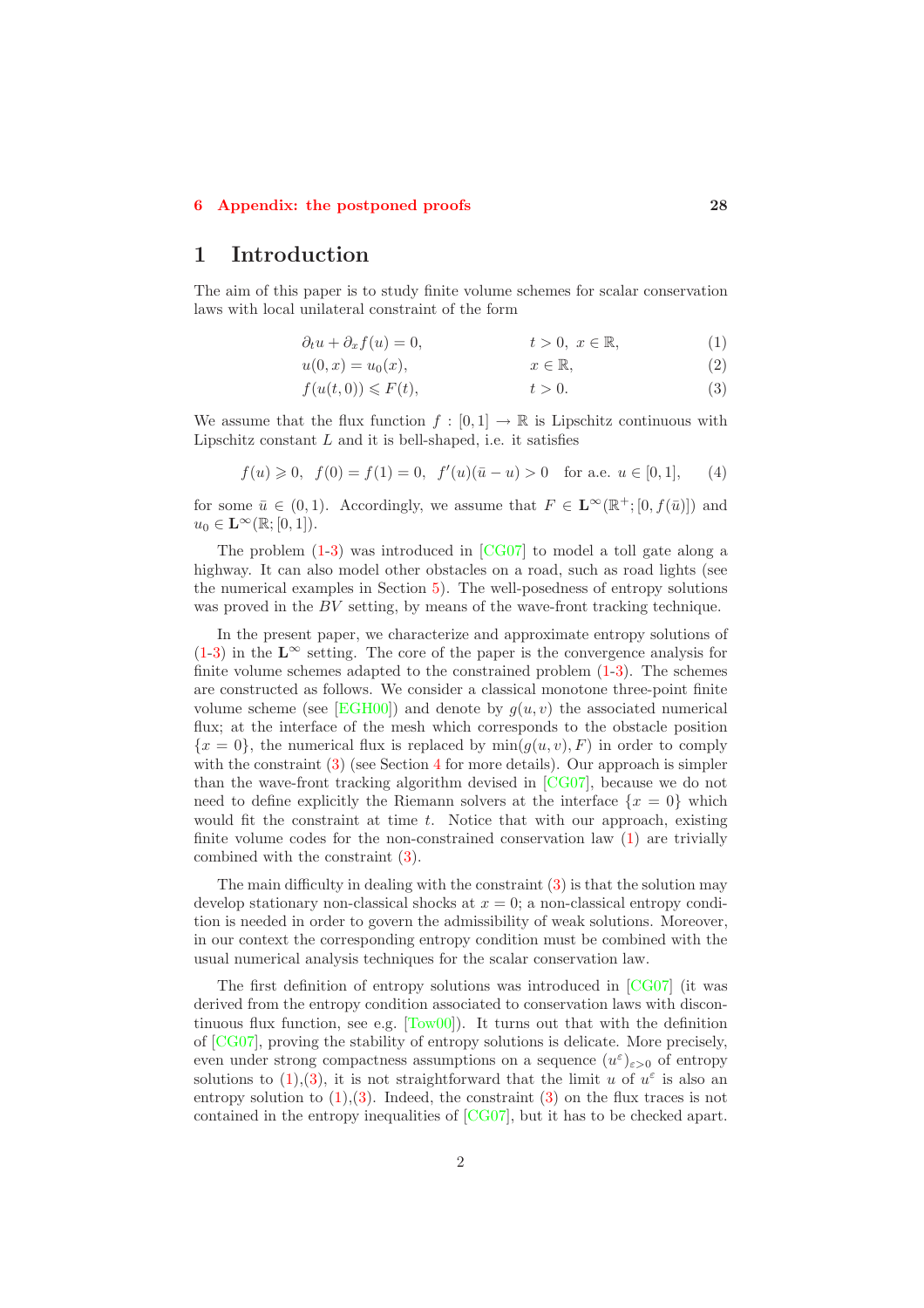The passage to the limit in this constraint is only possible in an indirect way, e.g. using the Green-Gauss formula (see [\(7\)](#page-4-0) below). The situation is far more delicate if only weak compactness of  $(u^{\varepsilon})_{\varepsilon>0}$  is available.

Therefore, although the theory of [\[CG07\]](#page-33-0) leads to well-posedness of [\(1](#page-2-1)[-3\)](#page-2-2), for the purpose of proving convergence of the aforementioned numerical schemes we prefer to give a new "global" definition of  $\mathcal{G}$ -entropy solutions. Then we define the corresponding G-entropy process solutions in the spirit of  $[EGH00]$  (this generalization is needed whenever one lacks strong compactness for the sequence of approximate solutions). In particular, the global entropy inequalities have the advantage of implying the constraint  $(3)$ . The notion of G-entropy solution is clearly stable under the strong  $L^1_{loc}$  convergence, and an  $L^{\infty}$  weak- $\star$  limit of a sequence of  $\mathcal G$ -entropy solutions is a  $\mathcal G$ -entropy process solution.

It is worth noting that, unlike the standard cases [\[EGH00\]](#page-33-2), we are not able to prove the uniqueness of *G*-entropy process solutions directly. Therefore, in order to prove the convergence of the scheme we need to know beforehand the existence of a  $\mathscr{G}\text{-entropy}$  solution (guaranteed by the results of [\[CG07\]](#page-33-0)).

We study the constrained conservation law  $(1),(3)$  $(1),(3)$  with the tools developed in the context of conservation laws with discontinuous flux. Our definitions are based upon the notion of  $\mathcal{H}(A, B)$ -connection" (see Adimurthi, Mishra and Veerappa Gowda [\[AMG05\]](#page-32-0) and Bürger, Karlsen and Towers [\[BKT09\]](#page-33-1)) and upon the idea of "adapted entropies" (see Baiti and Jenssen [\[BJ97\]](#page-33-3) and Audusse and Perthame [\[AuP05\]](#page-33-4)) further developed in the forthcoming work of Andreianov, Karlsen and Risebro [\[AKR\]](#page-33-5).

The paper is organized as follows. In Section  $2 \text{ we define } G\text{-entropy solutions},$  $2 \text{ we define } G\text{-entropy solutions},$ show that they coincide with the entropy solutions in the sense of Colombo and Goatin [\[CG07\]](#page-33-0), and extend the well-posedness results of [\[CG07\]](#page-33-0) to the case of  $\mathbf{L}^{\infty}$  data. Some comments on the notion of G-entropy solution are given in Remarks [4](#page-9-0)[,5.](#page-9-1) A key lemma and the technical proofs are postponed to the Appendix. Then in Section [3,](#page-12-0) we describe the entropy-process solutions. Section [4](#page-14-0) is devoted to the construction of finite volume schemes for  $(1-3)$  and to the proof of their convergence; at the end of the section, the main result of the paper (Theorem [4.9\)](#page-24-2) is stated. Section [5](#page-24-1) contains numerical examples.

# <span id="page-3-0"></span>2 Entropy inequalities adapted to the constraint

In this section, we study the entropy solutions for the Cauchy problem [\(1-](#page-2-1)[3\)](#page-2-2). We give several notions of solution; the fact that all these notions are equivalent is the main point of the section. Starting from the  $BV$  existence result of  $[CG07]$ , we then deduce well-posedness (existence, uniqueness,  $L<sup>1</sup>$  stability with respect to the perturbation of  $u_0$  and of F) for  $(1-3)$  $(1-3)$  in the framework of the entropy solutions. Notice that the uniqueness and the existence proofs below exploit different definitions of entropy solution.

### <span id="page-3-1"></span>2.1 Definition of solutions and well-posedness in  $BV$

Let us note  $\Pi = [0, +\infty) \times \mathbb{R}$ . Throughout the paper,

$$
\Phi: (u,\kappa) \in \mathbb{R} \times \mathbb{R} \mapsto \text{sgn}(u-\kappa) \big( f(u) - f(\kappa) \big)
$$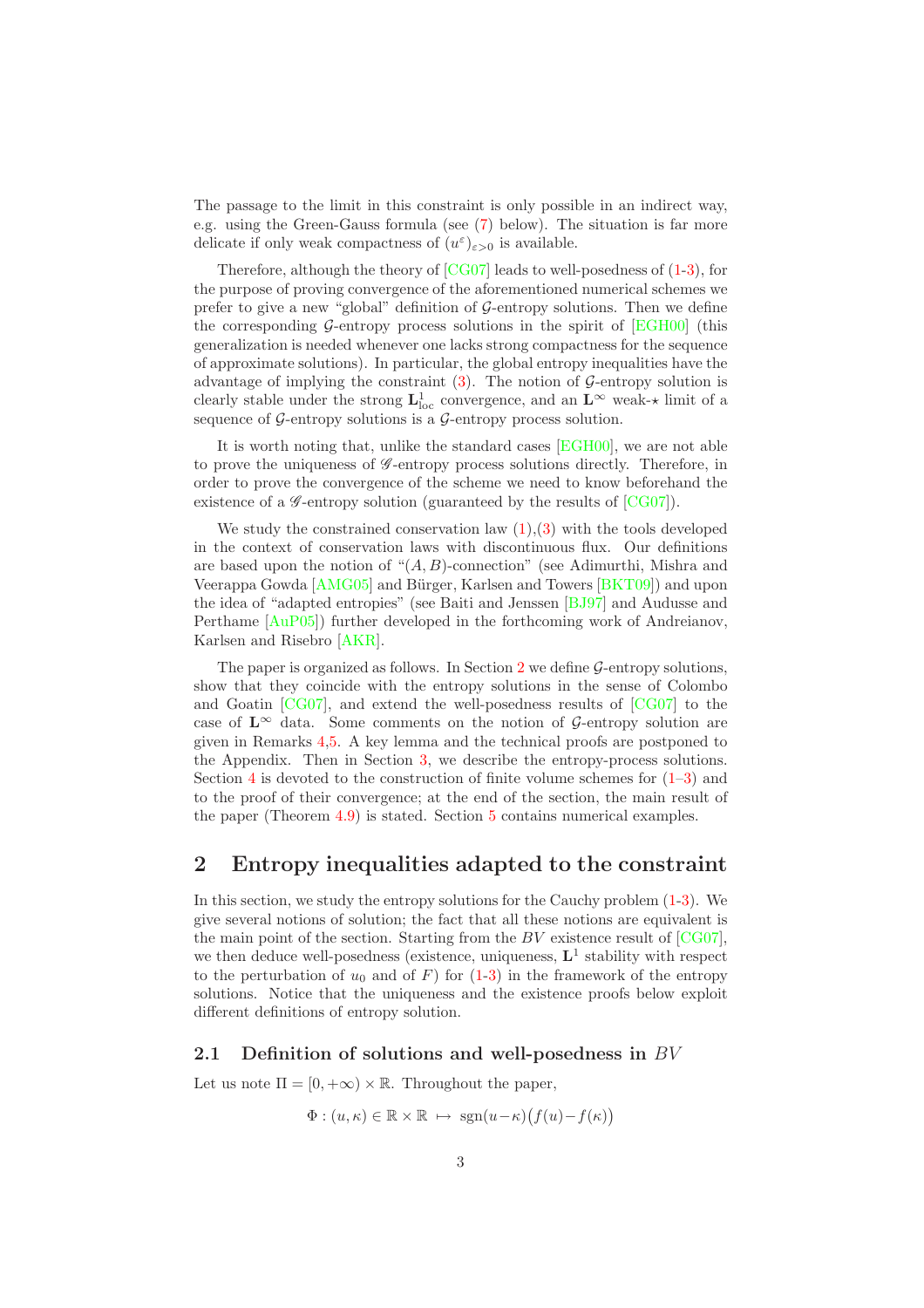denotes the entropy flux associated with the Kruzhkov entropy  $(u, \kappa) \mapsto |u-\kappa|$ (see  $[Kru70]$ ). Following  $[CG07]$ , we give the following definition of entropy solutions of  $(1-3)$  $(1-3)$ .

<span id="page-4-4"></span>**Definition 2.1.** Let  $u_0 \in \mathbf{L}^{\infty}(\mathbb{R};[0,1])$  and  $F \in \mathbf{L}^{\infty}(\mathbb{R}^+;[0, f(\bar{u})])$ . A function  $u \in \mathbf{L}^{\infty}(\Pi; [0, 1])$  is said to be a CG-entropy solution of  $(1-3)$  $(1-3)$  if

(i) for all nonnegative test function  $\varphi \in C_c^{\infty}(\Pi)$  and all  $\kappa \in [0,1],$ 

$$
\int_0^{+\infty} \int_{\mathbb{R}} \left( |u(t,x) - \kappa| \partial_t + \Phi(u(t,x), \kappa) \partial_x \right) \varphi(t,x) dx dt
$$

$$
+ \int_{\mathbb{R}} |u_0(x) - \kappa| \varphi(0,x) dx + 2 \int_0^{+\infty} \left( 1 - F(t)/f(\bar{u}) \right) f(\kappa) \varphi(t,0) dt \ge 0; \quad (5)
$$

(ii) the constraint [\(3\)](#page-2-2) on the traces of  $f(u(t, \cdot))$  on  $\{x = 0\}$  is satisfied:

<span id="page-4-2"></span><span id="page-4-1"></span>
$$
f((\gamma^{l}u)(t)) = f((\gamma^{r}u)(t)) \leq F(t) \quad \text{ for a.e. } t > 0,
$$
 (6)

where  $\gamma^{l,r}$  denote the operators of left- and right-side strong traces on  $\{x=0\}$ .

Here and in the sequel, we use e.g.  $\mathbf{L}^{\infty}(\Pi, [0, 1])$  for the set of all measurable functions with values in  $[0, 1]$ , etc...

*Remark* 1. Taking  $\kappa = 0$ , then  $\kappa = 1$  in the above formulation [\(5\)](#page-4-1), from the condition  $u(t, x) \in [0, 1]$  a.e. we deduce that u is a weak solution of equation  $(1)$  (i.e.,  $u$  is a solution in the sense of distributions). In particular, the equality contained in [\(6\)](#page-4-2) is the classical Rankine-Hugoniot condition which can be derived from the weak formulation of the conservation law [\(1\)](#page-2-1).

*Remark* 2*.* The inequality contained in the constraint [\(6\)](#page-4-2) can be rewritten in the following weak form:

<span id="page-4-0"></span>
$$
\int_0^{+\infty} F(t)\,\xi(t)\,dt \ge \int_0^{+\infty} f((\gamma^{l,r}u)(t))\,\xi(t)\,dt
$$

$$
= \pm \int_0^{+\infty} \int_{\mathbb{R}^{\pm}} \left( u(t,x)\partial_t + f(u(t,x))\partial_x \right) \left( \xi(t)\varphi(x) \right) \,dx\,dt \tag{7}
$$

for all  $\xi \in \mathcal{C}_c^{\infty}((0, +\infty)), \xi \geq 0$ , and some given  $\varphi \in \mathcal{C}_c^{\infty}(\mathbb{R}), \varphi \geq 0, \varphi(0) = 1$ .

It is worth noting that the traces  $\gamma^{l,r}u$  in [\(6\)](#page-4-2) do exist. Indeed, we are dealing with a flux function such that the measure of the set  $\{s \in [0,1], f'(s) = 0\}$  is zero (by assumption [\(4\)](#page-2-3)). In this situation, the following result was shown by Panov (see also Vasseur [\[Vas01\]](#page-34-1)).

<span id="page-4-5"></span>Theorem 2.2 (Adapted from [\[Pan07\]](#page-34-2)). *Let* f *be a continuous function which is non constant on any non-degenerate interval of* [0, 1]*. Let* u *be an entropy solution of*  $\partial_t u + \partial_x f(u) = 0$  *in*  $(0, +\infty) \times (0, +\infty)$ *. Then there exists a strong trace*  $\gamma^{r}u$  *on the boundary*  $\{x = 0\}$ *, in the sense* 

<span id="page-4-3"></span>
$$
\lim_{h \downarrow 0} \frac{1}{h} \int_0^{+\infty} \int_0^h |u(t, x) - (\gamma^r u)(t)| \xi(t) dx dt = 0 \quad \forall \xi \in C_c^{\infty}([0, +\infty)).
$$
 (8)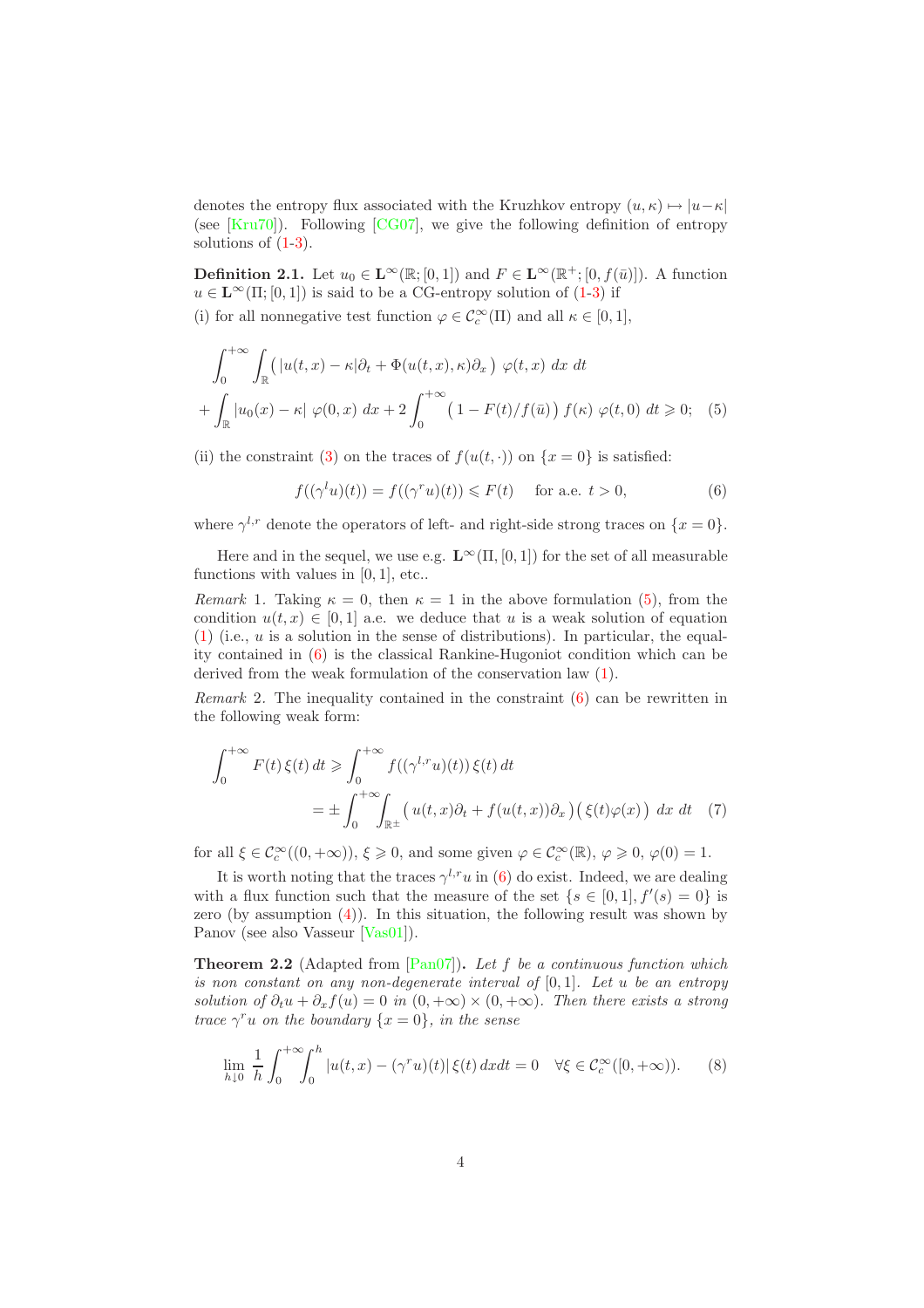The existence of the left-sided trace  $\gamma^l u$  of an entropy solution u of  $\partial_t u$  +  $\partial_x f(u) = 0$  in  $(0, +\infty) \times (-\infty, 0)$  is analogous (it can also be deduced from the above statement, upon changing  $x, f$  into  $-x, -f$ , respectively).

Note that for all continuous functions  $\theta$  on [0, 1], equality [\(8\)](#page-4-3) implies

<span id="page-5-0"></span>
$$
\lim_{h \downarrow 0} \frac{1}{h} \int_0^{+\infty} \int_0^h |\theta \circ u(t, x) - (\theta \circ \gamma^r u)(t)| \xi(t) dx dt = 0 \quad \forall \xi \in C_c^{\infty}([0, +\infty)), \tag{9}
$$

i.e.,  $\theta \circ (\gamma^r u)$  is the strong trace  $\gamma^r (\theta \circ u)$  of  $\theta \circ u$ . For the proof, it is sufficient to take a concave modulus of continuity  $M_{\theta}(\cdot)$  of  $\theta$  and use the Jensen inequality:

$$
\frac{1}{h} \int_0^{+\infty} \int_0^h |(\theta \circ u)(t, x) - (\theta \circ \gamma^r u)(t)| \xi(t) dx dt
$$
\n
$$
\leq \frac{1}{h} \int_0^{+\infty} \int_0^h M_\theta(|u(t, x) - (\gamma^r u)(t)|) \xi(t) dx dt
$$
\n
$$
\leq \left( \int_0^{+\infty} \xi(t) dt \right) \times M_\theta \left( \frac{1}{\int_0^{+\infty} \xi(t) dt} \frac{1}{h} \int_0^{+\infty} \int_0^h |(\theta \circ u(t, x)) - (\theta \circ \gamma^r u)(t)| \xi(t) dx dt \right),
$$

<span id="page-5-1"></span>so that [\(9\)](#page-5-0) is implied by [\(8\)](#page-4-3) and the fact that  $M_{\theta}(r) \rightarrow 0$  as  $r \rightarrow 0$ . *Remark* 3. The last term of [\(5\)](#page-4-1) can be seen as the remainder of the approximation of Problem [\(1-](#page-2-1)[3\)](#page-2-2) by

$$
\partial_t u^{\varepsilon}(t, x) + \partial_x (k^{\varepsilon}(t, x) f(u^{\varepsilon})) = 0, \quad t > 0, x \in \mathbb{R}
$$
  
where  $k^{\varepsilon}(t, x) = \begin{cases} 1 & \text{if } |x| \geq \varepsilon, \\ F(t)/f(\bar{u}) & \text{if } |x| < \varepsilon. \end{cases}$ 

The associated entropy formulation (see for instance [\[Tow00,](#page-34-0) [KRT03,](#page-33-7) [SV03,](#page-34-3) ?]) is

$$
\int_0^{+\infty} \int_{\mathbb{R}} \left( |u^{\varepsilon}(t,x) - \kappa| \partial_t + \Phi(u^{\varepsilon}(t,x), \kappa) \partial_x \right) \varphi(t,x) dx dt
$$

$$
+ \int_{\mathbb{R}} |u_0(x) - \kappa| \varphi(0,x) dx
$$

$$
+ \int_0^{+\infty} (1 - F(t)/f(\bar{u})) f(\kappa) \left( \varphi(t, -\varepsilon) + \varphi(t, \varepsilon) \right) dt \ge 0;
$$

clearly, the solution  $u^{\varepsilon}$  satisfies the constraint  $f(u^{\varepsilon}(t,x)) \leq F(t)$  for a.e.  $|x| < \varepsilon$ .

<span id="page-5-2"></span>Problem [\(1-](#page-2-1)[3\)](#page-2-2) is well-posed in the framework of CG-entropy solutions of bounded variation. More precisely, we recall the following result.

Theorem 2.3 (Colombo and Goatin, [\[CG07\]](#page-33-0)).

*Assume that*  $u_0 \in BV(\mathbb{R}, [0,1])$  *and*  $F \in BV(\mathbb{R}^+, [0, f(\bar{u})])$ *. Then there exists one and only one CG-entropy solution*  $u \in BV(\Pi)$  *to Problem ([1](#page-2-1)-[3](#page-2-2)). Moreover, given two initial data*  $u_0, v_0 \in BV(\mathbb{R}, [0, 1])$  *such that*  $(u_0 - v_0) \in \mathbf{L}^1(\mathbb{R})$ *, the corresponding CG-entropy solutions*  $u, v$  *satisfy the following*  $\mathbf{L}^1$ -stability prop*erty:*

$$
\int_{\mathbb{R}} |u(t,x) - v(t,x)| \, dx \leq \int_{\mathbb{R}} |u_0(x) - v_0(x)| \, dx.
$$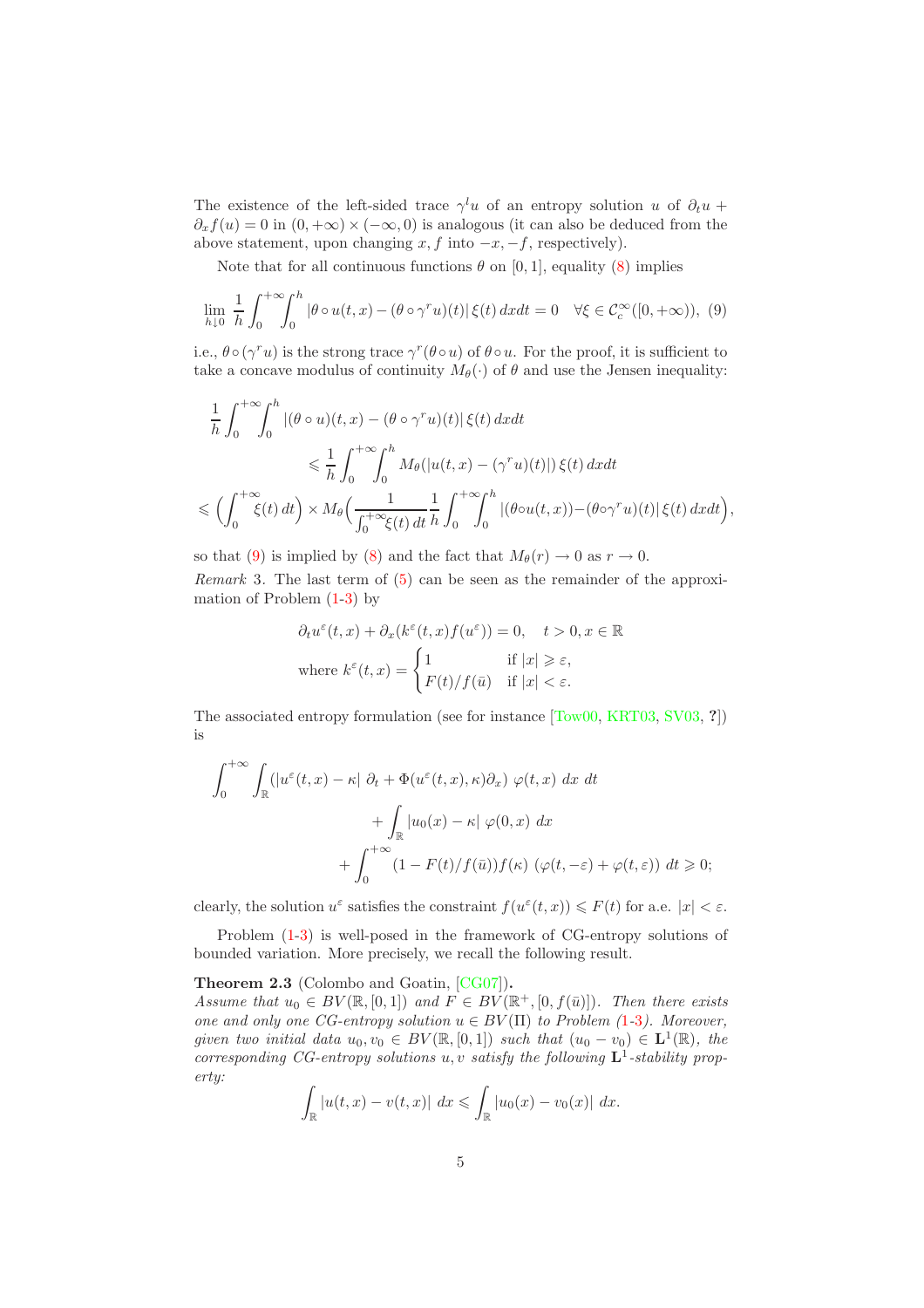In [\[CG07\]](#page-33-0), existence is proved using the wave-front tracking approximation and a Temple functional. Note that, in the case of wave-front tracking approximations (as well as in the case of the approximations of Remark [3\)](#page-5-1), the traces  $\gamma^{l,r} f(u)$  of the limit of  $f(u^{\varepsilon})$  are the limits of the traces  $\gamma^{l,r} f(u^{\varepsilon})$ , respectively, thanks to the Green-Gauss formula (cf.  $(7)$ ). Hence  $(6)$  in Definition [2.1\(](#page-4-4)ii) is verified. Uniqueness is obtained using the Kruzhkov doubling of variables technique ( $[Kru70]$ ) on each side from the boundary; the constraint  $(6)$  for the strong traces of  $u$  is used to obtain the dissipativity inequalities across the interface  $\{x = 0\}.$ 

In the next Section, this existence and uniqueness result will be extended to  $\mathbf{L}^{\infty}$  data (as well for F as for  $u_0$ ) and solutions; see Theorem [2.11.](#page-11-0)

### <span id="page-6-0"></span>2.2 Properties and equivalent definitions of solutions

Recall that, according to Theorem [2.2,](#page-4-5) for each function  $u \in L^{\infty}(\Pi)$  such that u is a Kruzhkov entropy solution away from the interface  $\{x=0\}$  (i.e., such that [\(5\)](#page-4-1) holds with test functions  $\varphi \in C_c^{\infty}(\Pi)$ ,  $\varphi|_{\{x=0\}} \equiv 0$ , one can define a couple of strong one-sided traces  $((\gamma^l u)(t), (\gamma^r u)(t))$ , for a.e.  $t > 0$ . The starting point of the below constructions is the explicit description of the set of possible values taken by such couples of one-sided traces. Define the following sets.

<span id="page-6-5"></span>**Definition 2.4.** Let  $F \in [0, f(\bar{u})]$ . The *admissibility germ*  $\mathcal{G}(F)$  for the con-servation law [\(1\)](#page-2-1) associated with the constraint  $f(u)|_{\{x=0\}} \leq F$  is the subset of  $[0,1]^2$  defined as the union  $\mathscr{G}(F) = \mathscr{G}_1(F) \cup \mathscr{G}_2(F) \cup \mathscr{G}_3(F)$ , where

- $\mathscr{G}_1(F) = \{(c_l, c_r) \in [0, 1]^2; c_l > c_r, f(c_l) = f(c_r) = F\},\$
- $\mathscr{G}_2(F) = \{(c, c) \in [0, 1]^2; f(c) \leq F\},\$
- $\mathscr{G}_3(F) = \{(c_l, c_r) \in [0, 1]^2; c_l < c_r, f(c_l) = f(c_r) \leq F\},\$

Remark that  $\mathscr{G}_1(F) = \{(A_F, B_F)\}\$ is a singleton, uniquely defined by the conditions

$$
f(A_F) = f(B_F) = F, \quad A_F \geq B_F.
$$

<span id="page-6-4"></span>The fundamental property of CG-entropy solutions is the following.

Proposition 2.5. *If* u *is a CG-entropy solution or Problem (*[1](#page-2-1)*-*[3](#page-2-2)*), then, for*  $a.e. t > 0,$ 

<span id="page-6-1"></span>
$$
((\gamma^l u)(t), (\gamma^r u)(t)) \in \mathscr{G}(F(t)).
$$
\n(10)

*Proof.* First, recall that Definition [2.1](#page-4-4) contains the fact that the traces  $\gamma^{l,r}u$ satisfy the Rankine-Hugoniot condition at the interface  $\{x = 0\}$ : for a.e.  $t > 0$ ,

<span id="page-6-2"></span>
$$
f((\gamma^l u)(t)) = f((\gamma^r u)(t)). \tag{11}
$$

In order to prove  $(10)$ , it suffices to show that the non classical shock

<span id="page-6-3"></span>
$$
f((\gamma^l u)(t)) = f((\gamma^r u)(t)) < F(t) \text{ with } (\gamma^l u)(t) > (\gamma^r u)(t) \tag{12}
$$

is excluded, for a.e.  $t > 0$ . Indeed, notice that the Rankine-Hugoniot condition [\(11\)](#page-6-2) and the assumptions [\(4\)](#page-2-3) on the flux function f yield, for a.e.  $t > 0$ , the following alternative:

either 
$$
((\gamma^l u)(t), (\gamma^r u)(t)) \in \mathscr{G}(F(t)),
$$
 or (12) holds.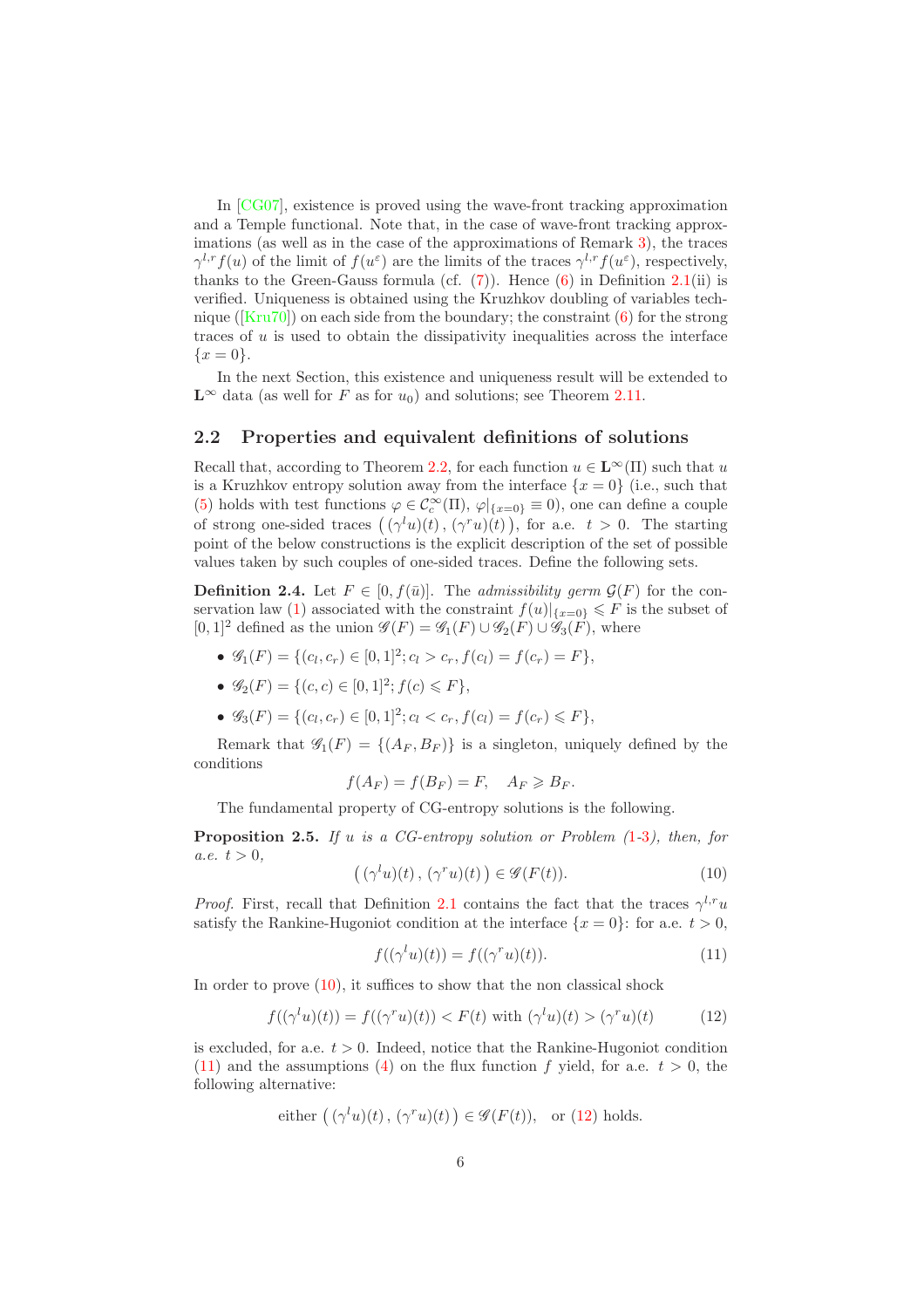To contradict [\(12\)](#page-6-3), consider a nonnegative test function  $\xi \in C_c^{\infty}((0, +\infty))$  and take  $\varphi_{\varepsilon} = w_{\varepsilon} \xi$  with  $\varepsilon > 0$  in [\(5\)](#page-4-1). Here  $w_{\varepsilon}$  is the cut-off function defined by

<span id="page-7-2"></span>
$$
w_{\varepsilon}(x) = \begin{cases} 1 & \text{if } |x| < \varepsilon, \\ 2 - |x|/\varepsilon & \text{if } \varepsilon \leq |x| \leq 2\varepsilon, \\ 0 & \text{if } |x| > 2\varepsilon. \end{cases}
$$
(13)

Then the entropy inequality [\(5\)](#page-4-1) becomes

$$
I(\varepsilon) + J(\varepsilon) \geq 0,
$$
  
\n
$$
I(\varepsilon) = \int_0^{+\infty} \int_{\mathbb{R}} (|u - \kappa| \partial_t \xi + \Phi(u, \kappa) \partial_x \xi) w_{\varepsilon} dx dt,
$$
  
\n
$$
J(\varepsilon) = \int_0^{+\infty} \int_{\mathbb{R}} \Phi(u, \kappa) \xi w_{\varepsilon}' dx dt + 2 \int_0^{+\infty} (1 - F(t)/f(\bar{u})) f(\kappa) \xi(t) dt.
$$

Clearly,  $\lim_{\varepsilon\to 0} I(\varepsilon) = 0$ . Moreover, using [\(9\)](#page-5-0) with  $\theta(\cdot) = \Phi(\cdot, \kappa)$ , we deduce

$$
\lim_{\varepsilon \to 0} J(\varepsilon) = \int_0^{+\infty} \left( \Phi((\gamma^t u)(t), \kappa) - \Phi((\gamma^r u)(t), \kappa) + 2(1 - F(t)/f(\bar{u})) f(\kappa) \right) \xi(t) dt
$$

which gives for all  $\kappa \in [0, 1]$  and a.e.  $t > 0$ 

$$
\Phi((\gamma^l u)(t), \kappa) - \Phi((\gamma^r u)(t), \kappa) + 2\left(1 - F(t)/f(\bar{u})\right)f(\kappa) \ge 0.
$$

Let us take  $\kappa = \bar{u}$  in the latter expression. Assuming [\(12\)](#page-6-3), we obtain

$$
0 \leq \Phi((\gamma^l u)(t), \bar{u}) - \Phi((\gamma^r u)(t), \bar{u}) + 2(1 - F(t)/f(\bar{u}))f(\bar{u})
$$
  
\n
$$
\leq f((\gamma^l u)(t)) - f(\bar{u}) - f(\bar{u}) + f((\gamma^r u)(t)) + 2(f(\bar{u}) - F(t)),
$$
  
\n
$$
\leq 2(f((\gamma^l u)(t)) - F(t)),
$$

which is in contradiction with  $(12)$ .

Using the ideas of Baiti and Jenssen [\[BJ97\]](#page-33-3), Audusse and Perthame [\[AuP05\]](#page-33-4) and Bürger, Karlsen and Towers  $[BKT09]$  (see also the forthcoming work of Andreianov, Karlsen and Risebro [\[AKR\]](#page-33-5) and Remarks [4,](#page-9-0) [5](#page-9-1) below), we can propose several other ways to define entropy solutions for the constrained problem [\(1-](#page-2-1) [3\)](#page-2-2). One definition exploits the explicit description [\(10\)](#page-6-1) of the possible one-sided traces of u at  $\{x = 0\}$ . The other one is based upon the comparison of the solution with functions  $c$  defined by

<span id="page-7-0"></span>
$$
c(x) := c_l 1\!\mathrm{l}_{\{x<0\}} + c_r 1\!\mathrm{l}_{\{x>0\}} \equiv \begin{cases} c_l & \text{if } x<0, \\ c_r & \text{if } x>0, \end{cases}
$$
 (14)

with  $(c_l, c_r) \in [0, 1]^2$  (here, the couples  $(c_l, c_r) \in \mathcal{G}(F(t))$ , which lead to admissible stationary weak solutions  $(14)$  to  $(1),(3)$  $(1),(3)$ , play a central role). We gather the definitions and the fact that they are equivalent into one proposition.

<span id="page-7-1"></span>**Proposition 2.6.** *Let*  $u_0 \in \mathbf{L}^{\infty}(\mathbb{R}, [0,1])$  *and*  $F \in \mathbf{L}^{\infty}(\mathbb{R}^+, [0, f(\bar{u})])$ *. Let*  $u \in$  $\mathbf{L}^{\infty}(\Pi; [0, 1])$ *. Then the assertions*  $(\mathbf{A})$ *,*  $(\mathbf{B})$  *and*  $(\mathbf{C})$  *below are equivalent:*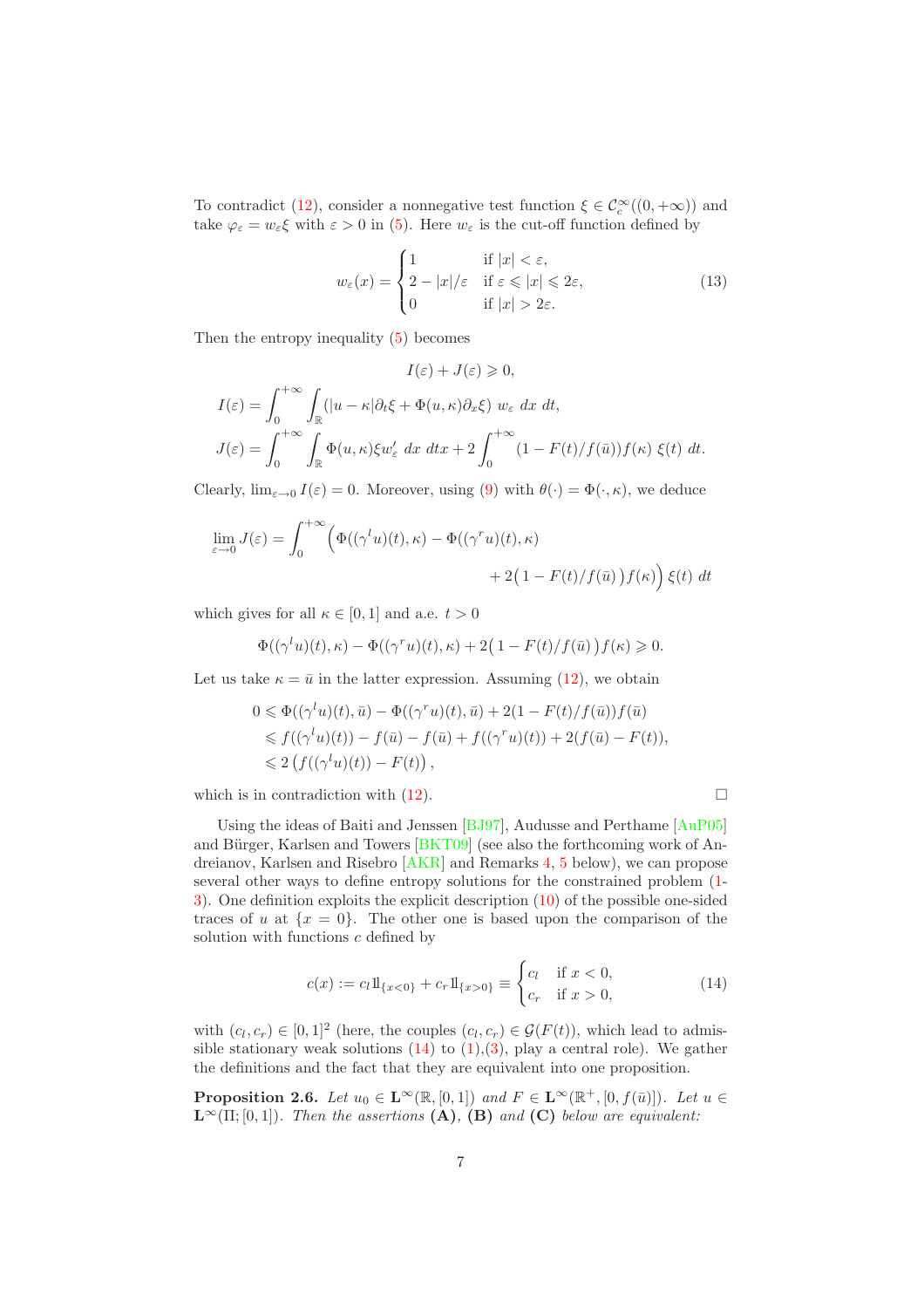(A)  $(A_1)$  u *is a Kruzhkov entropy solution for*  $x < 0$  *and*  $x > 0$ *, i.e., for all nonnegative test functions*  $\varphi \in C_c^{\infty}(\Pi \setminus \{x = 0\})$  *and all*  $\kappa \in [0, 1]$ *,* 

$$
\int_0^{+\infty} \int_{\mathbb{R}} \left( |u(t,x) - \kappa| \partial_t + \Phi(u(t,x), \kappa) \partial_x \right) \varphi(t,x) dx dt
$$

$$
+ \int_{\mathbb{R}} |u_0(x) - \kappa| \varphi(0,x) dx \ge 0; \quad (15)
$$

 $(A_2)$  *in addition, for a.e.*  $t > 0$ *,* 

<span id="page-8-0"></span>
$$
((\gamma^l u)(t), (\gamma^r u)(t)) \in \mathscr{G}(F(t)).
$$
\n(16)

- (B)  $(B_1)$  *assertion*  $(A_1)$  *holds, i.e., u is a Kruzhkov entropy solution for*  $x < 0$ and  $x > 0$ *, in the sense* [\(15\)](#page-8-0);
	- $(B_2)$  *u is a weak solution of* [\(1\)](#page-2-1), *i.e.*, for all test functions  $\varphi \in C_c^{\infty}(\Pi)$ ,  $\varphi(0, x) = 0,$

$$
\int_0^{+\infty} \int_{\mathbb{R}} \left( u(t,x) \partial_t + f(u(t,x)) \partial_x \right) \varphi(t,x) dx dt = 0; \qquad (17)
$$

 $(B_3)$  *in addition, for a.e.*  $t > 0$ *,* 

<span id="page-8-4"></span>
$$
\forall (c_l, c_r) \in \mathscr{G}(F(t)) \quad \Phi((\gamma^l u)(t), c_l) \geq \Phi((\gamma^r u)(t), c_r). \tag{18}
$$

- (C) u *satisfies the following "global" entropy inequalities:*
	- $(C_1)$  *there exists*  $M > 0$  *such that for all*  $(c_l, c_r) \in [0, 1]^2$  *and all nonnegative test functions*  $\varphi \in C_c^{\infty}(\Pi)$ ,

<span id="page-8-1"></span>
$$
\int_0^{+\infty} \int_{\mathbb{R}} \left( |u(t,x) - c(x)| \partial_t + \Phi(u(t,x), c(x)) \partial_x \right) \varphi(t, x) dx dt
$$

$$
+ \int_{\mathbb{R}} |u_0(x) - c(x)| \varphi(0, x) dx
$$

$$
\geq -M \int_0^{+\infty} \text{dist}((c_l, c_r), \mathcal{G}(F(t))) \varphi(t, 0) dt, (19)
$$

*where*  $c(x)$  *is the piecewise constant function given by* [\(14\)](#page-7-0)*, and* dist *refers to a distance function on*  $\mathbb{R}^2$ .

Notice that the right-hand side of [\(19\)](#page-8-1) makes sense. Indeed, one easily shows that the map  $F \mapsto (A_F, B_F)$  is continuous, and the continuity of the map  $F \mapsto \text{dist}((c_l, c_r), \mathcal{G}(F))$  follows; in addition, the map  $t \mapsto F(t)$  is measurable by assumption. Thus  $t \mapsto \text{dist}((c_l, c_r), \mathcal{G}(F(t)))$  is an  $\mathbf{L}^{\infty}((0, +\infty))$  function.

The proof of the equivalence of  $(A)$ ,  $(B)$  and  $(C)$  relies on the "dissipativity" and the "maximality" properties of the admissibility germ  $\mathcal{G}(F)$  stated in the following lemma.

<span id="page-8-3"></span><span id="page-8-2"></span>**Lemma 2.7.**  
\n(i) If 
$$
(b_l, b_r) \in \mathscr{G}(F)
$$
, then  
\n
$$
\forall (c_l, c_r) \in \mathscr{G}(F), \quad \Phi(b_l, c_l) \geq \Phi(b_r, c_r).
$$
\n(20)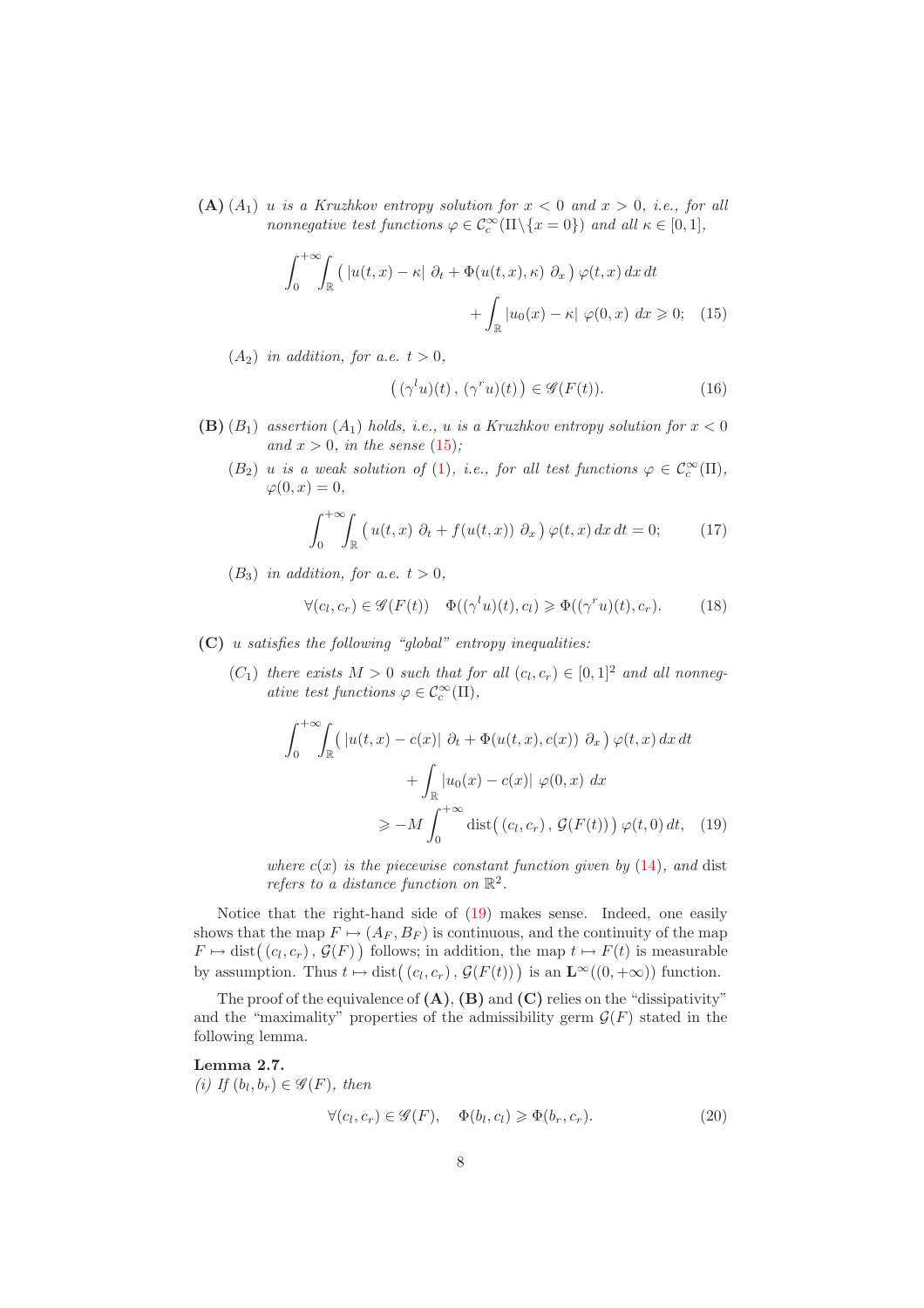*(ii) The converse is true, under the following form:*

if (20) holds and the Rankine-Hugoniot condition  
\n
$$
f(b_l) = f(b_r) \text{ is satisfied, then } (b_l, b_r) \in \mathcal{G}(F). \tag{21}
$$

Lemma [2.7](#page-8-3) expresses the essential structural properties of the set  $\mathscr{G}(F)$ . In the two remarks that follow, we comment the result of the lemma and explain the particular role played by  $\mathscr{G}_1(F)$ .

<span id="page-9-0"></span>*Remark* 4. Denote by H any of the sets  $\mathscr{G}_1(F)$ ,  $\mathscr{G}_1(F) \cup \mathscr{G}_2(F)$ , or  $\mathscr{G}(F) \equiv$  $\mathscr{G}_1(F) \cup \mathscr{G}_2(F) \cup \mathscr{G}_3(F)$ . Then H possesses the following three properties:

(a) the Rankine-Hugoniot condition is satisfied:

$$
\forall (c_l, c_r) \in \mathcal{H}, \quad f(c_l) = f(c_r);
$$

(b) the dissipativity condition is fulfilled:

$$
\forall (c_l, c_r), (b_l, b_r) \in \mathcal{H}, \quad \Phi(c_l, b_l) \geq \Phi(c_r, b_r);
$$

(c) among all extensions of  $H$  that still possess the two aforementioned properties, there exists the greatest extension  $\mathcal{H}^*$  determined by

$$
\mathcal{H}^* := \big\{ (b_l, b_r) \text{ such that } f(b_l) = f(b_r) \, | \, \forall (c_l, c_r) \in \mathcal{H}, \, \Phi(c_l, b_l) \geq \Phi(c_r, b_r) \big\}.
$$

It should be understood that the fact that  $\mathcal{H}^*$  satisfies the "dissipativity property" (b) is equivalent to the existence of a *unique* maximal extension of  $H$ , as stated in (c). In each of the three cases under consideration, we have  $\mathcal{H}^* = \mathcal{G}(F)$ .

<span id="page-9-1"></span>*Remark* 5. In the case  $F(t) \equiv const$ , it can be easily seen that (C) is equivalent to

<span id="page-9-2"></span>
$$
\begin{cases}\n(19) \text{ with } \varphi \in C_c^{\infty}(\mathbb{R}^+ \times \mathbb{R}^*) \text{ and any } (c_l, c_r) \in [0, 1]^2, \\
(19) \text{ with } \varphi \in C_c^{\infty}(\mathbb{R}^+ \times \mathbb{R}) \text{ and } (c_l, c_r) \in \mathscr{G}(F).\n\end{cases}
$$
\n(22)

Let us stress that in both cases in  $(22)$ , the remainder term of  $(19)$  vanishes. Furthermore, according to Remark [4,](#page-9-0) it is sufficient to replace  $\mathscr{G}(F)$  in [\(22\)](#page-9-2) by  $\mathscr{G}_1(F)$  (i.e., to use [\(19\)](#page-8-1) with only one couple  $(c_l, c_r) = (A(F), B(F))$ , when  $\varphi$ does not vanish on  $\{x = 0\}$ . The so obtained definition of a G-entropy solution reduces to the definition of Bürger, Karlsen and Towers [\[BKT09\]](#page-33-1); it corresponds to the choice of the  $(A, B)$ -connection  $(A(F), B(F))$ .

<span id="page-9-3"></span>We postpone to Appendix the proofs of Lemma [2.7](#page-8-3) and of Proposition [2.6.](#page-7-1)

**Definition 2.8.** If any of the properties  $(A)$ ,  $(B)$  or  $(C)$  of Proposition [2.6](#page-7-1) holds, then u is called a  $\mathcal{G}$ -entropy solution of Problem  $(1-3)$  $(1-3)$ .

<span id="page-9-4"></span>Actually, Definition [2.1](#page-4-4) and Definition [2.8](#page-9-3) are equivalent:

**Theorem 2.9.** *A function*  $u \in L^{\infty}(\Pi)$  *is a*  $\mathscr G$ *-entropy solution if and only if it is a CG-entropy solution.*

*Proof.* Let us first prove that a CG-entropy solution is a  $\mathscr G$ -entropy solution; we verify property  $(A)$  of Proposition [2.6.](#page-7-1) Indeed,  $(A_1)$  is a direct consequence of Definition [2.1\(](#page-4-4)i); it suffices to take  $\varphi \in C_c^{\infty}(\Pi \setminus \{x = 0\})$  in [\(5\)](#page-4-1). The second point  $(A_2)$  has already been stated in Proposition [2.5.](#page-6-4)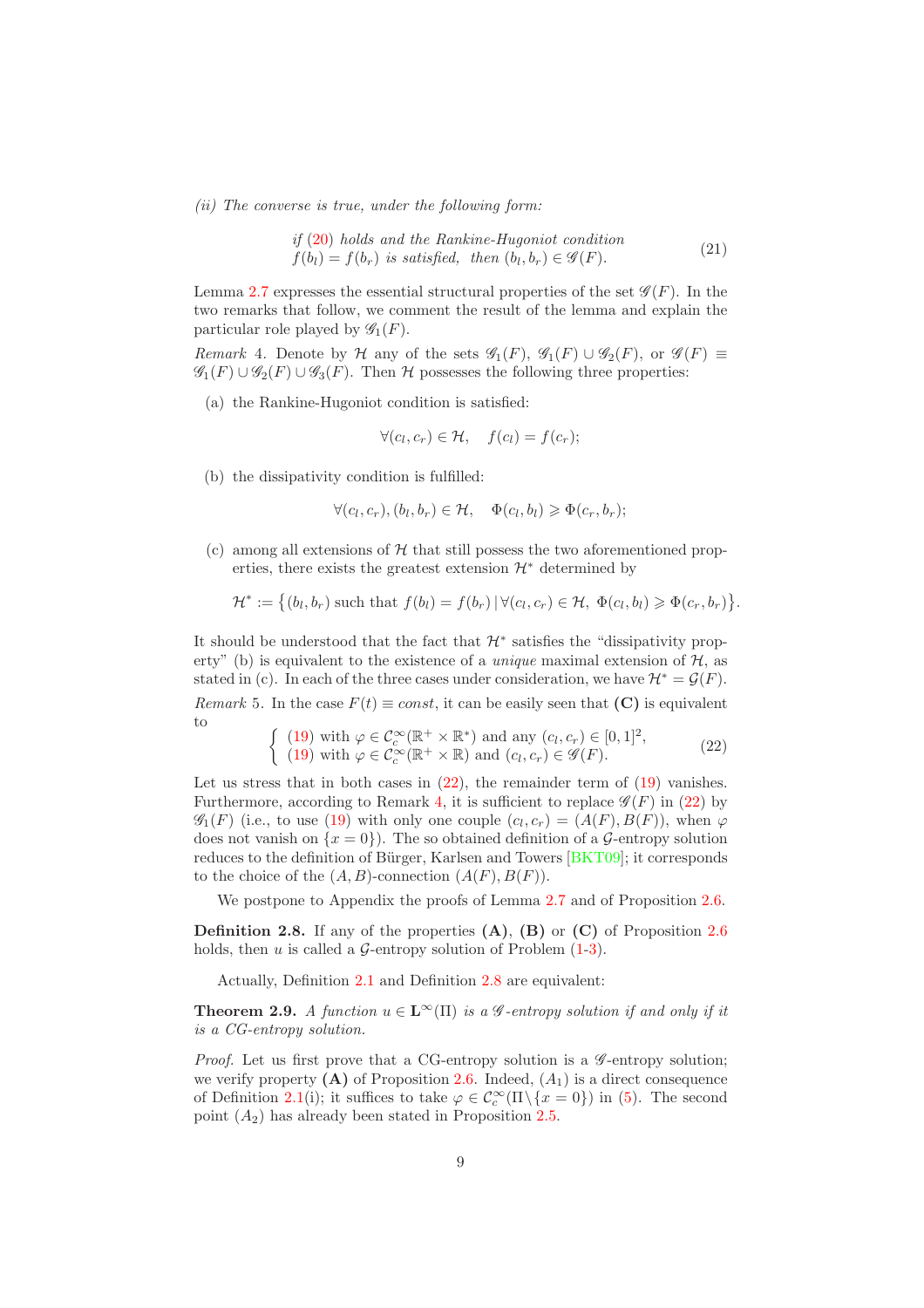We now justify the converse statement. Assume that  $u$  is a  $\mathscr G$ -entropy solution (once more, we use the formulation  $(A)$ ). In view of  $(A_2)$  and Defini-tion [2.4](#page-6-5) of  $\mathcal{G}(F(t))$ , the constraint [\(6\)](#page-4-2) of Definition [2.1\(](#page-4-4)ii) is satisfied. It remains to justify  $(5)$  in Definition [2.1\(](#page-4-4)i). Consider a nonnegative test function  $\varphi \in C_c^{\infty}(\mathbb{R}^+ \times \mathbb{R})$  and denote  $\varphi_{\varepsilon}^1 = (1 - w_{\varepsilon})\varphi$  and  $\varphi_{\varepsilon}^2 = w_{\varepsilon}\varphi$  with  $w_{\varepsilon}$  defined by [\(13\)](#page-7-2), then  $\varphi = \varphi_{\varepsilon}^1 + \varphi_{\varepsilon}^2$ . Therefore,

$$
I := \int_{\mathbb{R}^+} \int_{\mathbb{R}} \left( |u - \kappa| \partial_t + \Phi(u, \kappa) \partial_x \right) \varphi \, dx \, dt
$$
  
+ 
$$
\int_{\mathbb{R}} |u_0(x) - \kappa| \varphi(0, x) \, dx + 2 \int_{\mathbb{R}^+} (1 - F(t)/f(\bar{u})) f(\kappa) \varphi(t, 0) \, dt
$$
  
= 
$$
\int_{\mathbb{R}^+} \int_{\mathbb{R}} \left( |u - \kappa| \partial_t + \Phi(u, \kappa) \partial_x \right) \varphi_{\varepsilon}^1 \, dx \, dt + \int_{\mathbb{R}} |u_0(x) - \kappa| \varphi_{\varepsilon}^1(0, x) \, dx
$$
  
+ 
$$
\int_{\mathbb{R}^+} \int_{\mathbb{R}^+} w_{\varepsilon} (|u - \kappa| \partial_t + \Phi(u, \kappa) \partial_x) \varphi \, dx \, dt
$$
  
- 
$$
\frac{1}{\varepsilon} \int_{\mathbb{R}^+} \int_{\varepsilon < |x| < 2\varepsilon} \Phi(u(t, x), \kappa) \, \text{sgn}(x) \varphi \, dx \, dt
$$
  
+ 
$$
\int_{\mathbb{R}} |u_0(x) - \kappa| \varphi_{\varepsilon}^2(0, x) \, dx + 2 \int_{\mathbb{R}^+} (1 - F(t)/f(\bar{u})) f(\kappa) \varphi(t, 0) \, dt.
$$

If  $u$  is a  $\mathscr G$ -entropy solution, then the sum of the two first terms of the right-hand side above is nonnegative by [\(15\)](#page-8-0), since  $\varphi_{\varepsilon}^1 \in C_c^{\infty}(\Pi \setminus \{x = 0\})$ . Now, letting  $\varepsilon$ tend to 0 and using the strong trace property [\(9\)](#page-5-0), we obtain

<span id="page-10-0"></span>
$$
I \geqslant \int_{\mathbb{R}^+} B(t,\kappa) \, \varphi(t,0) \, dt,
$$

where

$$
B(t,\kappa) \geq \Phi((\gamma^l u)(t),\kappa) - \Phi((\gamma^r u)(t),\kappa) + 2\left(1 - F(t)/f(\bar{u})\right)f(\kappa). \tag{23}
$$

In order to conclude the proof, let us show that  $B(t, \kappa)$  is non-negative for a.e.  $t > 0$ . The proof is a case by case study. Let us fix  $t_0 > 0$  and consider  $((\gamma^l u)(t_0),(\gamma^r u)(t_0)) \in \mathcal{G}(F(t_0))$  (whenever this is convenient, we drop the dependence in  $t_0$  in the subsequent notation).

If  $(\gamma^l u, \gamma^r u) \in \mathscr{G}_2(F) \cup \mathscr{G}_3(F)$ , then the standing wave

$$
\tilde{u}(t,x) := (\gamma^l u)(t_0) 1\!\mathrm{l}_{\{x<0\}} + (\gamma^r u)(t_0) 1\!\mathrm{l}_{\{x>0\}}
$$

is a Kruzhkov entropy solution of the (unconstrained) conservation law [\(1\)](#page-2-1). This amounts to say that for all  $\kappa \in [0,1]$ ,

$$
\Phi((\gamma^l u), \kappa) - \Phi((\gamma^r u), \kappa) \geqslant 0.
$$

Since the last term in [\(23\)](#page-10-0) is non-negative, we have  $B(t_0, \kappa) \geq 0$ . Now, we consider the case  $(\gamma^l u, \gamma^r u) \in \mathscr{G}_1(F)$ , i.e.,  $\gamma^l u \geq \gamma^r u$  and  $f(\gamma^l u) = f(\gamma^r u) = F$ .

• If  $0 \leq \kappa \leq \gamma^r u$ , then

$$
\Phi(\gamma^l u, \kappa) - \Phi(\gamma^r u, \kappa) = f(\gamma^l u) - f(\kappa) - f(\gamma^r u) + f(\kappa) = 0.
$$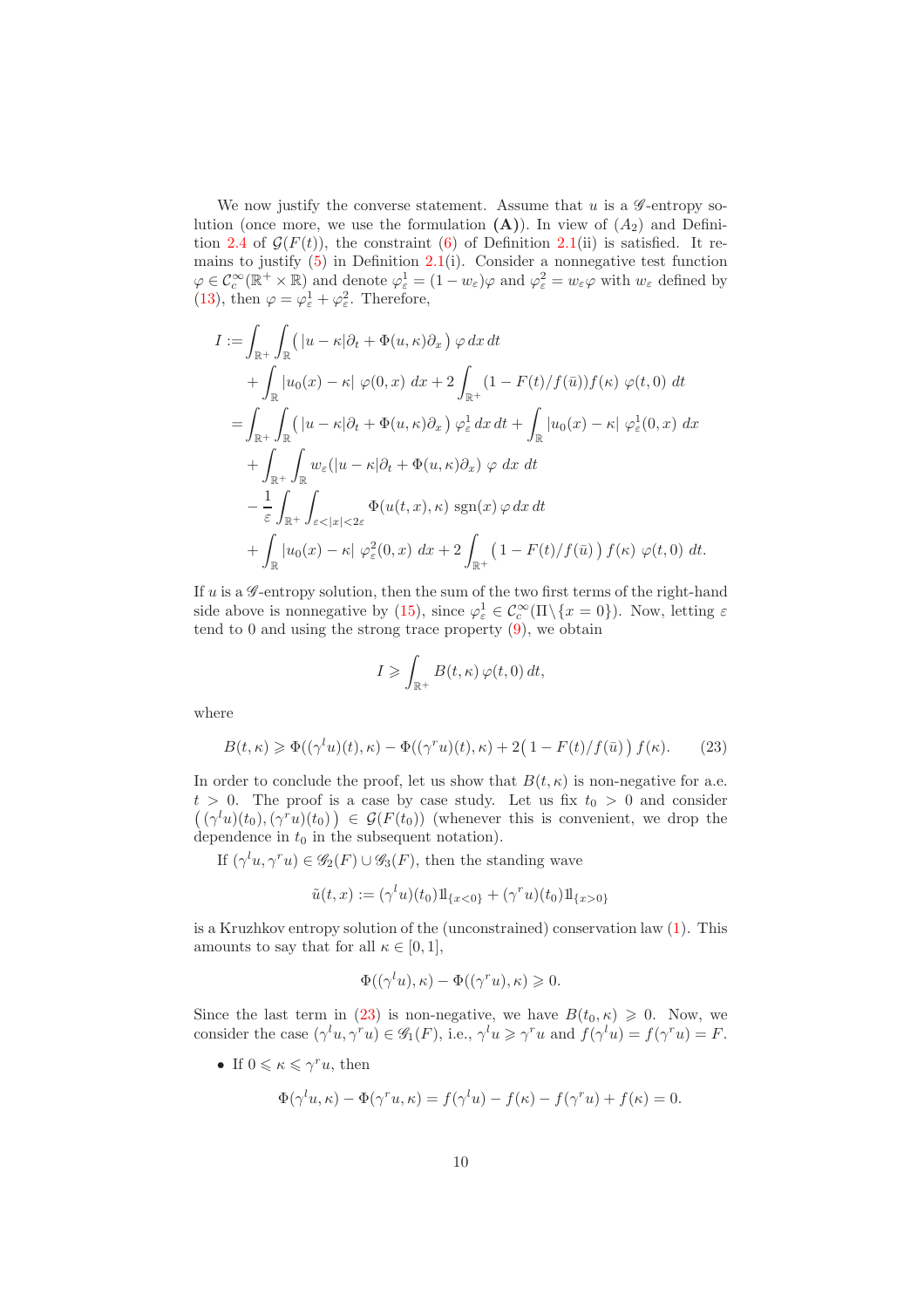• If  $\gamma^r u \leqslant \kappa \leqslant \gamma^l u$ , then

$$
\Phi(\gamma^l u, \kappa) - \Phi(\gamma^r u, \kappa) + 2(1 - F/f(\bar{u}))f(\kappa)
$$
  
=  $f(\gamma^l u) - f(\kappa) + f(\gamma^r u) - f(\kappa) + 2f(\kappa) - 2Ff(\kappa)/f(\bar{u})$   
=  $2F(1 - f(\kappa)/f(\bar{u})) \ge 0$ .

• If  $\gamma^l u \leqslant \kappa \leqslant 1$ , then

$$
\Phi(\gamma^l u, \kappa) - \Phi(\gamma^r u, \kappa) = f(\kappa) - f(\gamma^l u) - f(\kappa) + f(\gamma^r u) = 0.
$$

Hence,  $B(t_0, \kappa)$  is non-negative in all cases. Thus  $I \geq 0$ , which ends the proof.  $\Box$ 

Now, recall the following  $L^1$  continuous dependence and finite speed of prop-agation property (adapted from [\[Kru70\]](#page-33-6)). Let  $T > 0$ ,  $m > LT$  (where L is the Lipschitz constant of f),  $M > m$ . Let u, v be entropy solutions of  $(1),(2)$  $(1),(2)$ in the sense of [\(15\)](#page-8-0), corresponding to the initial data  $u_0, v_0 \in \mathbf{L}^{\infty}(\mathbb{R};[0,1]),$ respectively. Then for a.e.  $T > 0$ , we have

<span id="page-11-2"></span>
$$
\int_{\{m<|x|
$$

<span id="page-11-1"></span>We complement this property with the following one, which takes into account the constraint at  $\{x=0\}.$ 

**Proposition 2.10.** *Assume that*  $F^1, F^2 \in \mathbb{L}^\infty(\mathbb{R}^+; [0, f(\bar{u})])$ *, and*  $u_0, v_0 \in$  $\mathbf{L}^{\infty}(\mathbb{R}, [0, 1])$  *such that*  $(u_0 - v_0) \in \mathbf{L}^1(\mathbb{R})$ *. Assume that*  $u, v$  *are CG-entropy solutions of Problem*  $(1-3)$  $(1-3)$  $(1-3)$  *corresponding to the initial data*  $u_0, v_0$  *and to the constraints*  $F^1, F^2$ *, respectively. Then, for a.e.*  $T > 0$ *, we have* 

<span id="page-11-3"></span>
$$
\int_{\mathbb{R}} |u - v| (T, x) \ dx \ \leqslant \ 2 \int_{0}^{T} |F^{1} - F^{2}|(t) \ dt \ + \ \int_{\mathbb{R}} |u_{0} - v_{0}|(x) \ dx. \tag{25}
$$

The proof of Proposition [2.10](#page-11-1) is postponed to Appendix.

<span id="page-11-0"></span>Combining the estimates  $(24)$  and  $(25)$  with a truncature and a density argument, we easily deduce the following generalization of Theorem [2.3.](#page-5-2)

**Theorem 2.11.** For any  $u_0 \in \mathbf{L}^{\infty}(\mathbb{R};[0,1])$  and  $F \in \mathbf{L}^{\infty}(\mathbb{R}^+;[0,f(\bar{u})])$  there *exists one and only one CG-entropy solution to Problem (*[1](#page-2-1)*-*[3](#page-2-2)*) (which is also the unique* G*-entropy solution of the problem).*

*Proof.* The uniqueness claim is contained in Proposition [2.10.](#page-11-1) Let us prove the existence. Take the truncations  $u_0(x) 1\!\!1_{\{|x|< n\}}$ ,  $F(t) 1\!\!1_{\{0< t< n\}}$  and regularize them by convolution with a standard sequence of mollifiers  $(\rho_n)_{n\in\mathbb{N}}$ . Denote by  $u_0^n$ ,  $F^n$  the data obtained in this way; these data are of bounded variation. By Theorem [2.3,](#page-5-2) there exists a unique CG-entropy solution  $u^n$  of  $(1)$  with the datum  $u_0^n$  and the constraint  $F^n$ . By Theorem [2.9,](#page-9-4)  $u^n$  is also a G-entropy solution; in particular, it verifies the formulation  $(C)$  of Proposition [2.6.](#page-7-1)

Clearly,

<span id="page-11-4"></span>
$$
u_0^n \to u_0
$$
 in  $\mathbf{L}_{loc}^1(\mathbb{R})$  and a.e.;  $F^n \to F$  in  $\mathbf{L}_{loc}^1(\mathbb{R}^+)$  and a.e., (26)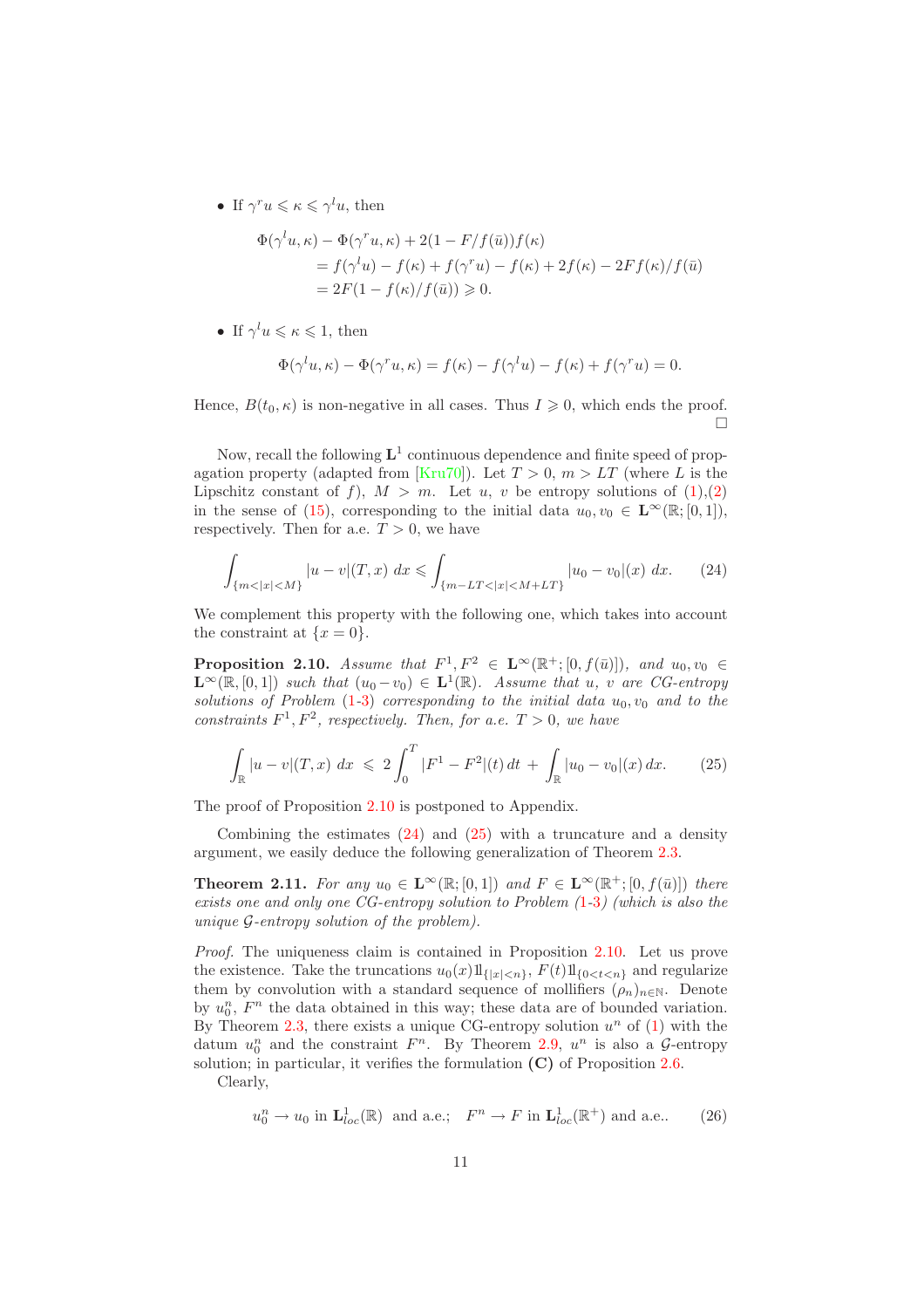Combining [\(24\)](#page-11-2) and [\(25\)](#page-11-3) with [\(26\)](#page-11-4), we infer that the sequence  $(u^n)_{n\in\mathbb{N}}$  is a Cauchy sequence in  $\mathbf{L}_{loc}^1(\Pi)$ . Further, notice that for all  $(c_l, c_r) \in [0, 1]^2$ , for a.e.  $t > 0$  we have

$$
dist((c_l, c_r), \mathcal{G}(F^n(t))) \longrightarrow dist((c_l, c_r), \mathcal{G}(F(t))) \text{ as } n \to +\infty.
$$

Indeed, this follows from the explicit description of  $\mathcal{G}(F)$  in Definition [2.4,](#page-6-5) from [\(26\)](#page-11-4) and from the continuity of the map  $F \mapsto (A_F, B_F)$ , which stems from the continuity of the two branches of  $f^{-1}$ :

$$
f_-^{-1}:[0, f(\bar u)] \longrightarrow [0, \bar u] \quad \text{and} \quad f_+^{-1}:[0, f(\bar u)] \longrightarrow [\bar u, 1].
$$

Passing to the limit in the "global" entropy formulation  $(19)$  written for  $u^n$ , we infer that the  $\mathbf{L}_{loc}^1$  limit u of  $(u^n)_{n\in\mathbb{N}}$  is a  $\mathcal{G}$ -entropy solution of [\(1](#page-2-1)[-3\)](#page-2-2) associated with  $u_0$  and F.

# <span id="page-12-0"></span>3 Entropy process solutions

We now look at more general solutions, that are entropy process solutions. They are based on an  $L^{\infty}$  representation of Young measures via their distribution function (see Eymard, Gallouët and Herbin [\[EGH00\]](#page-33-2); cf. Panov [\[DiP85,](#page-33-8) [Sze89,](#page-34-4) [Pan93\]](#page-34-5)). Entropy process solutions are very useful since they are a natural tool to investigate the limit of numerical schemes for which enough compactness (we mean in particular  $BV$  bounds) cannot be proved. Besides, when the initial data is a usual initial condition  $u_0 \in \mathbf{L}^{\infty}(\mathbb{R})$ , entropy process solutions coincide with entropy solutions; this is the reduction principle for entropy-process solutions. The reduction principle guarantees the convergence (in the strong a.e. sense) of the discrete solutions, obtained by numerical schemes, to the unique entropy solution.

Notice that it is difficult to generalize definition  $(A)$  of  $G$ -entropy solutions, because the statement  $(A_2)$  requires the existence of strong one-sided traces  $\gamma^{l,r}u$ of u on the interface  $\{x = 0\}$ . In the case of entropy process solutions, only weak traces of the mean entropy fluxes  $\int_1^1$  $\Phi(\mu(\cdot,\alpha),\kappa) d\alpha$  are clearly available; fortunately, definition (B) can be recast in terms of these weak traces, whereas the "traceless" definition  $(C)$  is adapted in a straightforward way.

<span id="page-12-2"></span>**Proposition 3.1.** *Let*  $u_0 \in \mathbf{L}^{\infty}(\mathbb{R}, [0,1])$  and  $F \in \mathbf{L}^{\infty}(\mathbb{R}^+, [0, f(\bar{u})])$ *. Let*  $\mu \in$  $\mathbf{L}^{\infty}(\Pi \times (0,1);[0,1])$ *. Then the assertions* (D) *and* (E) *below are equivalent:* 

(D)  $(D_1)$   $\mu$  *is a Kruzhkov entropy process solution for*  $x < 0$  *and*  $x > 0$ *: for all nonnegative test functions*  $\varphi \in C_c^{\infty}(\Pi \setminus \{x = 0\})$  *and all*  $\kappa \in [0, 1]$ *,* 

<span id="page-12-1"></span>
$$
\int_0^1 \int_0^{+\infty} \int_{\mathbb{R}} \left( |\mu(t, x, \alpha) - \kappa| \partial_t + \Phi(\mu(t, x, \alpha), \kappa) \partial_x \right) \varphi(t, x) dx dt d\alpha
$$

$$
+ \int_{\mathbb{R}} |u_0(x) - \kappa| \varphi(0, x) dx \ge 0; \quad (27)
$$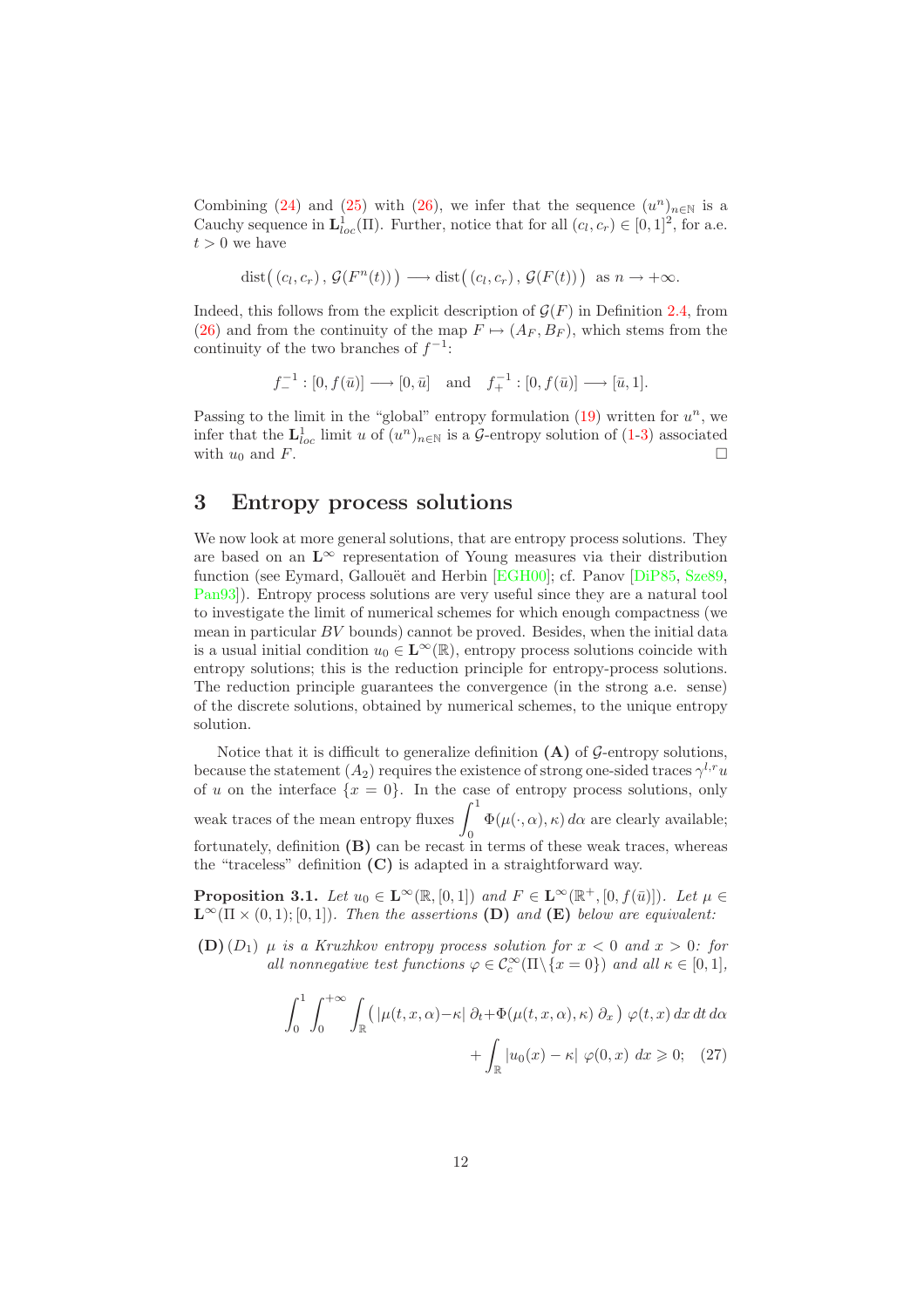$(D_2)$   $\mu$  *is a weak process solution: for all test functions*  $\varphi \in C_c^{\infty}(\Pi)$ ,

$$
\int_0^1 \int_0^{+\infty} \int_{\mathbb{R}} \left( \mu(t, x, \alpha) \partial_t + f(\mu(t, x, \alpha)) \partial_x \right) \varphi(t, x) dx dt d\alpha
$$

$$
+ \int_{\mathbb{R}} u_0(x) \varphi(0, x) dx = 0; \quad (28)
$$

 $(D_3)$  *in addition, the weak traces*  $(\gamma_w^{l,r} \int_0^1$  $\int\limits_{0}^{\pi}\Phi(\mu(\cdot,\alpha),c_{l,r})\,d\alpha)(t)$  satisfy for *a.e.*  $t > 0$  *the inequalities* 

<span id="page-13-0"></span>
$$
\forall (c_l, c_r) \in \mathcal{G}(F(t)) \quad \gamma_w^l \left[ \int_0^1 \Phi(\mu(\cdot, \alpha), c_l) \, d\alpha \right](t)
$$

$$
\geq \gamma_w^r \left[ \int_0^1 \Phi(\mu(\cdot, \alpha), c_r) \, d\alpha \right](t); \quad (29)
$$

(E) µ *satisfies the following "global" entropy inequalities:*

 $(E_1)$  *there exists*  $M > 0$  *such that for all*  $(c_l, c_r) \in [0, 1]^2$  *and all nonnegative test functions*  $\varphi \in C_c^{\infty}(\Pi)$ ,

$$
\int_0^{+\infty} \int_{\mathbb{R}} \int_0^1 \left( |\mu(t, x, \alpha) - c(x)| \partial_t + \Phi(\mu(t, x, \alpha), c(x)) \partial_x \right) \varphi(t, x) dx dt d\alpha
$$

$$
+ \int_{\mathbb{R}} |u_0(x) - c(x)| \varphi(0, x) dx
$$

$$
\geq -M \int_0^{+\infty} \text{dist}((c_l, c_r), \mathcal{G}(F(t))) \varphi(t, 0) dt, \quad (30)
$$

<span id="page-13-2"></span>*where*  $c(x)$  *is the piecewise constant function given by*  $(14)$  $(14)$  $(14)$ *, and* dist *refers to a distance function on*  $\mathbb{R}^2$ .

<span id="page-13-1"></span>*Remark* 6. Note that the existence of weak traces in  $(D_3)$  follows from the entropy inequalities [\(27\)](#page-12-1) and the boundedness of  $\Phi(\mu, \kappa)$  (see Chen and Frid [\[CF99\]](#page-33-9)). Let us precise the meaning of  $(D_3)$ . Since  $\Phi$  is uniformly continuous on  $[0, 1]^2$ , the traces  $\gamma^{l,r} \left[ \int_0^1$  $\left[\Phi(\mu(\cdot,\alpha),\kappa) \, d\alpha\right]$  depend continuously on  $\kappa$  in the norm of  $\mathbf{L}^{\infty}((0, +\infty))$ . Therefore we can define these traces as maps

$$
\gamma^{l,r}: t \in (0, +\infty) \; \mapsto \; \left\{ \kappa \mapsto \left( \gamma_w^{l,r} \int_0^1 \Phi(\mu(\cdot, \alpha), \kappa) \, d\alpha \right) (t) \right\} \in C([0, 1]).
$$

Then  $(29)$  makes sense for all t which is a common Lebesgue point of the above map and of the function F.

The proof of Proposition [3.1](#page-12-2) is postponed to Appendix.

**Definition 3.2.** If any of the properties  $(D)$ ,  $(E)$  of Proposition [3.1](#page-12-2) holds, then  $\mu$  is called a G-entropy process solution of Problem  $(1-3)$  $(1-3)$ .

As mentioned in the Introduction, it is not clear whether  $\mathscr{G}\text{-entropy process}$ solutions are "intrinsically" unique. Indeed, we lack an explicit description, of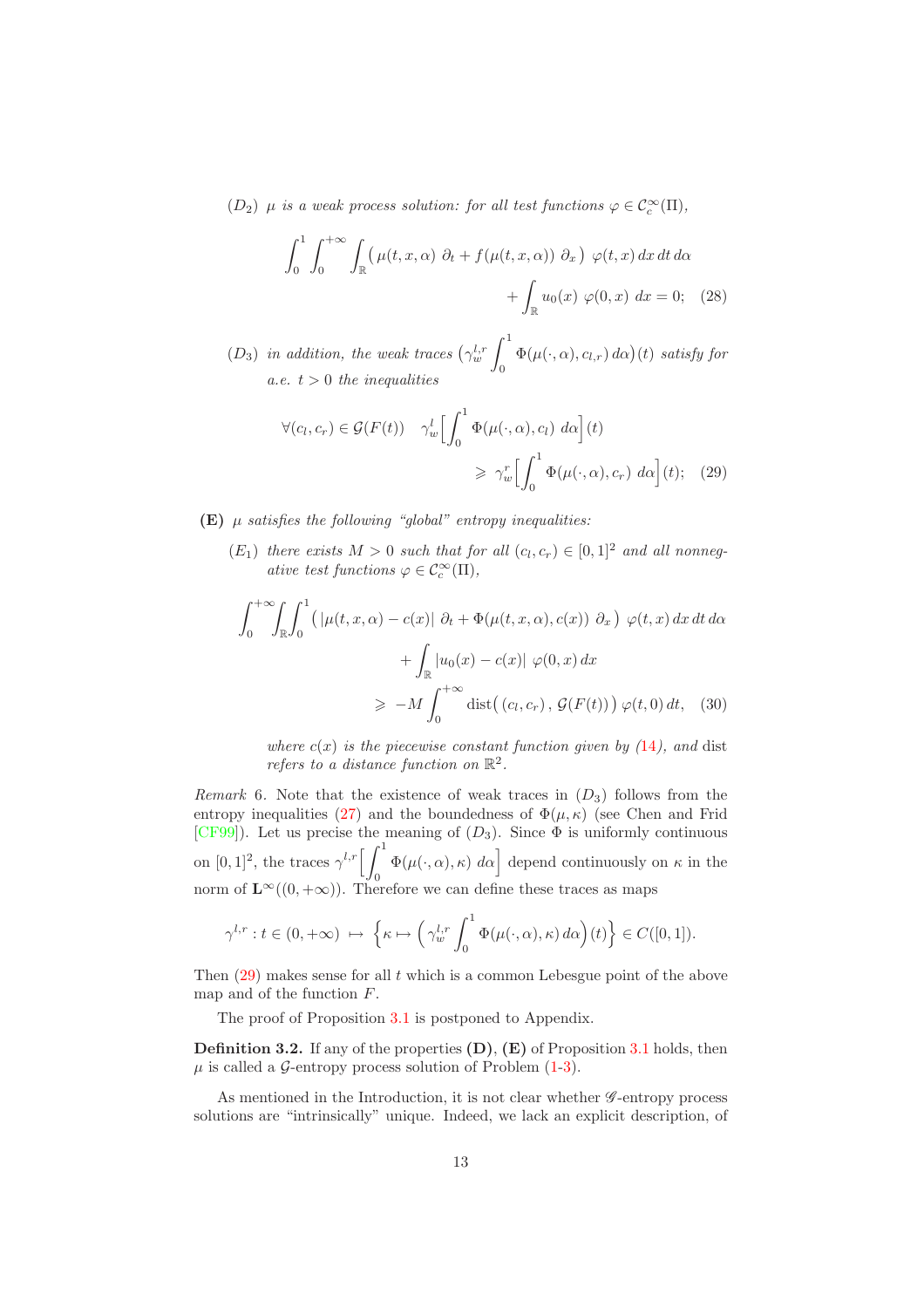the kind  $(A_2)$ , for the traces of G-entropy process solution. This prevents us from mimicking the proof of uniqueness of entropy solutions; as a matter of fact, we are unable to give a sign to the term coming from the comparison of two G-entropy process solutions at the interface  $\{x=0\}$  (note that in [?], Bachmann and Vovelle propose to use an even weaker notion of solution, based on a kinetic interpretation of the problem; it could be interesting to extend their idea to our framework). However, *because we know the existence of a* G *-entropy solution*, we can compare a  $\mathscr G$ -entropy process solution with a  $\mathscr G$ -entropy solution and thus deduce the uniqueness and the reduction principle for  $G$ -entropy solutions:

<span id="page-14-3"></span>**Proposition 3.3.** *Let*  $u_0 \in \mathbb{L}^\infty(\mathbb{R};[0,1])$ *. If*  $u$  *is the*  $\mathscr{G}$ *-entropy solution and if*  $\mu$  *is a G*-entropy process solution, both associated with the same initial data  $u_0$ *and the same constraint* F*, then they coincide almost everywhere, i.e.,*

<span id="page-14-2"></span>
$$
\mu(t, x, \alpha) = u(t, x) \quad \text{for a.e. } \alpha \in (0, 1) \text{ and a.e.}(t, x) \in \Pi. \tag{31}
$$

*Proof.* The proof is similar to the proof of Proposition [2.10.](#page-11-1) Considering nonnegative test functions  $\varphi \in C_c^{\infty}(\Pi \setminus \{x = 0\})$ , we obtain

$$
\int_0^1 \int_{\mathbb{R}^+} \int_{\mathbb{R}\setminus\{0\}} \left( |\mu(t, x, \alpha) - u(t, x)| \right) \partial_t
$$
  
+ 
$$
\Phi(\mu(t, x, \alpha), u(t, x)) \partial_x \right) \varphi(t, x) dx dt d\alpha \ge 0.
$$

Still choosing  $\varphi$  as a sequence of approximations of the characteristic function of the set  $\{t \in (0,T), 0 < |x| < R + L(T-t)\}\$  with  $R, T > 0$ , from the previous inequality we deduce that

$$
-\int_0^1 \int_{-R}^R |\mu(T, x, \alpha) - u(T, x)| dx d\alpha + \int_0^T \left(\gamma_w^r \left[\int_0^1 \Phi(\mu(\cdot, \alpha), u(\cdot)) d\alpha\right]\right)(t) dt
$$

$$
-\int_0^T \left(\gamma_w^l \left[\int_0^1 \Phi(\mu(\cdot, \alpha), u(\cdot)) d\alpha\right]\right)(t) dt \ge 0; \quad (32)
$$

the existence of the above weak traces follows from the previous inequality in the way of [\[CF99\]](#page-33-9). Moreover, the traces  $\gamma^{l,r}u$  being strong, we have the identification

<span id="page-14-1"></span>
$$
\gamma_w^{l,r} \Biggl[ \int_0^1 \Phi(\mu(\cdot, \alpha), u(\cdot)) \, d\alpha \Biggr] \equiv \gamma_w^r \Biggl[ \int_0^1 \Phi(\mu(\cdot, \alpha), \kappa) \, d\alpha \Biggr] \Biggr|_{\kappa = \gamma^{l,r} u}, \tag{33}
$$

where the weak traces in the right-hand side are those of Remark [6.](#page-13-1) Because  $(\gamma^l u(t), \gamma^r u(t)) \in \mathscr{G}(F(t))$  we can apply inequality [\(29\)](#page-13-0) of definition (D) of G-entropy process solution. In this way, inequality  $(32)$  yields

for all 
$$
R > 0
$$
 and for a.e.  $T > 0$  
$$
\int_0^1 \int_{-R}^R |\mu(T, x, \alpha) - u(T, x)| dx d\alpha \le 0,
$$

which leads to the expected result  $(31)$ .

# <span id="page-14-0"></span>4 Finite volume schemes

We now turn on the construction of finite volume scheme to approximate the constrained problem [\(1](#page-2-1)[-3\)](#page-2-2). The aim is to develop a well-adapted (*i.e.*, convergent and easy-to-implement!) numerical scheme starting from a monotone numerical flux.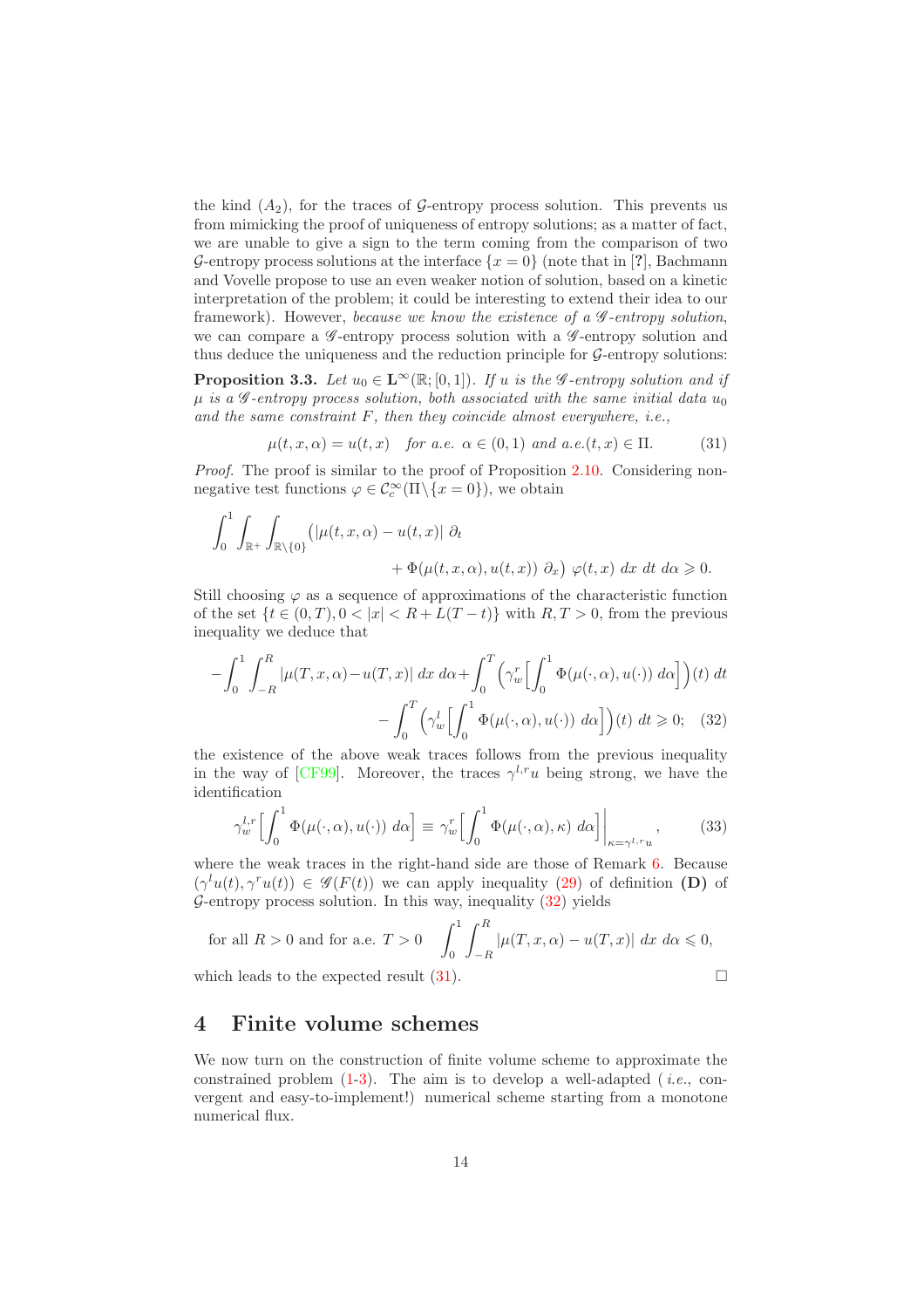### <span id="page-15-0"></span>4.1 Construction of constrained schemes

Let us first define the mesh.

**Definition 4.1.** An *admissible mesh*  $\mathscr{T}$  of  $\mathbb{R}$  is given by an increasing sequence of real values  $(x_{i+1/2})_{i\in\mathbb{Z}}$ , such that  $\mathbb{R} = \bigcup_{i\in\mathbb{Z}} [x_{i-1/2}, x_{i+1/2}]$  and  $x_{1/2} = 0$ . The mesh  $\mathscr{T}$  is the set  $\mathscr{T} = \{K_i, i \in \mathbb{Z}\}\)$  of subsets of  $\mathbb R$  defined by  $K_i =$  $(x_{i-1/2}, x_{i+1/2})$  for all  $i \in \mathbb{Z}$ . The length of  $K_i$  is denoted by  $h_i$  (the so-called *space step*), so that  $h_i = x_{i+1/2} - x_{i-1/2}$  for all  $i \in \mathbb{Z}$ . We assume that the  $h = \text{size}(\mathscr{T}) = \sup_{i \in \mathbb{Z}} h_i$  is finite and that, for some  $\alpha \in \mathbb{R}_+^*$ ,  $\alpha h \leq \inf_{i \in \mathbb{Z}} h_i$ .

The finite volume approximation of the initial datum  $u_0$  is

$$
u_i^0 = \frac{1}{h_i} \int_{K_i} u_0(x) \, dx, \quad i \in \mathbb{Z}.
$$

We aim at defining a sequence  $(u_i^n)_{i \in \mathbb{Z}, n \in \mathbb{N}}$  which approximates the solution u of Problem [\(1](#page-2-1)[-3\)](#page-2-2) in the sense

$$
u_i^n \approx \frac{1}{h_i} \int_{K_i} u(nk, x) \, dx, \quad i \in \mathbb{Z}, n > 0,
$$

where the *time step* k is a positive constant (which will be prone to a CFL condition in the sequel). The finite volume scheme which is studied in the present work can be written under the form

<span id="page-15-1"></span>
$$
u_i^{n+1} = u_i^n - \lambda_i(g(u_i^n, u_{i+1}^n, F_{i+1/2}^n) - g(u_{i-1}^n, u_i^n, F_{i-1/2}^n))
$$
(34)

where  $\lambda_i = k/h_i$ . The sequence  $(F_{i+1/2}^n)_i$  is given by

$$
F_{i+1/2}^{n} = \begin{cases} (1/\Delta t) \ \int_{nk}^{(n+1)k} F(s) \ ds & \text{if } i = 0, \\ f(\bar{u}) & \text{if } i \neq 1. \end{cases}
$$
 (35)

Note that any approximation of F which strongly converges in  $\mathbf{L}^1_{\text{loc}}$  can be chosen to define  $F_{1/2}^n$ .

The numerical flux  $g$  is defined by

<span id="page-15-2"></span>
$$
g(u, v, f) = \min(h(u, v), f),\tag{36}
$$

where  $h$  is a classical numerical flux, i.e. it obeys the three classical properties:

- Regularity:  $h$  is Lipschitz continuous, with  $L$  as Lipschitz constant.
- Consistency:  $h(s, s) = f(s)$  for any  $s \in [0, 1]$ .
- Monotonicity:  $h$  is nondecreasing with respect to (w.r.t.) its first argument and nonincreasing w.r.t. its second argument.

We refer to Eymard, Gallouët and Herbin [\[EGH00\]](#page-33-2) for the background and examples of classical numerical fluxes.

We will also employ the notation

$$
u_i^{n+1} = \mathscr{G}_{\lambda_i}(u_{i-1}^n, u_i^n, u_{i+1}^n, F_{i-1/2}^n, F_{i+1/2}^n). \tag{37}
$$

Let us now study this class of finite volume schemes.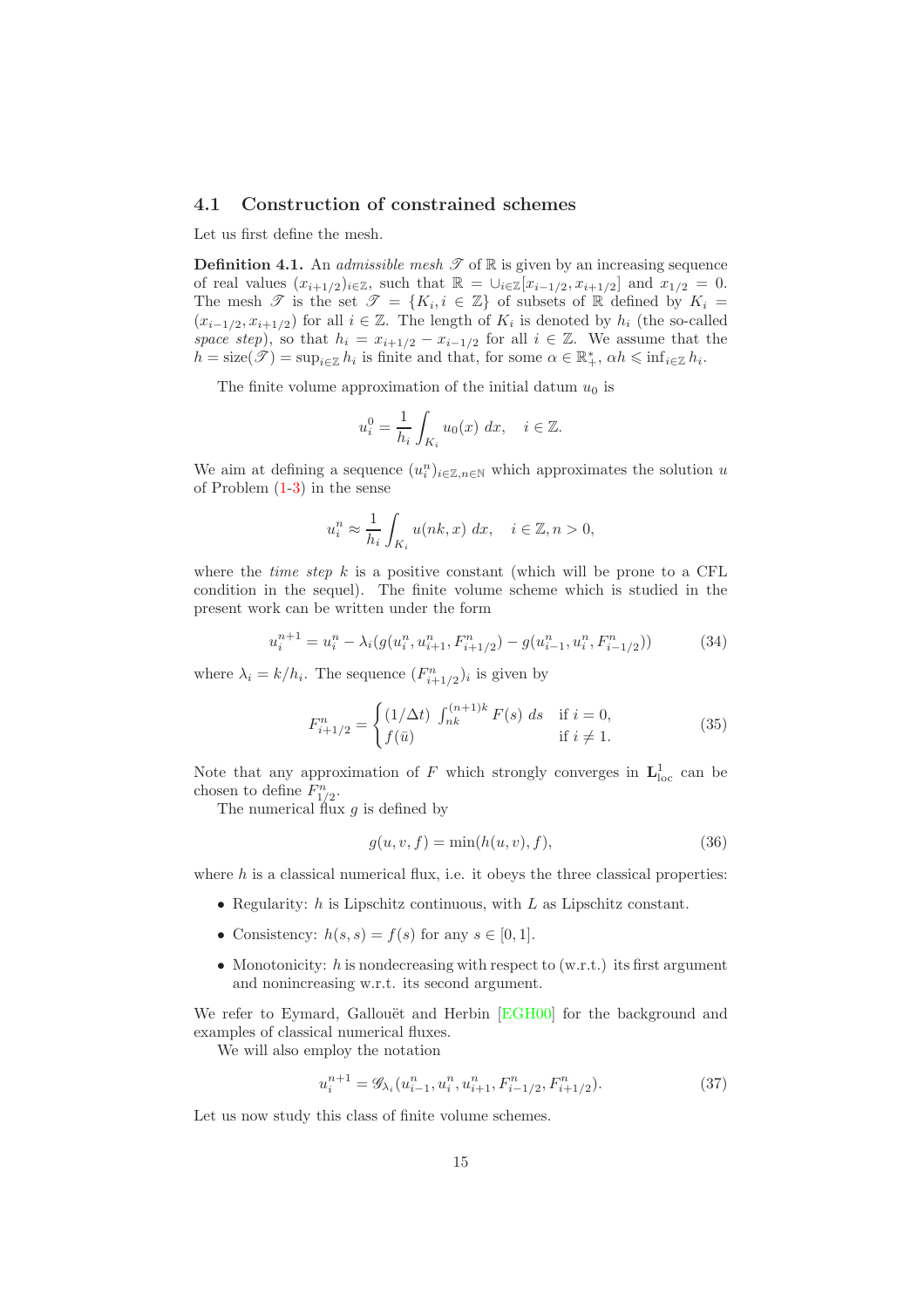### <span id="page-16-0"></span>4.2 A priori estimates and discrete entropy inequalities

<span id="page-16-4"></span>We first prove the classical  $\mathbf{L}^{\infty}$  estimate.

**Proposition 4.2.** *Assume that*  $u_0 \in \mathbf{L}^{\infty}(\mathbb{R};[0,1])$ *. Then, under the CFL condition*

<span id="page-16-1"></span>
$$
k \leqslant \frac{\inf_i h_i}{2L},\tag{38}
$$

*the functions*  $\mathscr{G}_{\lambda_i}$  *are nondecreasing w.r.t. their three first arguments and the finite volume approximation (*[34](#page-15-1)*) satisfies*

<span id="page-16-2"></span>
$$
0 \leqslant u_i^n \leqslant 1, \quad \forall n \in \mathbb{N}, \forall i \in \mathbb{Z}.
$$

*Proof.* Let us successively derive the function  $\mathscr{G}_{\lambda}$  w.r.t. its three first arguments:

$$
\partial_1 \mathscr{G}_{\lambda}(u, v, w, F_1, F_2) = \lambda \partial_1 g(u, v, F_1),
$$
  
\n
$$
\partial_2 \mathscr{G}_{\lambda}(u, v, w, F_1, F_2) = 1 - \lambda (\partial_1 g(v, w, F_2) - \partial_2 g(u, v, F_1)),
$$
  
\n
$$
\partial_3 \mathscr{G}_{\lambda}(u, v, w, F_1, F_2) = -\lambda \partial_2 g(v, w, F_2).
$$

By monotonicity of  $h$ , the first and the last partial derivates are nonnegative. The second partial derivate is nonnegative under condition [\(38\)](#page-16-1).

Using the consistency of the flux  $h$ , we have

$$
\mathscr{G}_{\lambda}(0,0,0,F_1,F_2) = -\lambda(\min(f(0),F_2) - \min(f(0),F_1)) = 0
$$

and

$$
\mathscr{G}_{\lambda}(1,1,1,F_1,F_2) = 1 - \lambda(\min(f(1),F_2) - \min(f(1),F_1)) = 1.
$$

Therefore, if  $(u_i^n)_i$  lies in [0, 1], then  $(u_i^{n+1})_i$  also belongs to [0, 1] by monotonicity of  $\mathscr{G}_{\lambda}$ . This leads to the maximum principle [\(39\)](#page-16-2).

<span id="page-16-5"></span>We now focus on the so-called weak- $BV$  estimate (cf. [\[EGH00\]](#page-33-2)). In the sequel, we adopt the notations:  $a \bot b = \min(a, b)$  and  $a \top b = \max(a, b)$ .

**Lemma 4.3.** *Let*  $\xi \in (0,1)$  *and*  $\mathcal{T}$  *be an admissible mesh. Let*  $T > k$  *and*  $R > h$  be two positive constants and denote  $I_0$ ,  $I_1$  and N the indices such that  $-R \in K_{I_0}, R \in K_{I_1}$  and  $T \in (Nk, (N+1)k]$ *. Then, if the time step k satisfies the CFL condition*

$$
k \leqslant (1 - \xi) \frac{\inf_{i \in \mathbb{Z}} h_i}{2L},\tag{40}
$$

*there exists a positive constant*  $C$  *only depending on*  $T$ *, R<sub>i</sub>*,  $\xi$ *,*  $\alpha$ *<sub><i>f*</sub> and  $u_0$  *such that*

<span id="page-16-3"></span>
$$
k\sum_{n=0}^{N}\sum_{\substack{i=I_0\\i\neq 0,1}}^{I_1} \left( \max_{(p,q)\in\mathbb{I}(u_i^n, u_{i+1}^n)} |h(p,q) - f(p)| \right) \tag{41}
$$

$$
+\max_{(p,q)\in \mathbb{I}(u_i^n, u_{i+1}^n)} |h(p,q) - f(q)|\big) \leq C h^{-1/2},
$$

*where the set*  $\mathbb{I}(a, b)$  *is defined as*  $\{(p, q) \in [a \perp b, a \top b], (q - p)(b - a) \geq 0\}.$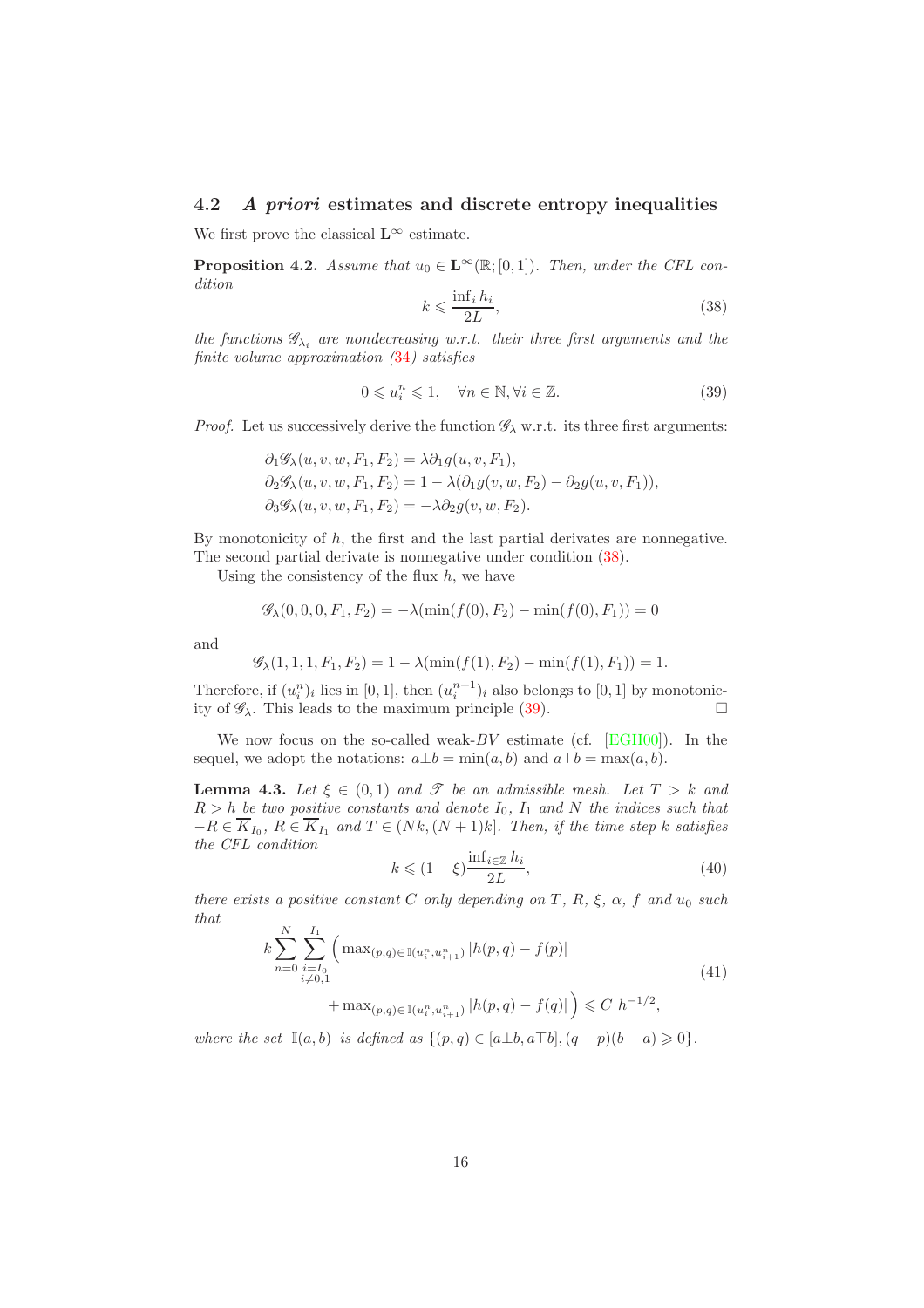*Proof.* Since all the terms of the sum in  $(41)$  are nonnegative, we have

$$
k \sum_{n=0}^{N} \sum_{\substack{i=I_0 \\ i \neq 0,1}}^{I_1} \left( \max_{(p,q) \in \mathbb{I}(u_i^n, u_{i+1}^n)} |h(p,q) - f(p)| + \max_{(p,q) \in \mathbb{I}(u_i^n, u_{i+1}^n)} |h(p,q) - f(q)| \right)
$$
  

$$
\leq k \sum_{n=0}^{N} \sum_{i=I_0}^{I_1} \left( \max_{(p,q) \in \mathbb{I}(u_i^n, u_{i+1}^n)} |h(p,q) - f(p)| + \max_{(p,q) \in \mathbb{I}(u_i^n, u_{i+1}^n)} |h(p,q) - f(q)| \right).
$$

The right-hand side of the previous inequality is classical, since this term appears when dealing with a scalar conservation law approximated by a classical finite volume monotone scheme. Following [\[EGH00\]](#page-33-2) for instance, we see that it admits  $C h^{-1/2}$  as an upper-bound; this yields [\(41\)](#page-16-3).

The two previous estimates will enable us to pass to the limit, using the nonlinear weak- $\star$  convergence (see Definition [4.5](#page-18-1) below). In order to show that the limit is a  $\mathcal{G}\text{-entropy process solution of Problem (1-3), we derive discrete}$  $\mathcal{G}\text{-entropy process solution of Problem (1-3), we derive discrete}$  $\mathcal{G}\text{-entropy process solution of Problem (1-3), we derive discrete}$  $\mathcal{G}\text{-entropy process solution of Problem (1-3), we derive discrete}$ entropy inequalities. We have:

**Proposition 4.4.** Let  $\kappa_i = c_l$  for  $i \leq 0$  and  $\kappa_i = c_r$  for  $i > 0$ , where  $(c_l, c_r) \in$ [0, 1]<sup>2</sup> *. Then, the numerical scheme (*[34](#page-15-1)*)-(*[36](#page-15-2)*) fulfills the following inequalities:*

<span id="page-17-0"></span>
$$
|u_i^{n+1} - \kappa_i| - |u_i^n - \kappa_i| + \lambda_i (G_{i+1/2}^n - G_{i-1/2}^n) - \lambda_i |H_i^n| \leq 0
$$
 (42)

*where*

$$
G_{i+1/2}^n = g(u_i^n \top \kappa_i, u_{i+1}^n \top \kappa_{i+1}, F_{i+1/2}) - g(u_i^n \bot \kappa_i, u_{i+1}^n \bot \kappa_{i+1}, F_{i+1/2}),
$$
  
\n
$$
H_i^n = h(\kappa_i, \kappa_{i+1}) \bot F_{i+1/2}^n - h(\kappa_{i-1}, \kappa_i) \bot F_{i-1/2}^n,
$$

*for all*  $n \in \mathbb{N}$  *and*  $i \in \mathbb{Z}$ *.* 

*Proof.* Let us first note that

$$
\mathscr{G}_{\lambda_i}(\kappa_{i-1}, \kappa_i, \kappa_{i+1}, F_{i-1/2}^n, F_{i+1/2}^n) = \kappa_i - \lambda_i H_i^n.
$$
 (43)

In order to prove inequality  $(42)$ , two cases must be considered according to the sign of  $H_i^n$ . Assume first that  $H_i^n \geq 0$ . Let us recall that

$$
|u_i^{n+1} - \kappa| = u_i^{n+1} \top \kappa - u_i^{n+1} \bot \kappa
$$

and estimate the two terms of the right-hand side. We have for the first term

$$
u_i^{n+1} \top \kappa_i - \lambda_i H_i^n = (u_i^{n+1} - \lambda_i H_i^n) \top (\kappa - \lambda_i H_i^n),
$$
  
\n
$$
= (u_i^{n+1} - \lambda_i H_i^n) \top \mathcal{G}_{\lambda_i}(\kappa_{i-1}, \kappa_i, \kappa_{i+1}, F_{i-1/2}^n, F_{i+1/2}^n),
$$
  
\n
$$
\leq u_i^{n+1} \top \mathcal{G}_{\lambda_i}(\kappa_{i-1}, \kappa_i, \kappa_{i+1}, F_{i-1/2}^n, F_{i+1/2}^n),
$$
  
\n
$$
\leq \mathcal{G}_{\lambda_i} (u_{i-1}^n, u_i^n, u_{i+1}^n, F_{i-1/2}^n, F_{i+1/2}^n),
$$
  
\n
$$
\top \mathcal{G}_{\lambda_i}(\kappa_{i-1}, \kappa_i, \kappa_{i+1}, F_{i-1/2}^n, F_{i+1/2}^n),
$$
  
\n
$$
\leq \mathcal{G}_{\lambda_i} (u_{i-1}^n \top \kappa_{i-1}, u_i^n \top \kappa_i, u_{i+1}^n \top \kappa_{i+1}, F_{i-1/2}^n, F_{i+1/2}^n).
$$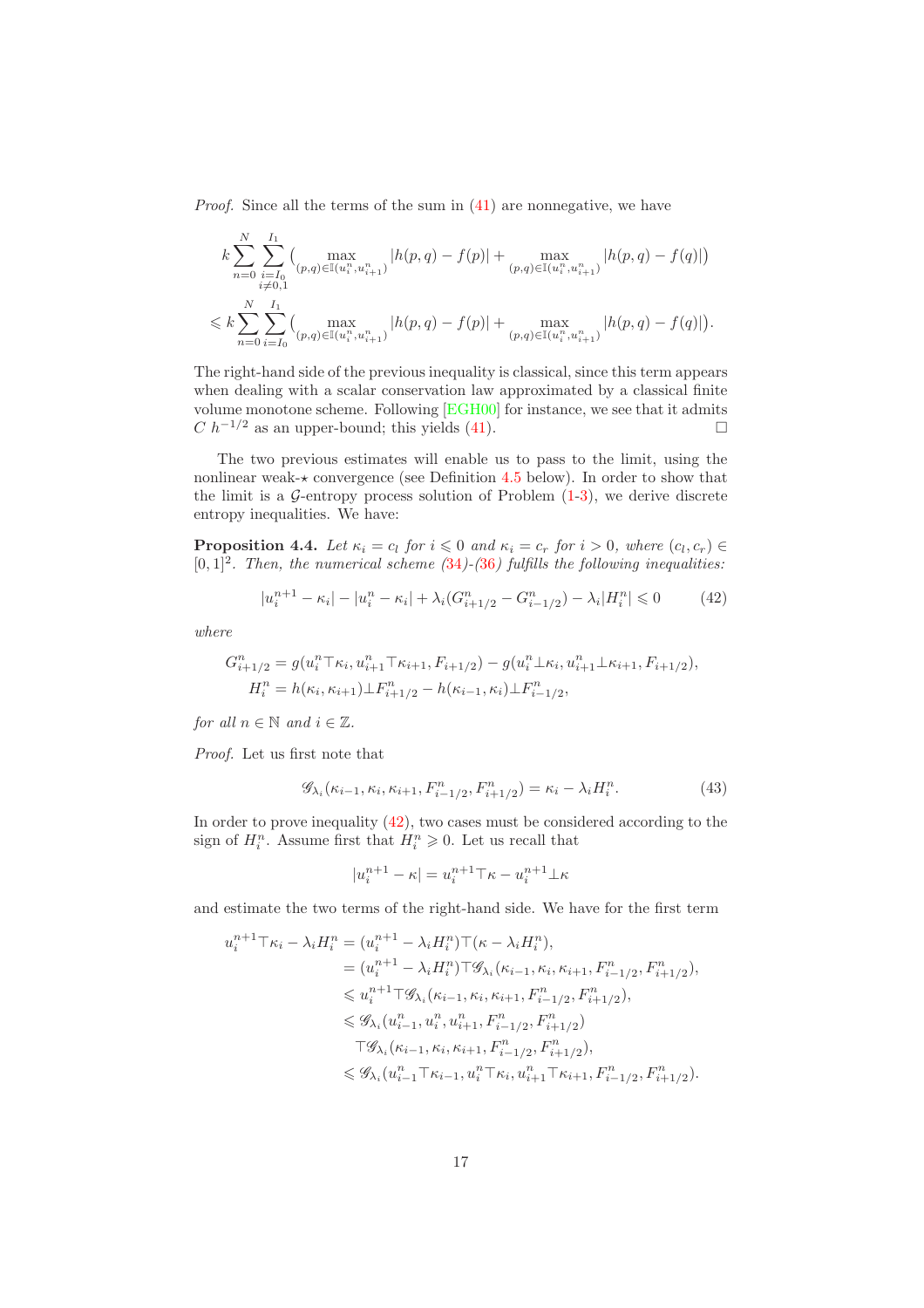For the second term, we have

$$
u_i^{n+1} \perp \kappa_i = \mathscr{G}_{\lambda_i} (u_{i-1}^n, u_i^n, u_{i+1}^n, F_{i-1/2}^n, F_{i+1/2}^n) \perp \kappa_i,
$$
  
\n
$$
\ge \mathscr{G}_{\lambda_i} (u_{i-1}^n, u_i^n, u_{i+1}^n, F_{i-1/2}^n, F_{i+1/2}^n) \perp (\kappa_i - \lambda_i H_i^n),
$$
  
\n
$$
\ge \mathscr{G}_{\lambda_i} (u_{i-1}^n, u_i^n, u_{i+1}^n, F_{i-1/2}^n, F_{i+1/2}^n)
$$
  
\n
$$
\perp \mathscr{G}_{\lambda_i} (\kappa_{i-1}, \kappa_i, \kappa_{i+1}, F_{i-1/2}^n, F_{i+1/2}^n),
$$
  
\n
$$
\ge \mathscr{G}_{\lambda_i} (u_{i-1}^n \perp \kappa_{i-1}, u_i^n \perp \kappa_i, u_{i+1}^n \perp \kappa_{i+1}, F_{i-1/2}^n, F_{i+1/2}^n).
$$

Therefore, gathering the two latter estimates yields

$$
|u_i^{n+1} - \kappa_i| = u_i^{n+1} \top \kappa_i - u_i^{n+1} \bot \kappa_i,
$$
  
\n
$$
\leq \lambda_i H_i^n + \mathcal{G}_{\lambda_i} (u_{i-1}^n \top \kappa_{i-1}, u_i^n \top \kappa_i, u_{i+1}^n \top \kappa_{i+1}, F_{i-1/2}^n, F_{i+1/2}^n)
$$
  
\n
$$
- \mathcal{G}_{\lambda_i} (u_{i-1}^n \bot \kappa_{i-1}, u_i^n \bot \kappa_i, u_{i+1}^n \bot \kappa_{i+1}, F_{i-1/2}^n, F_{i+1/2}^n).
$$

This inequality, by definition of  $\mathscr{G}_{\lambda_i}$ , becomes

$$
|u_i^{n+1} - \kappa_i| \leq u_i^n \mathsf{T} \kappa_i - u_i^n \mathsf{T} \kappa_i + \lambda_i H_i^n
$$
  
 
$$
- \lambda_i (g(u_i^n \mathsf{T} \kappa_i, u_{i+1}^n \mathsf{T} \kappa_{i+1}, F_{i+1/2}^n) - g(u_{i-1}^n \mathsf{T} \kappa_{i-1}, u_i^n \mathsf{T} \kappa_i, F_{i-1/2}^n))
$$
  
 
$$
+ \lambda_i (g(u_i^n \mathsf{T} \kappa_i, u_{i+1}^n \mathsf{T} \kappa_{i+1}, F_{i+1/2}^n) - g(u_{i-1}^n \mathsf{T} \kappa_{i-1}, u_i^n \mathsf{T} \kappa_i, F_{i-1/2}^n)),
$$

which is exactly inequality [\(42\)](#page-17-0). The case  $H_i^n \leq 0$  is analogous.

### <span id="page-18-0"></span>4.3 Approximate solutions and convergence

<span id="page-18-1"></span>The convergence result is based on the notion of *nonlinear weak-*⋆ *convergence*, defined in [\[EGH00\]](#page-33-2):

**Definition 4.5.** Let  $\Omega$  be an open subset of  $\mathbb{R}^N$ ,  $N \geq 1$ ,  $(u_m)_{m \in \mathbb{N}} \subset \mathbf{L}^{\infty}(\Omega)$ and  $\mu \in \mathbf{L}^{\infty}(\Omega \times (0, 1))$ . The sequence  $(u_m)_{m \in \mathbb{N}}$  converges to  $\mu$  in the *nonlinear weak-*⋆ *sense* if

$$
\int_{\Omega} \theta(u_m(y))\varphi(y) dy \xrightarrow[m \to \infty]{} \int_{\Omega} \int_0^1 \theta(\mu(y, \alpha))\varphi(y) dy d\alpha
$$

for all  $\varphi \in \mathbf{L}^1(\Omega)$  and all  $\theta \in \mathcal{C}(\Omega)$ .

This definition provides a useful interpretation of the convergence to Young's measures (as used by DiPerna [\[DiP85\]](#page-33-8) and Szepessy [\[Sze89\]](#page-34-4)). It enables to obtain the convergence of any sequence (up to a subsequence) just using a  $\mathbf{L}^{\infty}(\Omega)$  bound:

<span id="page-18-2"></span>**Theorem 4.6.** Let  $\Omega$  be an open subset of  $\mathbb{R}^N$ ,  $N \geq 1$ . Consider a bounded *sequence*  $(u_m)_{m \in \mathbb{N}}$  *in*  $\mathbf{L}^{\infty}(\Omega)$ *. Then, one can extract a subsequence to*  $(u_m)_{m \in \mathbb{N}}$ *which converges in the nonlinear weak-*⋆ *sense.*

*Moreover, the convergence is strong (in the*  $\mathbf{L}^1_{loc}(\Omega)$  *sense) if and only if the nonlinear weak-* $\star$  *limit*  $\mu$  *of*  $(u_m)_{m \in \mathbb{N}}$  *is independent of*  $\alpha$ *.* 

By Definition [4.5,](#page-18-1) in the situation of Theorem [4.6](#page-18-2) weakly in  $\mathbf{L}^1_{loc}(\Omega)$  to  $\int_{0}^{1} \theta(\mu(.,\alpha)) \, d\alpha$ , for all  $\theta \in \mathcal{C}(\mathbb{R})$ . In the sequel, we will not re-label the subse- $J_0$  quences; the uniqueness of a  $\mathcal G$ -entropy solution will ensure that all subsequences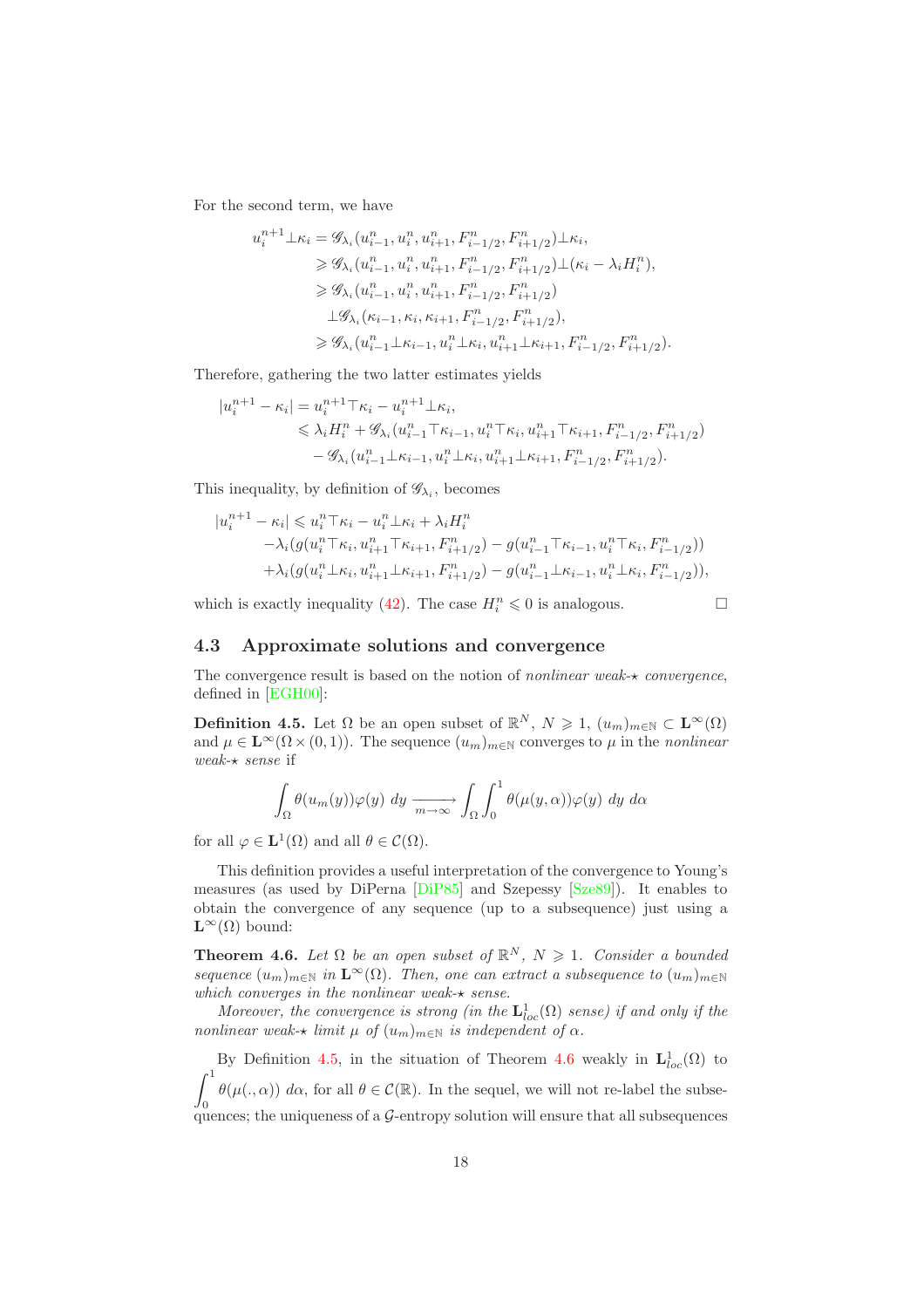converge to the same limit, and the reduction of  $\mu$  to an  $\alpha$ -independent function will ensure that the convergence is strong.

Now, let us define the sequence of approximate solutions:

$$
u_{\mathcal{T},k} = u_i^n \quad \text{for } x \in K_i \text{ and } t \in [nk, (n+1)k). \tag{44}
$$

where  $(u_i^n)_{i\in\mathbb{Z},n\in\mathbb{N}}$  is defined by the numerical scheme [\(34-](#page-15-1)[36\)](#page-15-2). Existence of the approximate solutions is trivial. Thanks to the *a priori* bounds and to the discrete entropy inequalities of Section [4.2,](#page-16-0) we can prove the following convergence result:

<span id="page-19-2"></span>**Proposition 4.7.** *Let*  $\xi, \alpha \in (0, 1)$ *. Consider a sequence of admissible meshes*  $\mathscr{T}_m$  and of time steps  $k_m$  satisfying the stability condition ([38](#page-16-1)) for all  $m \in \mathbb{N}$ , *such that size*( $\mathscr{T}_m$ )  $\to$  0 *as*  $m \to \infty$ *.* 

*Consider the sequence*  $(u_{\mathcal{F}_m,k_m})_{m\in\mathbb{N}}$ , which is bounded in  $\mathbf{L}^{\infty}(\Pi)$ . Then, *there exists a subsequence, still noted*  $(u_{\mathcal{F}_m,k_m})_{m\in\mathbb{N}}$ *, and a function*  $\mu \in \mathbf{L}^{\infty}(\Pi \times$  $(0, 1)$ ) *such that*  $(u_{\mathscr{T}_m,k_m})_m$  *tends to*  $\mu$  *in the nonlinear weak-* $\star$  *sense as*  $m \rightarrow$ +∞*, and* µ *satisfies*

$$
\int_0^1 \int_0^{+\infty} \int_{\mathbb{R}} \left( |\mu(t, x, \alpha) - c(x)| \partial_t + \Phi(\mu(t, x, \alpha), c(x)) \partial_x \right) \varphi(t, x) dx dt d\alpha
$$

$$
+ \int_{\mathbb{R}} |u_0(x) - c(x)| \varphi(0, x) dx
$$

$$
+ 12L \int_0^{+\infty} \text{dist}((c_l, c_r), \mathcal{G}_1(F(t)) \cup \mathcal{G}_2(F(t))) \varphi(t, 0) dt \ge 0, \quad (45)
$$

*for all nonnegative test function*  $\varphi \in C_c^{\infty}(\Pi)$  *and all function*  $c(x)$  *given by* ([14](#page-7-0))  $with (c_l, c_r) \in [0, 1]^2.$ 

Notice that inequality  $(45)$  seems weaker than the inequalities  $(30)$  in the definition of  $\mathcal{G}\text{-entropy process solutions.}$  In fact, it follows from Lemma [4.8](#page-23-0) below that the two families of inequalities are equivalent.

*Proof.* The convergence of the subsequence  $(u_{\mathcal{F}_m,k_m})_m$  to  $\mu$  follows by Propo-sition [4.2](#page-16-4) and Theorem [4.6.](#page-18-2) We must now prove that  $\mu$  satisfies [\(45\)](#page-19-0).

Let  $\varphi \in C_c^{\infty}(\Pi)$  nonnegative and two positive constants, T and R, such that for all  $t \geqslant T$  and  $|x| \geqslant R$ ,  $\varphi(t,x) = 0$  (we choose T and R sufficiently large w.r.t. h and k). Besides, let  $I_0$ ,  $I_1$  and N be the indices satisfying  $-R \in K_{I_0}$ ,  $R \in \overline{K}_{I_1}$  and  $T \in (Nk, (N+1)k]$ .

We multiply the discrete entropy inequality [\(42\)](#page-17-0) by  $\int_{K_i} \varphi(nk, x) dx$  and sum for  $n \in [0, N]$  and  $i \in [I_0, I_1]$ , which yields

<span id="page-19-1"></span><span id="page-19-0"></span>
$$
A_h + B_h + C_h \leqslant 0 \tag{46}
$$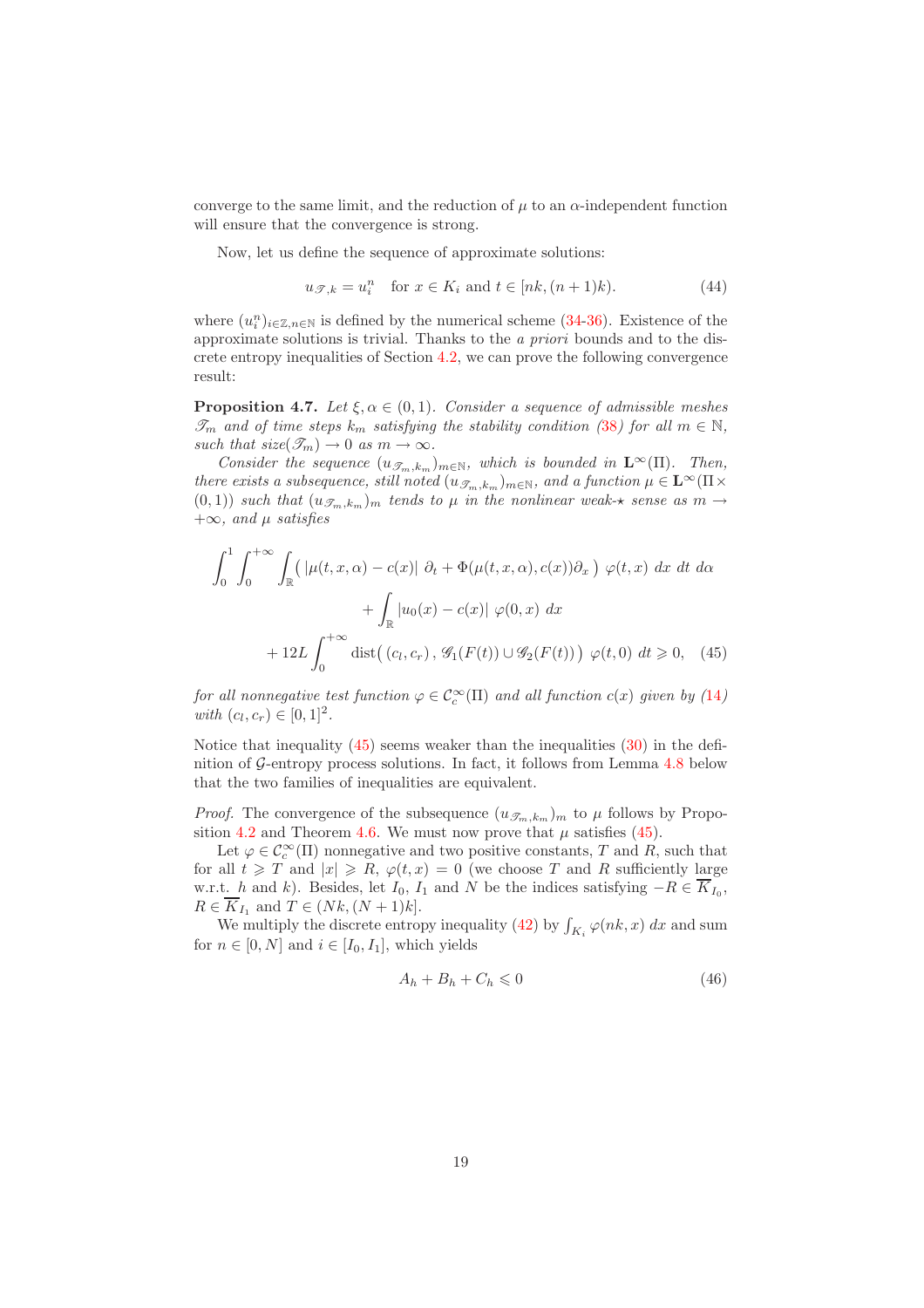where

$$
A_h = \sum_{n=0}^{N} \sum_{i=I_0}^{I_1} (|u_i^{n+1} - \kappa_i| - |u_i^n - \kappa_i|) \int_{K_i} \varphi(nk, x) dx,
$$
  
\n
$$
B_h = \sum_{n=0}^{N} \sum_{i=I_0}^{I_1} \lambda_i (G_{i+1/2}^n - G_{i-1/2}^n) \int_{K_i} \varphi(nk, x) dx,
$$
  
\n
$$
C_h = - \sum_{n=0}^{N} \sum_{i=I_0}^{I_1} \lambda_i |H_i^n| \int_{K_i} \varphi(nk, x) dx.
$$

We aim at passing to the limit  $h \to 0$  in [\(46\)](#page-19-1) and recover the definition of the  $\mathscr{G}$ -entropy process solution. The convergence of the term  $A_h$  is achieved using the Abel transform:

$$
A_h = -\sum_{n=1}^{N+1} \sum_{i=I_0}^{I_1} |u_i^n - \kappa_i| \int_{K_i} (\varphi(nk, x) - \varphi((n-1)k, x)) dx
$$
  

$$
-\sum_{i=I_0}^{I_1} |u_i^0 - \kappa_i| \int_{K_i} \varphi(0, x) dx,
$$

which,  $u_{\mathscr{T},k}$  being constant in  $K_i$ , leads to

$$
A_h = -\sum_{n=1}^{N+1} \sum_{i=I_0}^{I_1} \int_{K_i} \int_{nk}^{(n+1)k} |u_{\mathcal{F},k}(t,x) - \kappa_i| \frac{\varphi(nk,x) - \varphi((n-1)k,x)}{k} dt dx
$$
  

$$
-\sum_{i=I_0}^{I_1} \int_{K_i} |u_{\mathcal{F},k}(0,x) - \kappa_i| \varphi(0,x) dx.
$$

Passing to the limit in the last expression (in the nonlinear weak- $\star$  sense for  $|u_{\mathscr{T},k} - \kappa(x)|$  and using the regularity of  $\varphi$ ) gives

$$
\lim_{h \to 0} A_h = -\int_0^1 \int_0^\infty \int_{\mathbb{R}} |\mu(t, x, \alpha) - \kappa(x)| \partial_t \varphi \, dx \, dt \, d\alpha
$$
\n
$$
- \int_{\mathbb{R}} |u_0(x) - \kappa(x)| \varphi(0, x) \, dx. \tag{47}
$$

These terms appear indeed in [\(45\)](#page-19-0).

Let us now focus on  $B_h$ . Two difficulties arise in comparison with the computations done for  $A_h$ . The first one concerns the Abel transform. Since the spatial mesh is not uniform, this transform cannot be achieved directly. But this difficulty is classical and can be easily settled by decoupling the convergence of terms in  $u_m$  and the convergence of terms in  $\varphi$ . The second difficulty is more specific to our problem: the numerical flux has an extra dependence in F and  $\kappa$ depends on the space variable. We will see that it does not alter the convergence of  $B_h$ , that is to say, we will obtain

<span id="page-20-0"></span>
$$
\lim_{h \to 0} B_h = -\int_0^1 \int_0^\infty \int_{\mathbb{R}} \Phi(\mu(t, x, \alpha), \kappa(x)) \partial_x \varphi(t, x) \, dx \, dt \, d\alpha \quad (= : B). \tag{48}
$$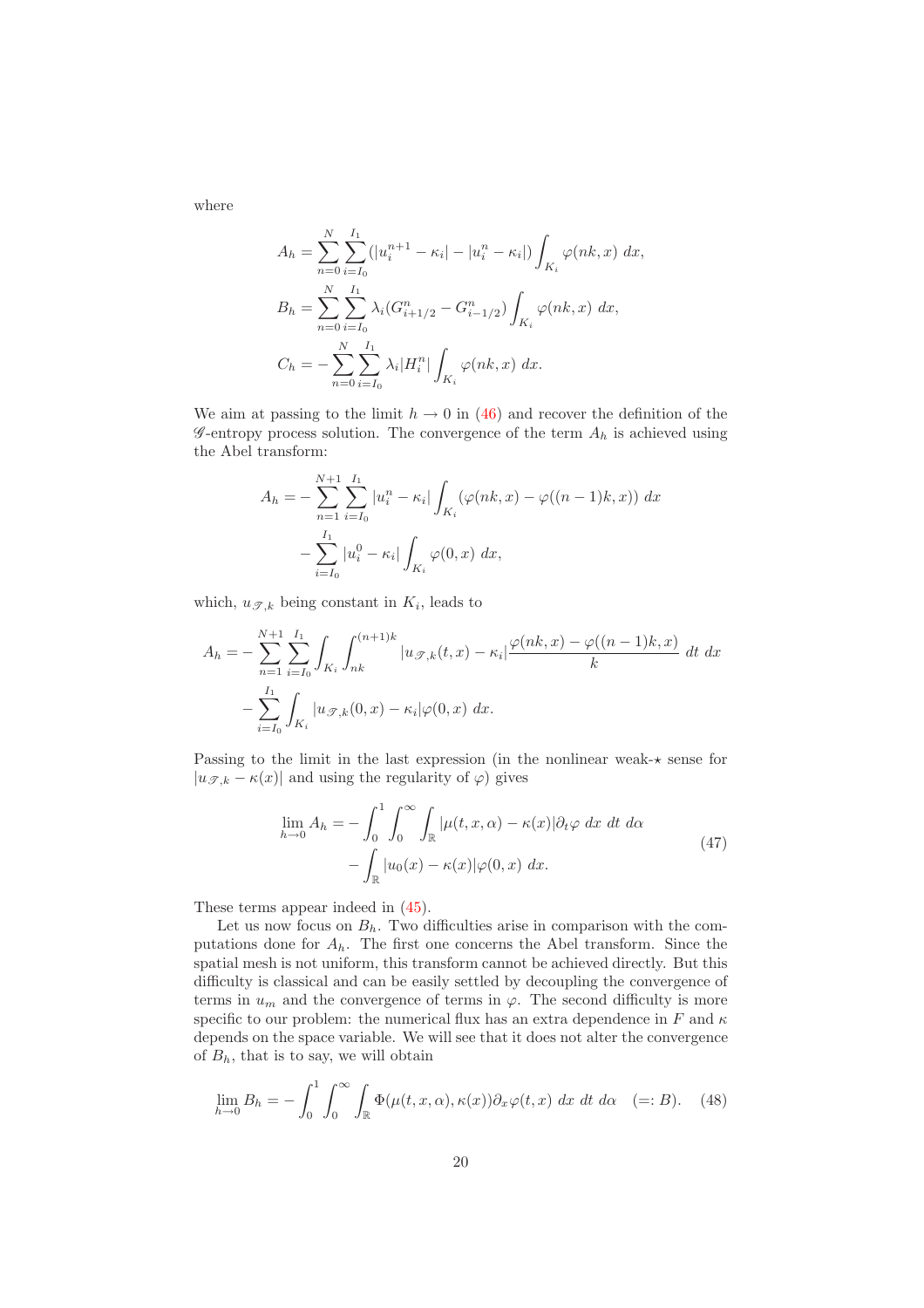We introduce

$$
B'_{h} = -\sum_{n=0}^{N} \sum_{i=I_0}^{I_1} G_{i+1/2}^{n} \int_{K_i} \int_{nk}^{(n+1)k} \partial_x \varphi(t, x) dt dx
$$

and we will prove that

<span id="page-21-1"></span>
$$
\lim_{h \to 0} |B_h - B'_h| = 0 \text{ and } \lim_{h \to 0} |B'_h - B| = 0.
$$
 (49)

We begin by studying the first limit. The term  $B_{h}^{\prime}$  becomes

$$
B'_{h} = -\sum_{n=0}^{N} \sum_{i=I_{0}}^{I_{1}} G_{i+1/2}^{n} \int_{nk}^{(n+1)k} (\varphi(t, x_{i+1/2}) - \varphi(t, x_{i-1/2})) dt,
$$
  

$$
= \sum_{n=0}^{N} \sum_{i=I_{0}}^{I_{1}} (G_{i+1/2}^{n} - G_{i-1/2}^{n}) \int_{nk}^{(n+1)k} \varphi(t, x_{i-1/2}) dt,
$$

using the Abel transform and the compact support of  $\varphi$ . We can now compare  $B_h$  and  $B'_h$ :

$$
|B_{h} - B'_{h}| = \Big| \sum_{n=0}^{N} \sum_{i=I_{0}}^{I_{1}} \lambda_{i} (G_{i+1/2}^{n} - G_{i-1/2}^{n}) \int_{K_{i}} \varphi(nk, x) dx
$$
  

$$
- \sum_{n=0}^{N} \sum_{i=I_{0}}^{I_{1}} (G_{i+1/2}^{n} - G_{i-1/2}^{n}) \int_{nk}^{(n+1)k} \varphi(t, x_{i-1/2}) dt \Big|,
$$
  

$$
\leqslant \sum_{n=0}^{N} \sum_{i=I_{0}}^{I_{1}} |G_{i+1/2}^{n} - G_{i-1/2}^{n}|
$$
  

$$
\int_{nk}^{(n+1)k} \Big| \frac{1}{h_{i}} \int_{K_{i}} \varphi(nk, x) dx - \varphi(t, x_{i-1/2}) dt \Big|,
$$
  

$$
\leqslant \sum_{n=0}^{N} \sum_{i=I_{0}}^{I_{1}} |G_{i+1/2}^{n} - G_{i-1/2}^{n}|
$$
  

$$
\int_{nk}^{(n+1)k} \frac{1}{h_{i}} \int_{K_{i}} |\varphi(nk, x) dx - \varphi(t, x_{i-1/2})| dt.
$$

Since  $\varphi$  belongs to  $\mathcal{C}_c^{\infty}(\mathbb{R}_+ \times \mathbb{R})$ , there exists a positive constant C such that

$$
|B_h - B'_h| \leqslant Ckh \sum_{n=0}^{N} \sum_{i=I_0}^{I_1} |G_{i+1/2}^n - G_{i-1/2}^n|.
$$

In order to check that  $|B_h - B'_h|$  tends to 0 as  $h \to 0$  the sum over i is split in three parts:  $i \in \{0, 1\}, i \in [I_0, -1]$  and  $i \in [2, I_1]$ . The first part becomes

<span id="page-21-0"></span>
$$
kh\sum_{n=0}^{N}\sum_{i=0,1}|G_{i+1/2}^{n}-G_{i-1/2}^{n}| \leqslant Ch\sum_{n=0}^{N}k \leqslant ChT.
$$
 (50)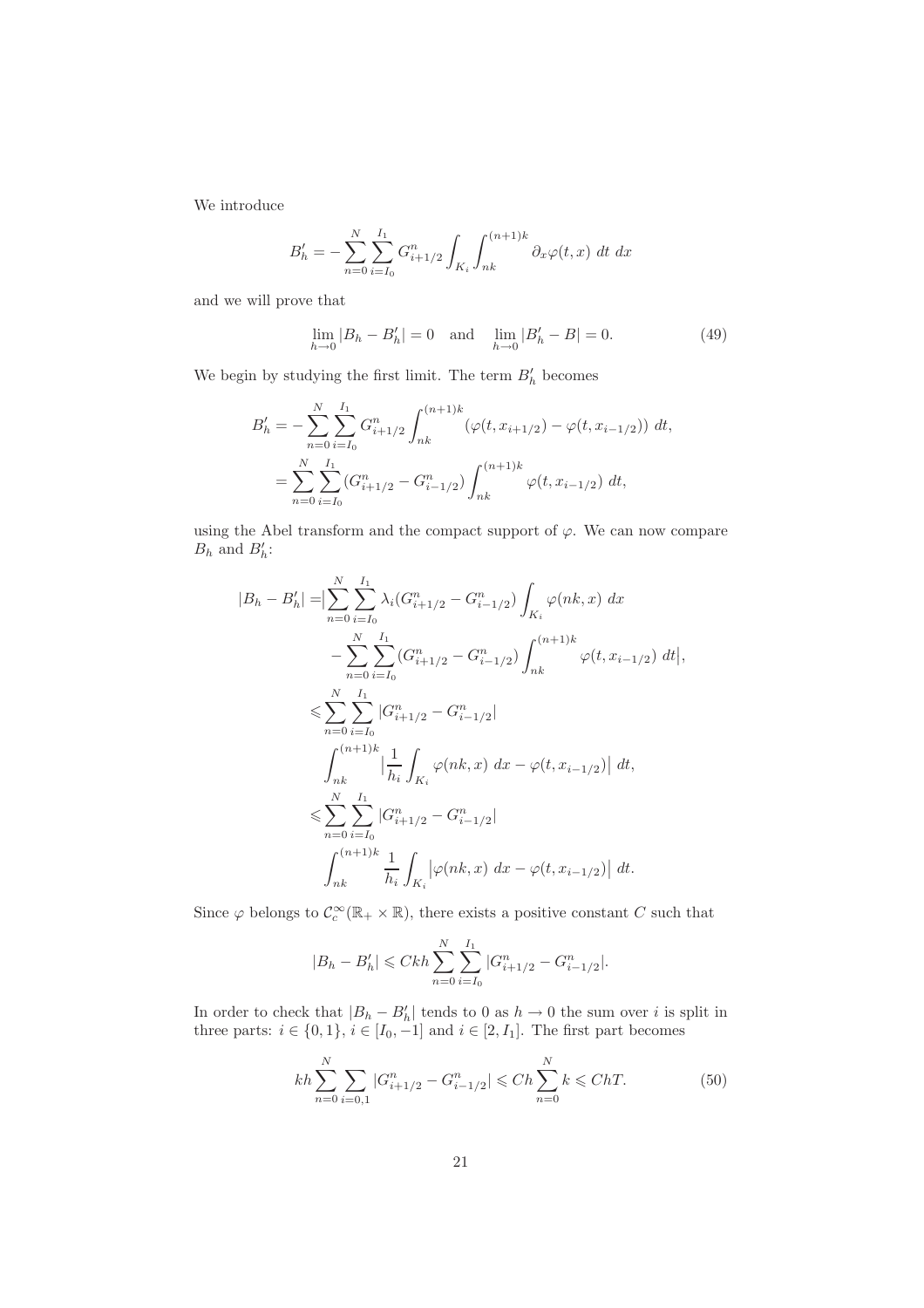Concerning the second and the third parts, since  $i \neq 0, 1$ , then

$$
|G_{i+1/2}^n - G_{i-1/2}^n| = |h(u_i^n \top \kappa_i, u_{i+1}^n \top \kappa_{i+1}) - h(u_i^n \bot \kappa_i, u_{i+1}^n \bot \kappa_{i+1}) -h(u_{i-1}^n \top \kappa_{i-1}, u_i^n \top \kappa_i) + h(u_{i-1}^n \bot \kappa_{i-1}, u_i^n \bot \kappa_i)|.
$$

In order to use the weak- $BV$  estimate [\(41\)](#page-16-3), we introduce in the last equality  $f(u_i^n \perp \kappa_i)$  and  $f(u_i^n \top \kappa_i)$ , which gives

$$
|G_{i+1/2}^{n} - G_{i-1/2}^{n}|
$$
  
\n
$$
\leq |h(u_i^n \top \kappa_i, u_{i+1}^n \top \kappa_{i+1}) - f(u_i^n \top \kappa_i)| + |h(u_i^n \bot \kappa_i, u_{i+1}^n \bot \kappa_{i+1}) - f(u_i^n \bot \kappa_i)|
$$
  
\n
$$
+ |h(u_{i-1}^n \top \kappa_{i-1}, u_i^n \top \kappa_i) - f(u_i^n \top \kappa_i)| + |h(u_{i-1}^n \bot \kappa_{i-1}, u_i^n \bot \kappa_i) - f(u_i^n \bot \kappa_i)|
$$
  
\n
$$
\leq 2(\max_{(p,q) \in \mathbb{I}(u_i^n, u_{i+1}^n)} |h(p,q) - f(p)| + \max_{(p,q) \in \mathbb{I}(u_i^n, u_{i+1}^n)} |h(p,q) - f(q)|).
$$

Therefore, Lemma [4.3](#page-16-5) provides the estimate

<span id="page-22-0"></span>
$$
kh\sum_{n=0}^{N}\sum_{\substack{i=I_0\\i\neq 0,1}}^{I_1}|G_{i+1/2}^n - G_{i-1/2}^n| \leqslant C\sqrt{h}.\tag{51}
$$

Then, using  $(50)$  and  $(51)$ , we obtain the first limit of  $(49)$  and can now focus on the second limit. The term  ${\cal B}$  can be modified as

$$
B = -\sum_{n=0}^{N} \sum_{i=I_0}^{I_1} \int_{nk}^{(n+1)k} \int_{K_i} \int_0^1 (f(\mu(t, x, \alpha) \top \kappa_i) -f(\mu(t, x, \alpha) \bot \kappa_i)) \partial_x \varphi(t, x) dx dt d\alpha.
$$

The terms  $B'_h$  and B can now be compared:

$$
|B'_{h} - B| \leqslant \sum_{n=0}^{N} \sum_{i=I_0}^{I_1} \int_{K_i} \int_{nk}^{(n+1)k} \int_0^1 \left| (f(\mu \top \kappa_i) - f(\mu \bot \kappa_i)) \right|
$$

$$
- (g(u_i^n \top \kappa_i, u_{i+1}^n \top \kappa_{i+1}, F_{i+1/2}) - g(u_i^n \bot \kappa_i, u_{i+1}^n \bot \kappa_{i+1}, F_{i+1/2})) \right| |\partial_x \varphi| d\alpha dt dx
$$

The same difficulty as above occurs and the sum over  $i$  must be split in three parts:  $i = 0, i \in [I_0, -1]$  and  $i \in [1, I_1]$ . Since both functions f and g are Lipschitz continuous, the first  $(i = 0)$  can be easily handled:

$$
\sum_{n=0}^{N} \int_{K_0} \int_{nk}^{(n+1)k} \int_0^1 \left| \left( g(u_0^n \top \kappa_0, u_1^n \top \kappa_1, F_{1/2}) - g(u_0^n \bot \kappa_0, u_1^n \bot \kappa_1, F_{1/2}) \right) \right|
$$

$$
- \left( f(\mu \top \kappa_i) - f(\mu \bot \kappa_i) \right) \left| \partial_x \varphi \right| d\alpha \, dt \leq C \|\partial_x \varphi\|_{\infty} Th
$$

For the two other sums,  $i \in [I_0, -1]$  and  $i \in [1, I_1]$ , the procedure is the same as done for  $|B_h - B'_h|$ , using the weak-BV estimate. It finally provides the second limit of [\(49\)](#page-21-1) and thus [\(48\)](#page-20-0). It remains to check that

$$
\lim_{h \to 0} C_h = -12L \int_0^\infty \text{dist}((c_l, c_r), \mathcal{G}_1(F(t)) \cup \mathcal{G}_2(F(t))) \varphi(t, 0) dt. \tag{52}
$$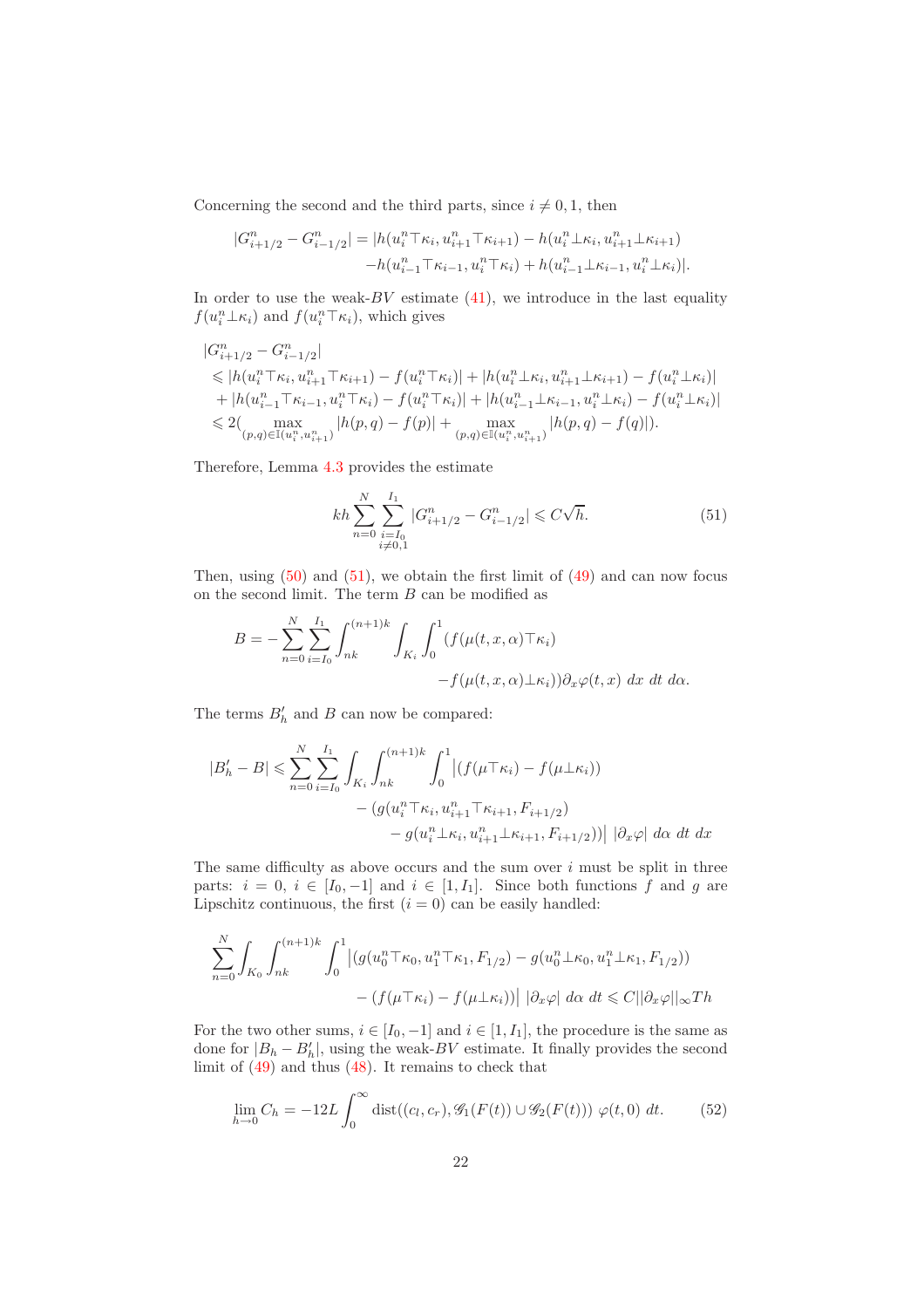By definition of  $H_i^n$ , we obtain

$$
C_h = -\sum_{i=0}^{1} \frac{1}{h_i} \int_{K_i} \sum_{n=0}^{N} |H_i^n| k \varphi(nk, x) dx
$$
  
= 
$$
- \frac{1}{h_0} \int_{K_0} \sum_{n=0}^{N} |h(c_l, c_r) \perp F^n - f(c_l)| k \varphi(nk, x) dx
$$
  

$$
- \frac{1}{h_1} \int_{K_1} \sum_{n=0}^{N} |f(c_r) - h(c_l, c_r) \perp F^n| k \varphi(nk, x) dx.
$$

Since  $\varphi$  is smooth and  $F^n$  strongly converges to F, we obtain the limit

$$
\lim_{h \to 0} C_h = -2 \int_0^\infty D(c_l, c_r, F(t)) \varphi(t, 0) dt
$$

where

$$
D(c_l, c_r, F) = |h(c_l, c_r) \perp F - f(c_l)| + |f(c_r) - h(c_l, c_r) \perp F|.
$$

The function  $D$  is Lipschitz continuous with respect to  $c_l$  and  $c_r$ , with constant 6L. Moreover, if  $(c_l, c_r) \in \mathscr{G}_1(F) \cup \mathscr{G}_2(F)$ , then  $D(c_l, c_r, F) = 0$  (it is no longer true if  $(c_l, c_r) \in \mathscr{G}_3(F)$  since a monotone scheme does not necessarily preserve stationary shock waves). Therefore

$$
D(c_l, c_r, F) \leqslant 6L \operatorname{dist}((c_l, c_r), \mathscr{G}_1(F) \cup \mathscr{G}_2(F)),
$$

so that the limit verifies the entropy inequalities [\(45\)](#page-19-0).

$$
\Box
$$

<span id="page-23-0"></span>It remains to prove that if inequalities [\(45\)](#page-19-0) hold, then  $\mu$  is a  $\mathscr{G}$ -entropy process solution. Indeed, we have the following lemma.

**Lemma 4.8.** *Let*  $\eta \in L^{\infty}(\Pi \times (0, 1))$ *. Assume that the weak traces (in the sense of Remark* [6](#page-13-1)*)*  $\gamma_w^{l,r}$   $\int_0^1$  $\Phi(\eta(\cdot,\alpha),\kappa)$  d $\alpha$  *exist. If for a.e.*  $t > 0$ *, the inequality* 

<span id="page-23-1"></span>
$$
\left(\gamma_w^l \int_0^1 \Phi(\eta(\cdot,\alpha),c_l) \, d\alpha\right)(t) \geqslant \left(\gamma_w^r \int_0^1 \Phi(\eta(\cdot,\alpha),c_r) \, d\alpha\right)(t) \tag{53}
$$

*holds for all*  $(c_l, c_r) \in \mathscr{G}_1(F(t)) \cup \mathscr{G}_2(F(t))$ , then it also holds for all  $(c_l, c_r) \in$  $\mathscr{G}_3(F(t))$ .

*Proof.* Let  $(c_l, c_r) \in \mathscr{G}_3$ . Then,

$$
\gamma_w^l \int_0^1 \Phi(\eta(t,\cdot,\alpha),c_l) \,d\alpha - \gamma_w^r \int_0^1 \Phi(\eta(t,\cdot,\alpha),c_r) \,d\alpha
$$
  
=  $\gamma_w^l \int_0^1 \Phi(\eta(t,\cdot,\alpha),c_l) \,d\alpha - \gamma_w^l \int_0^1 \Phi(\eta(t,\cdot,\alpha),c_r) \,d\alpha$   
+  $\gamma_w^l \int_0^1 \Phi(\eta(t,\cdot,\alpha),c_r) \,d\alpha - \gamma_w^r \int_0^1 \Phi(\eta(t,\cdot,\alpha),c_r) \,d\alpha$   
=  $\gamma_w^l \int_0^1 (\Phi(\eta(t,\cdot,\alpha),c_l) - \Phi(\eta(t,\cdot,\alpha),c_r)) \,d\alpha$   
+  $\gamma_w^l \int_0^1 \Phi(\eta(t,\cdot,\alpha),c_r) \,d\alpha - \gamma_w^r \int_0^1 \Phi(\eta(t,\cdot,\alpha),c_r) \,d\alpha.$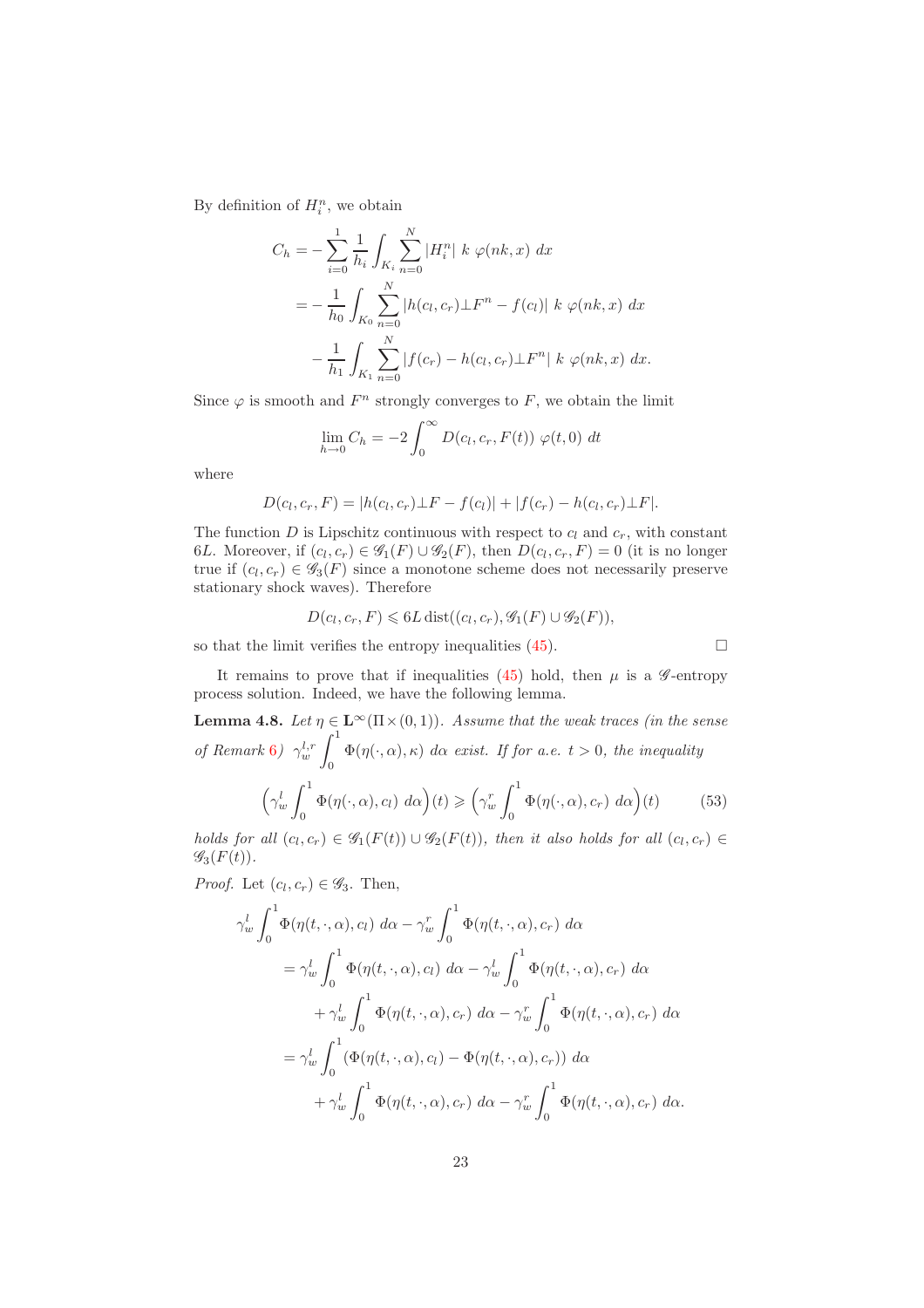The first term in the right-hand side is nonnegative; indeed, the function  $\tilde{u}(t, x) :=$  $c_l 1\!\mathrm{l}_{\{x<0\}} + c_r 1\!\mathrm{l}_{\{x>0\}}$  is a classical Kruzhkov stationary solution of [\(1\)](#page-2-1), whereas  $k = \eta(t, x, \alpha)$  can be seen as the constant in the Kruzhkov definition. The last line in the above inequality is nonnegative thanks to [\(53\)](#page-23-1), because  $(c_r, c_r) \in \mathscr{G}_2(F(t))$ .  $\mathscr{G}_2(F(t))$ .

It remains to notice that inequalities [\(45\)](#page-19-0) of Proposition [4.7](#page-19-2) imply  $(D_2), (D_3)$ and the trace comparison inequalities [\(53\)](#page-23-1) for  $(c_l, c_r) \in \mathscr{G}_1(F(t)) \cup \mathscr{G}_2(F(t))$ ; this statement is contained in the proof of Proposition [3.1](#page-12-2) in Appendix. Thus by Lemma [4.8,](#page-23-0) property  $(D_3)$  also follows from the inequalities [\(45\)](#page-19-0). Therefore, from Proposition [4.7](#page-19-2) we derive that u is a  $\mathcal{G}$ -entropy process solution of [\(1-](#page-2-1)[3\)](#page-2-2).

<span id="page-24-2"></span>Now from Proposition [3.3,](#page-14-3) we readily obtain this final result:

Theorem 4.9. *Under the CFL condition (*[38](#page-16-1)*), the finite volume scheme (*[34](#page-15-1)*-*[36](#page-15-2)*) converges in*  $\mathbf{L}_{\text{loc}}^p(\Pi)$  *for any*  $1 \leq p < +\infty$  *to the unique CG-entropy solution of Problem (*[1](#page-2-1)*-*[3](#page-2-2)*) (which is also the unique* G*-entropy solution of the problem).*

### <span id="page-24-0"></span>4.4 A strong compactness approach

The tool of entropy process solutions is quite convenient for studying convergence of finite volume schemes, because it only requires an  $\mathbf{L}^{\infty}$  estimate on the family of discrete solutions (for  $\mathbf{L}^{\infty}$  weak- $\star$  compactness) and a "weak  $BV$ " estimate (for consistency). As such, it can be used for treating problems where strong compactness properties are lacking, e.g., multi-dimensional conservation laws on unstructured meshes (see [\[EGH00\]](#page-33-2)).

Nonetheless, in many one-dimensional problems of the type [\(1\)](#page-2-1) it is possible to obtain a uniform  $BV$  estimate, and thus deduce the strong (pointwise, a.e.) compactness of approximate solutions, provided the data are of bounded variation. This is also the case of the constrained problem [\(1](#page-2-1)[-3\)](#page-2-2): in this context, we could apply the localized  $BV$  estimate of Bürger and al. (see [\[BGKT08,](#page-33-10) Lemma 4.2] and [\[BKT09,](#page-33-1) Lemmas 5.3,5.4]) to deduce the strong compactness of the family of discrete solutions.

This makes it possible to study convergence of the finite volume methods for  $(1-3)$  $(1-3)$  with BV data with the tools of  $[CG07]$ , i.e. using the entropy inequalities [\(5\)](#page-4-1) and the explicit constraint [\(6\)](#page-4-2) (rewritten under the weak formulation [\(7\)](#page-4-0)).

# <span id="page-24-1"></span>5 Numerical results

We now present some numerical experiments with the numerical scheme  $(34)$ , using the Rusanov numerical flux [\[Rus61\]](#page-34-6):

$$
h(u,v) = \frac{f(u) + f(v)}{2} - \frac{\max(|f'(u)|, |f'(v)|)}{2}(v - u).
$$

This numerical flux is consistent and monotone. The density of cars belongs to [0, 1] and the flux of the conservation law is  $f(u) = u(1 - u)$  in both cases, so that the constraint must belong to  $[0, 1/4]$ .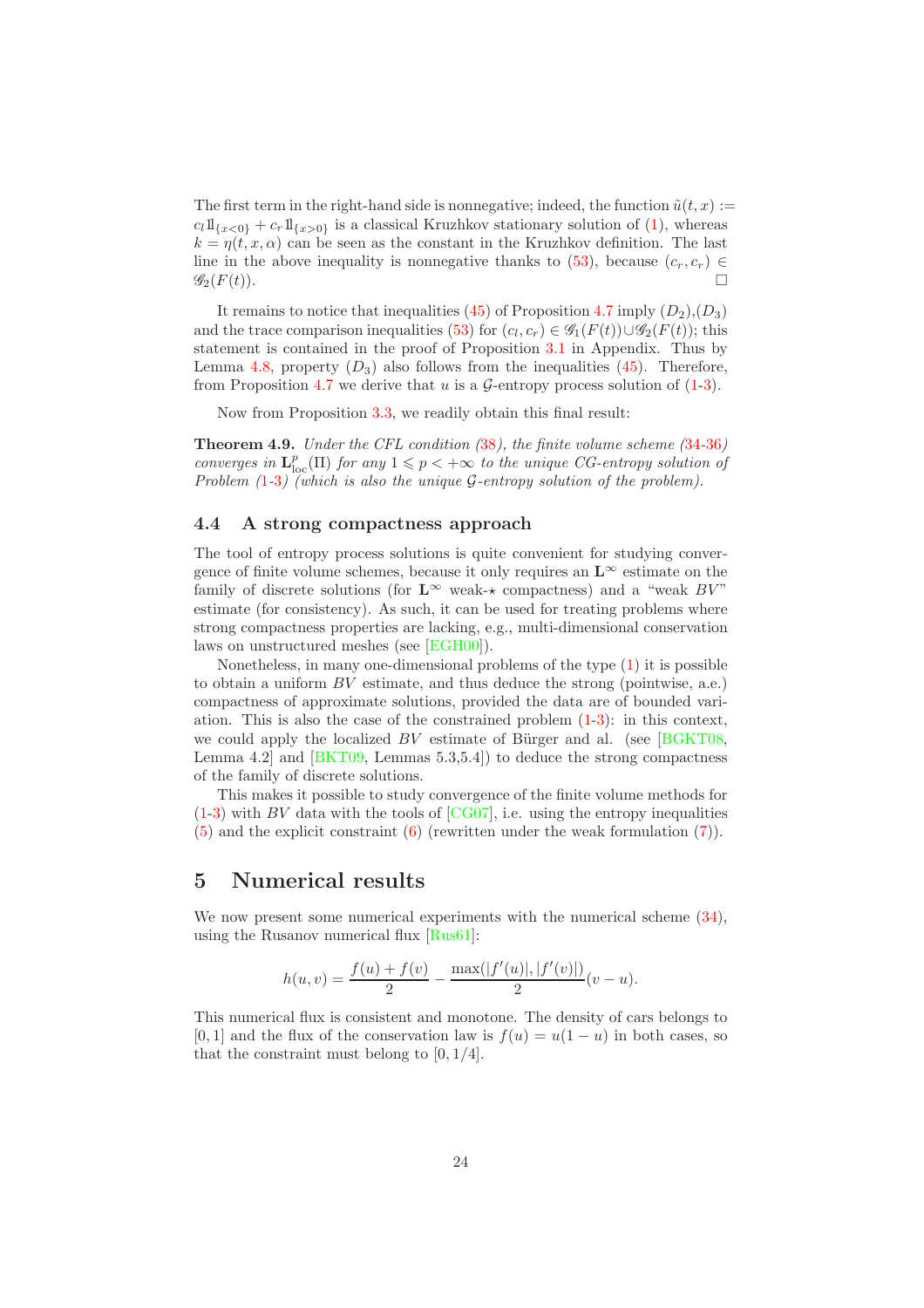### <span id="page-25-0"></span>5.1 A constrained Riemann problem

This test case is very simple, it corresponds to the simulation of the solution to a Riemann problem. The domain of computation is  $[-1/2, 1/2]$  and the data are

$$
u_0(x) = \begin{cases} 0.4 & \text{if } x < 0, \\ 0.5 & \text{if } x > 0, \end{cases} \text{ and } F = 0.2 .
$$

The exact solution is composed of a classical shock wave with a negative speed, of a non-classical stationary shock wave at  $x = 0$  satisfying the constraint, and of another classical shock wave with a positive speed (see [\[CG07\]](#page-33-0) for more details on the solution of the Riemann problem). First, Figure [1](#page-25-1) shows the comparison



<span id="page-25-1"></span>Figure 1: Comparison between the Rusanov scheme (100 cells, CFL=0.4) and the exact solution at time  $t = 1$ .

between the numerical results provided by the Rusanov scheme and the exact solution. The non-classical shock wave seems to be perfectly solved. Still with this test case, an analysis of the convergence of the numerical scheme has been performed, as reported in the following table:

| Number of cells | $L^1$ -error            | Rate of conv. |
|-----------------|-------------------------|---------------|
| 100             | $4.1938 \times 10^{-3}$ |               |
| 300             | $1.2356 \times 10^{-3}$ | 1.112         |
| 1000            | $3.7494 \times 10^{-4}$ | 0.990         |
| 3000            | $1.1864 \times 10^{-4}$ | 1.047         |
| 10000           | $3.6899 \times 10^{-5}$ | 0.970         |
| 30000           | $1.2945 \times 10^{-5}$ | 0.953         |
| 100000          | $3.6448 \times 10^{-6}$ | 1.053         |
| 300000          | $1.2199 \times 10^{-6}$ | 0.996         |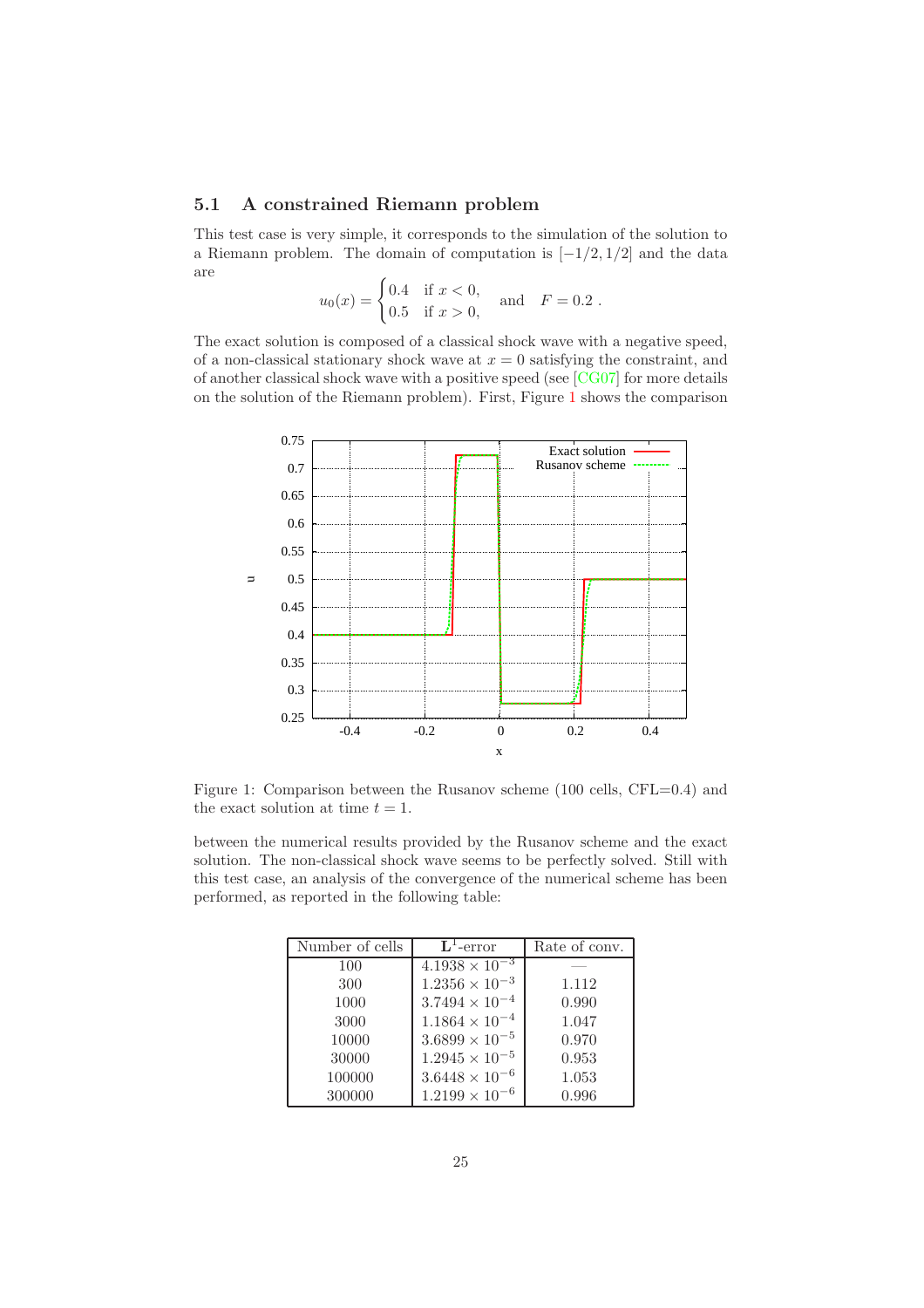Figure [2](#page-26-1) depicts the error with respect to the space step. We can easily see that the rate of convergence is 1, that is to say that the constraint does not affect the accuracy of the numerical scheme.



<span id="page-26-1"></span>Figure 2: Convergence of the Rusanov scheme in the  $L^1$  norm.

## <span id="page-26-0"></span>5.2 The green wave

This test case is much more complicated. The space domain is [0, 100] and it involves five lights. They are modelled by the use of a constraint  $F_i(t)$  for each light *i*. They are located at  $x_i = (i + 2)12.5$ ,  $i = 1, ..., 5$ . The constraint of the first light is defined by

$$
F_1(t) = \begin{cases} 0 & \text{if } t \in [0, 50) \\ \max_u f(u) = 1/4 & \text{if } t \in [50, 100) \end{cases}
$$

and is periodic (with period equal to 100). The other constraints are given by  $F_i(t) = F_1(t - i\varphi), i = 2, ..., 5$ . The real constant  $\varphi$  then corresponds to the time lag between the lights. Our aim is to minimize the influence of the lights i with  $i \geq 2$  on the traffic. The conditions of simulation are the following: the initial density is set to 0 on the whole domain, the left boundary condition is a Dirichlet condition, with  $u(0, t) = 0.1$ , and at  $x = 100$ , we impose an open boundary condition. The domain contains 1000 cells and the CFL number is set to 0.4. Whatever the value of  $\varphi$  is, the results become periodic in time, at least for  $t \geq 500$ . As an example, Figure [3](#page-27-0) represents the evolution of the total mass in the domain for several values of  $\varphi$ . The case of "One light" corresponds to  $F_i \equiv 1/4$  for  $i \geq 2$  and is the ideal case.

In Figure [4,](#page-27-1) we can see the average over the time interval [500, 1000] of the total mass of cars and of the total variation (in space) of the velocity.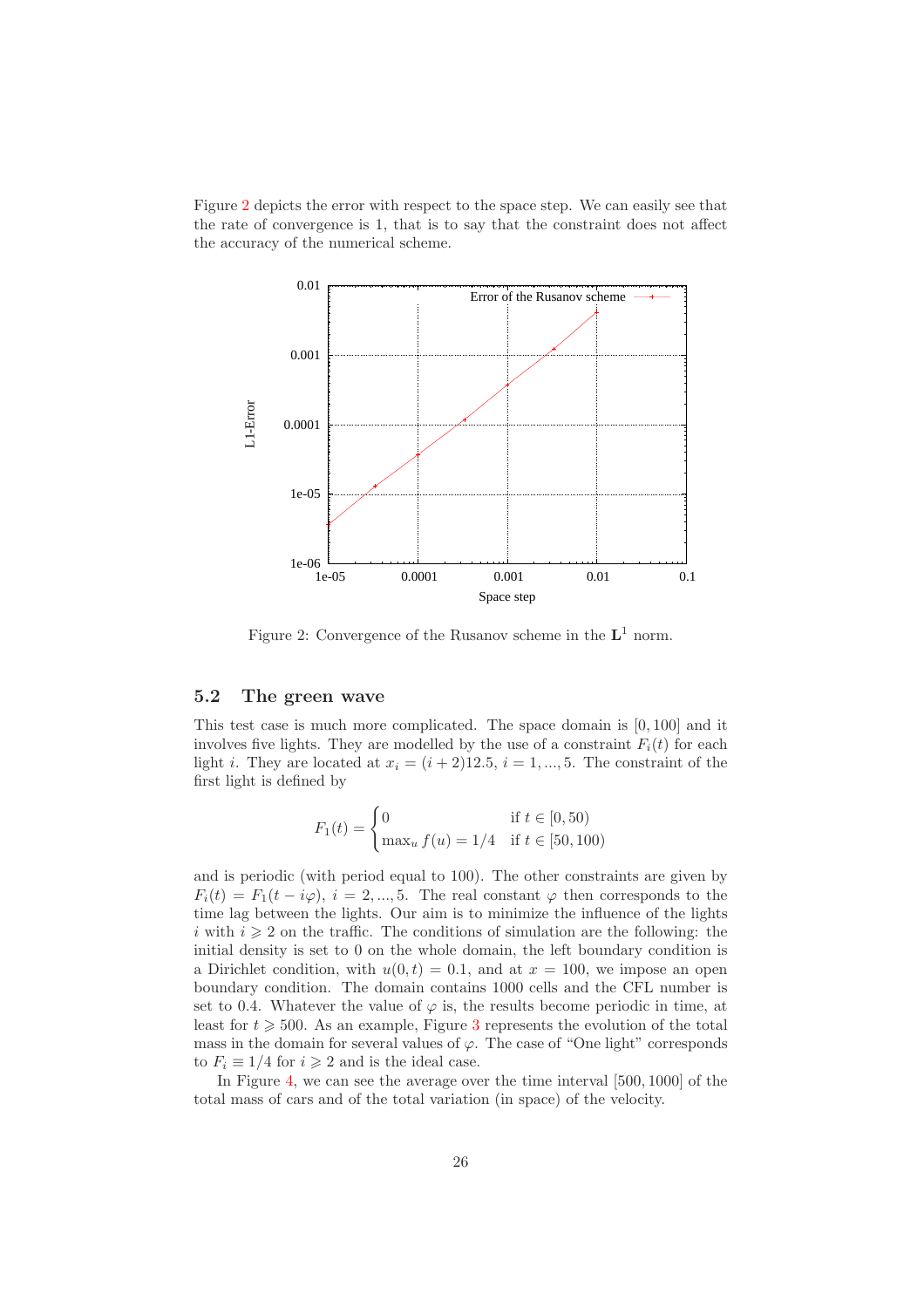

Figure 3: Time variation of the total mass, with different values of the time lag  $\varphi$ , compared to the ideal case (one light).

<span id="page-27-0"></span>

<span id="page-27-1"></span>Figure 4: Variation of average quantities with respect to the time lag  $\varphi$ , compared to the ideal case (one light).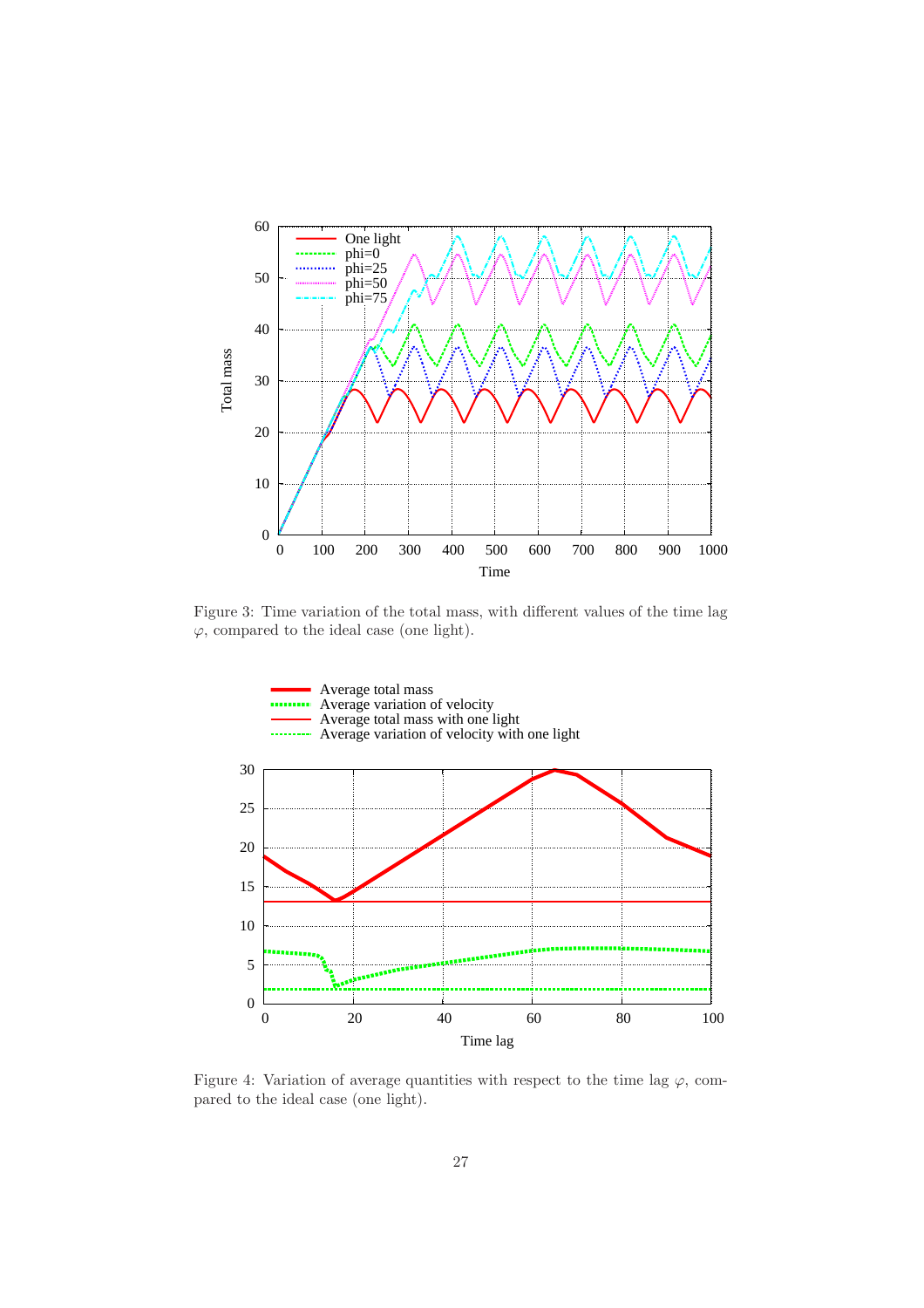One can see that  $\varphi = 16.1$  seems to be an optimal value. Moreover, for this value, the average total mass and the average total variation of the velocity are very close to the values obtained in the ideal case of one light (horizontal lines).

More results can be found in [\[AGS\]](#page-33-11), in particular the evolution of the density of cars, with different values of  $\varphi$  (these figures have not been included here because their interpretation is not straightforward).

# <span id="page-28-0"></span>6 Appendix: the postponed proofs

Here we prove Lemma [2.7,](#page-8-3) Proposition [2.6,](#page-7-1) Proposition [2.10,](#page-11-1) and Proposition [3.1.](#page-12-2)

*Proof of Lemma* [2.7](#page-8-3)*.*

(i) We want to check that

<span id="page-28-1"></span>
$$
\forall (c_l, c_r), (b_l, b_r) \in \mathscr{G}(F) \quad \Phi(c_l, b_l) \geq \Phi(c_r, b_r). \tag{54}
$$

- If  $(c_l, c_r), (b_l, b_r) \in \mathscr{G}_1(F)$ , then the two couples coincide; therefore we have  $\Phi(c_l, b_l) = 0 = \Phi(c_r, b_r).$
- If  $(c^l, c^r) \in \mathscr{G}_1(F)$ ,  $(b^l, b^r) \in \mathscr{G}_2(F)$  and  $b_l = b_r \leq B_F$ , then

$$
\Phi(c_l, b_l) - \Phi(c_r, b_r) = \Phi(A_F, b_l) - \Phi(B(F), b_l),
$$
  
=  $f(A_F) - f(b_l) - f(B(F)) + f(b_l) = 0.$ 

Similarly, if  $(c_l, c_r) \in \mathscr{G}_1(F)$ ,  $(b_l, b_r) \in \mathscr{G}_2(F)$  and  $b_l = b_r \geq A_F$ , then

$$
\Phi(c_l, b_l) - \Phi(c_r, b_r) = \Phi(A_F, b_l) - \Phi(B_F, b_l),
$$
  
=  $f(b_l) - f(A(F)) - f(b_l) + f(B_F) = 0.$ 

• If  $(c_l, c_r) \in \mathscr{G}_1(F)$ ,  $(b_l, b_r) \in \mathscr{G}_3(F)$ , then  $b_l \leq B_F$  and  $b_r \geq A_F$  and

$$
\Phi(c_l, b_l) - \Phi(c_r, b_r) = \Phi(A_F, b_l) - \Phi(B_F, b_r),
$$
  
=  $f(A_F) - f(b_l) + f(B_F) - f(b_r),$   
=  $2(F - f(b_{l,r})) \ge 0.$ 

• If  $(c_l, c_r)$ ,  $(b_l, b_r) \in \mathscr{G}_2(F) \cup \mathscr{G}_3(F)$ , then the pairs  $(b_l, b_r)$ ,  $(c_l, c_r)$  correspond to the Kruzhkov stationary solutions

$$
\tilde{b}(t,x) := b_l 1\!\mathrm{l}_{\{x<0\}} + b_r 1\!\mathrm{l}_{\{x>0\}}, \quad \tilde{c}(t,x) := c_l 1\!\mathrm{l}_{\{x<0\}} + c_r 1\!\mathrm{l}_{\{x>0\}}
$$

of the conservation law [\(1\)](#page-2-1); inequality  $\Phi(c_l, b_l) - \Phi(c_r, b_r) \geq 0$  is well known in this context (see [\[Vol67\]](#page-34-7)).

The remaining cases are deduced by symmetry of  $\Phi$ ; this proves  $(54)$ . (ii) Let us reason by contradiction. If  $f(b_l) = f(b_r)$  but  $(b_l, b_r) \notin \mathscr{G}(F)$ , then either  $f(b_{l,r}) > F$ , or  $f(b_{l,r}) < F$  with  $b^l > b^r$ . Pick  $(c^l, c^r) = (A_F, B_F)$ . In the first case we have  $B_F < b_{l,r} < A_F$ , whence

$$
\Phi(c_l, b_l) - \Phi(c_r, b_r) = f(A_F) - f(b_l) - f(B_F) + f(b_r) = 2(F - f(b_{l,r})) < 0.
$$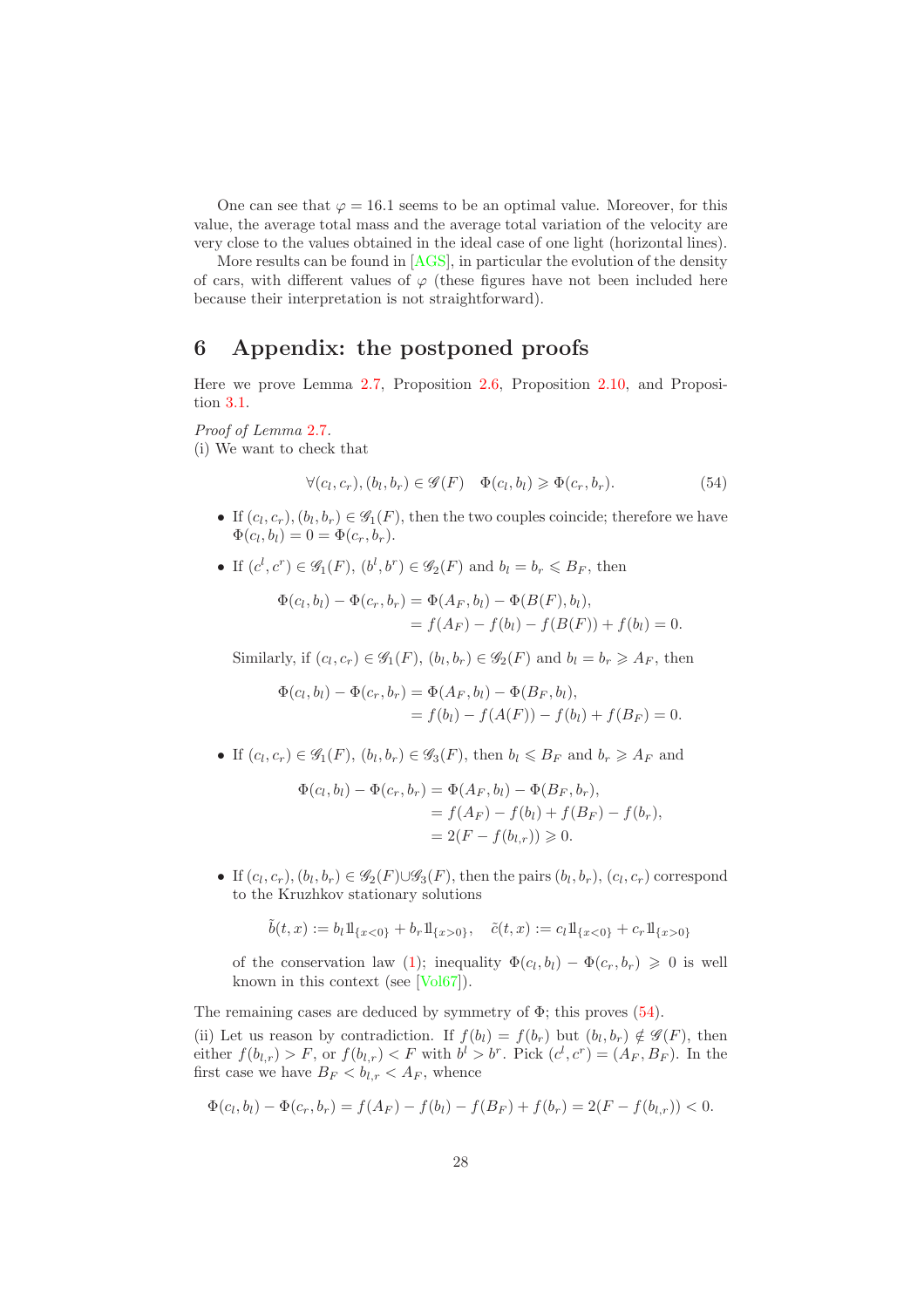In the second case,  $b_r < B_F \leq A_F < b_l$ , and we get

$$
\Phi(c_l, b_l) - \Phi(c_r, b_r) = f(b_l) - f(A_F) + f(b_r) - f(B_F) = 2(f(b_{l,r}) - F) < 0.
$$

Thus in both cases, we arrive to a contradiction with assumption  $(20)$ .  $\Box$ 

*Proof of Proposition* [2.6](#page-7-1). First, we claim the equivalence of (A) and (B).

Firstly,  $(A)$  implies  $(B_1)$  and  $(B_3)$ , due to Lemma [2.7\(](#page-8-3)ii). Also  $(B_2)$  follows from  $(A)$ . Indeed,  $(A_2)$  contains the Rankine-Hugoniot condition

<span id="page-29-0"></span>
$$
f(\gamma^l u)(t)) = f(\gamma^r u)(t) \text{ for a.e. } t > 0;
$$
 (55)

and  $(A_1)$  contains the weak formulation of  $(1)$  in the domains  $\{\pm x > 0\}$  (i suffices to take  $\kappa = 0$  and  $\kappa = 1$  in [\(15\)](#page-8-0)). Splitting  $\varphi = \varphi_{\varepsilon}^1 + \varphi_{\varepsilon}^2$  (see the proof of Theorem [2.9\)](#page-9-4) and letting  $\varepsilon$  converge to zero, we derive  $(B_2)$ .

Secondly,  $(B_2)$  implies the Rankine-Hugoniot condition [\(55\)](#page-29-0); thus  $(B_3)$  implies  $(A_2)$ , due to Lemma [2.7\(](#page-8-3)ii). Since  $(A_1)$  and  $(B_1)$  coincide, this proves our first claim.

Now, we claim that  $(A) \implies (C) \implies (B)$ .

Firstly, starting from  $(A_1)$  and using the expression of the one-sided traces  $\gamma^{l,r}$  of  $\Phi(u,\kappa), \kappa = c_{l,r}$ , respectively, we derive the lower bound of the left-hand side of [\(19\)](#page-8-1) of the form

$$
\mathcal{R} := -\int_0^{+\infty} \left( \Phi((\gamma^t u)(t), c_l) - \Phi((\gamma^r u)(t), c_r) \right) \varphi(t, 0) dt.
$$

Further,  $R$  admits the right-hand side of  $(19)$  for lower bound. Indeed, for all  $(b^l, b^r) \in \mathcal{G}(F(t)),$ 

$$
\Phi((\gamma^l u)(t), b_l) - \Phi((\gamma^l r u)(t), b_r) \geq 0
$$

due to  $(A_2)$  and Lemma [2.7\(](#page-8-3)i); furthermore,

$$
\left| \left( \Phi((\gamma^l u)(t), c_l) - \Phi((\gamma^r u)(t), c_r) \right) - \left( \Phi((\gamma^l u)(t), b_l) - \Phi((\gamma^l ru)(t), b_r) \right) \right|
$$
  

$$
\leq M \operatorname{dist}((c_l, c_r), (b_l, b_r))
$$

for  $M > 0$  large enough, because  $\Phi$  is Lipschitz continuous on  $[0, 1]^2$ . Minimizing dist $((c_l, c_r), (b_l, b_r))$  over all choices  $(b_l, b_r) \in \mathcal{G}(F(t))$ , we derive the global entropy inequality  $(19)$ . Thus  $(C)$  follows from  $(A)$ .

Now, starting from  $(C)$  we readily get both  $(B_1)$  and  $(B_2)$ . In order to prove  $(B_3)$ , we take the test function [\(13\)](#page-7-2) in [\(19\)](#page-8-1) and let  $\varepsilon \to 0$ . We derive

$$
\int_0^{+\infty} \left( \Phi((\gamma^t u)(t), c_l) - \Phi((\gamma^r u)(t), c_r) \right) \varphi(t, 0) dt
$$
  

$$
\ge -M \int_0^{+\infty} \text{dist}((c_l, c_r), \mathcal{G}(F(t))) \varphi(t, 0) dt.
$$

Now take  $(c_l, c_r) \in \mathcal{G}(F(t_0))$ , where  $t_0$  is a Lebesgue point of each of the functions  $F, \gamma^l u$  and  $\gamma^r u$ . Letting  $\varphi$  approximate the Dirac function concentrated at  $t = t_0$ , at the limit we get the inequality  $\Phi((\gamma^l u)(t_0), c_l) - \Phi((\gamma^r u)(t_0), c_r) \geq 0$ . This justifies  $(B_3)$ .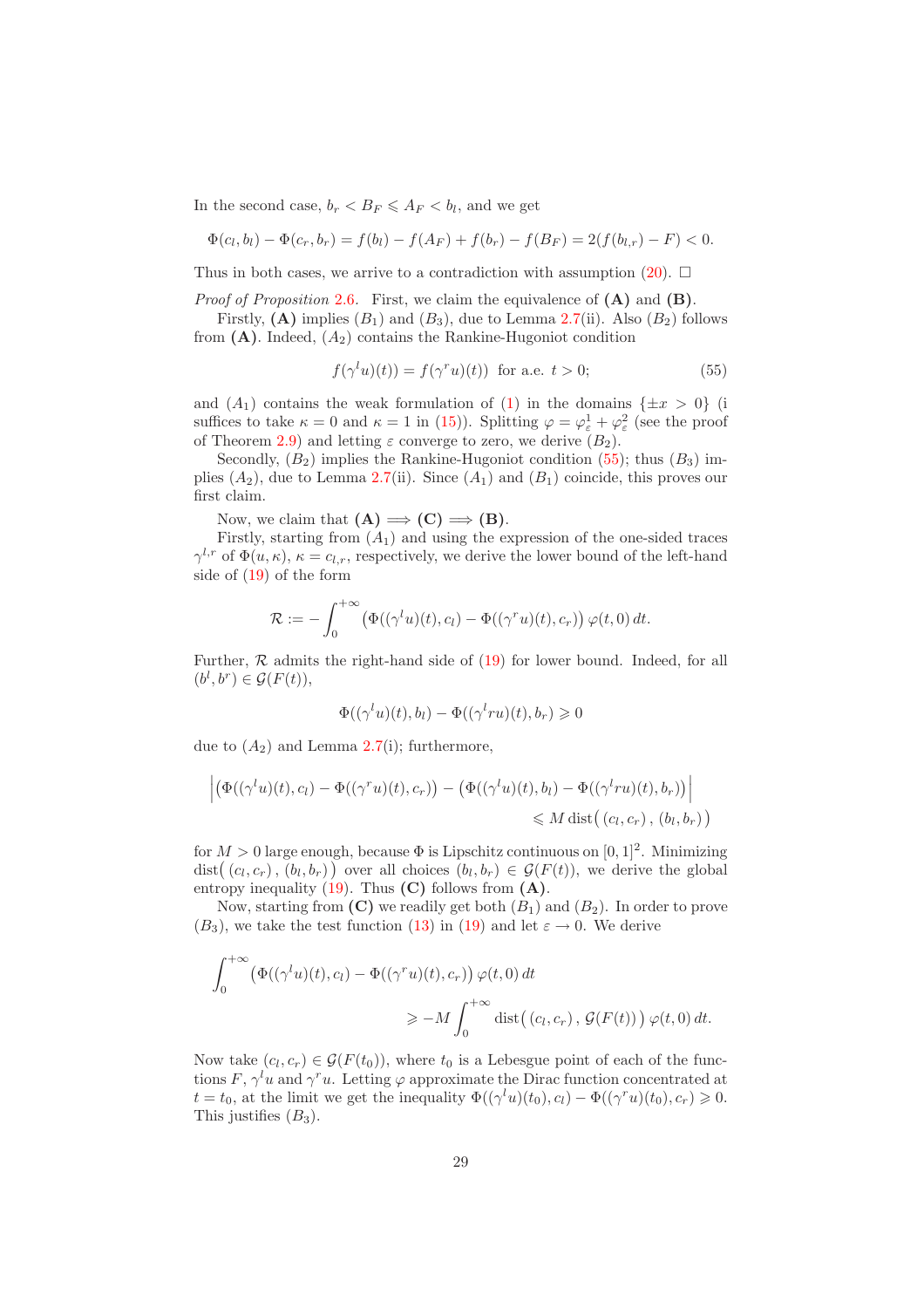The proof of Proposition [2.6](#page-7-1) is complete.  $\Box$ 

*Proof of Proposition* [2.10](#page-11-1)*.* We start from the entropy formulation [\(15\)](#page-8-0). The method of doubling of variables of Kruzhkov, applied in the domains  $\{\pm x > 0\}$ , yields the so-called Kato inequality for the comparison of  $u^1, u^2$ :

$$
\int_{\mathbb{R}^+} \int_{\mathbb{R}} \left( |u^1 - u^2| \partial_t + \Phi(u^1, u^2) \partial_x \right) \varphi \, dx \, dt \ge 0
$$

for all  $\varphi \in \mathcal{C}_c^{\infty}(\Pi \setminus \{x = 0\}), \varphi \geqslant 0.$ 

Now, fix  $R > 0$  and replace  $\varphi$  in this inequality by a sequence of approximations of the characteristic function of the set  $\{t \in (0, T), 0 < |x| < R + L(T - t)\},\$ for instance  $\varphi_{\varepsilon}(t,x) = (1 - w_{\varepsilon}(x)) \chi_{\varepsilon}(t) \xi_{\varepsilon}(t,x)$  where

$$
\chi_{\varepsilon}(t) = \begin{cases}\n1 & \text{if } 0 \leqslant t < T, \\
\frac{T-t}{\varepsilon} + 1 & \text{if } T \leqslant t < T + \varepsilon, \\
0 & \text{if } t \geqslant T + \varepsilon,\n\end{cases}
$$

 $w_{\varepsilon}$  is given by [\(13\)](#page-7-2), and

$$
\xi_{\varepsilon}(t,x) = \begin{cases}\n1 & \text{if } |x| \le R + L(T-t), \\
\frac{R + L(T-t) - |x|}{\varepsilon} + 1 & \text{if } R + L(T-t) \le |x| < R + L(T-t) + \varepsilon, \\
0 & \text{if } |x| \ge R + L(T-t) + \varepsilon.\n\end{cases}
$$

This provides at the limit  $\varepsilon \to 0$ 

$$
-\int_{-R}^{R} |u^1 - u^2| (T, x) \, dx + \int_{-R-LT}^{R+LT} |u_0^1 - u_0^2| (x) \, dx + \int_0^T \left( \Phi((\gamma^r u^1)(t), (\gamma^r u^2)(t)) - \Phi((\gamma^l u^1)(t), (\gamma^l u^2)(t)) \right) \, dt \ge 0. \tag{56}
$$

Fix  $t_0 > 0$ ; without loss of generality, we can assume that  $F^1(t_0) \geq F^2(t_0)$ . Whenever this is convenient, we drop the dependency on  $t_0$  in the subsequent notation. Recall that a CG-entropy solution also satisfies all the properties of  $(A), (B), (C)$  of Proposition [2.6.](#page-7-1) We make a case study quite similar to the one of the proof of Lemma [2.7.](#page-8-3)

• If  $(\gamma^l u^i, \gamma^r u^i) \in \mathscr{G}_2(F^i) \cup \mathscr{G}_3(F^i), i = 1, 2$ , then both the standing waves  $\tilde{u}^{i}(t,x) := (\gamma^{l} u^{i})(t_{0}) 1\!\mathrm{l}_{\{x<0\}} + (\gamma^{r} u^{i})(t_{0}) 1\!\mathrm{l}_{\{x>0\}},$ 

 $i = 1, 2$ , are Kruzhkov entropy solutions of the (unconstrained) conservation law [\(1\)](#page-2-1). Therefore we have the inequality

<span id="page-30-0"></span>
$$
\Phi(\gamma^r u^1, \gamma^r u^2) - \Phi(\gamma^l u^1, \gamma^l u^2) \leq 0 \tag{57}
$$

which is well known since the work of Vol'pert [\[Vol67\]](#page-34-7).

• If  $(\gamma^l u^1, \gamma^r u^1) \in \mathscr{G}_1(F^1)$  and  $(\gamma^l u^2, \gamma^r u^2) \in \mathscr{G}_2(F^2) \cup \mathscr{G}_3(F^2)$ , then we can use [\(18\)](#page-8-4) to justify [\(57\)](#page-30-0). Indeed, the definition of  $\mathscr{G}_i$  and assumption  $F^1 \geq F^2$  lead to the inclusions  $\mathscr{G}_j(F^2) \subset \mathscr{G}_j(F^1), j = 2, 3$ .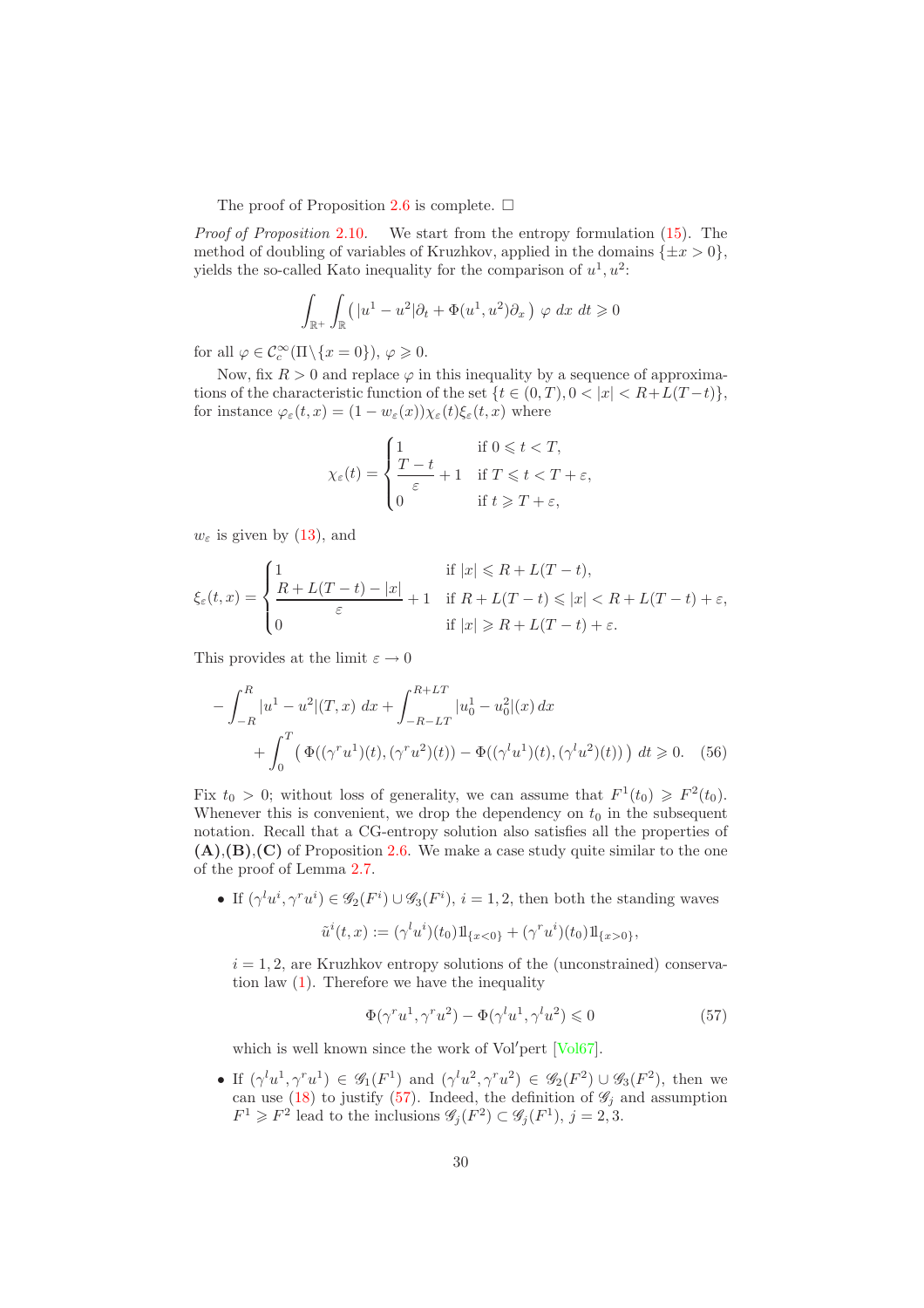- If  $(\gamma^l u^1, \gamma^r u^1) \in \mathscr{G}_2(F^1)$  and  $(\gamma^l u^2, \gamma^r u^2) \in \mathscr{G}_1(F^2)$ , then  $(\gamma^l u^2, \gamma^r u^2) =$  $(A_{F^2}, B_{F^2})$  and  $\gamma^l u^1 = \gamma^r u^1 =: \gamma u^1$ . We have to distinguish three cases:  $-$  if  $\gamma u^1 \leqslant \gamma^r u^2$ ,  $\Phi(\gamma^r u^1, \gamma^r u^2) - \Phi(\gamma^l u^1, \gamma^l u^2)$ =  $(f(\gamma^r u^2) - f(\gamma u^1)) - (f(\gamma^l u^2) - f(\gamma u^1)) = 0;$  $-$  if  $\gamma^r u^2 \leqslant \gamma u^1 \leqslant \gamma^l u^2$ ,  $\Phi(\gamma^r u^1, \gamma^r u^2) - \Phi(\gamma^l u^1, \gamma^l u^2)$ =  $(f(\gamma u^1) - f(\gamma^r u^2)) - (f(\gamma^l u^2) - f(\gamma u^1)) \leq 2(F^1 - F^2);$  $-$  if  $\gamma u^1 \geqslant \gamma^l u^2$ ,  $\Phi(\gamma^r u^1, \gamma^r u^2) - \Phi(\gamma^l u^1, \gamma^l u^2)$ =  $(f(\gamma u^1) - f(\gamma^r u^2)) - (f(\gamma u^1) - f(\gamma^l u^2)) = 0$ .
- If  $(\gamma^l u^1, \gamma^r u^1) \in \mathscr{G}_3(F^1)$  and  $(\gamma^l u^2, \gamma^r u^2) \in \mathscr{G}_1(F^2)$ , we have  $\gamma^l u^1 \leq \overline{u} \leq$  $\gamma^l u^2, \gamma^r u^2 \leqslant \bar{u} \leqslant \gamma^r u^1$ . Assuming the strict inequalities  $\gamma^l u^1 \leqslant \gamma^l u^2$ ,  $\gamma^r u^2 < \gamma^r u^1$ , we get

$$
\Phi(\gamma^r u^1, \gamma^r u^2) - \Phi(\gamma^l u^1, \gamma^l u^2) = (f(\gamma^r u^1) - f(\gamma^r u^2)) - (f(\gamma^l u^2) - f(\gamma^l u^1)) \leq 2(F^1 - F^2).
$$

Otherwise, at least one of the equalities  $\gamma^l u^1 = \bar{u} = \gamma^l u^2, \gamma^r u^1 = \bar{u} = \gamma^r u^2$ holds; in this case,  $F^1 = F^2 = F(\bar{u})$ , and we get the conclusion [\(57\)](#page-30-0).

• If  $(\gamma^l u^i, \gamma^r u^i) \in \mathscr{G}_1(F^i), i = 1, 2$ , then  $\Phi(\gamma^r u^1, \gamma^r u^2) - \Phi(\gamma^l u^1, \gamma^l u^2) = \Phi(A_{F^1}, A_{F^2}) - \Phi(B_{F^1}, B_{F^2}) = 2(F^1 - F^2).$ 

Thus in all cases, we have

$$
\Phi((\gamma^r u^1)(t_0), (\gamma^r u^2)(t_0)) - \Phi((\gamma^l u^1)(t_0), (\gamma^l u^2)(t_0)) \leq 2|F^1 - F^2|(t_0).
$$

Hence

$$
\int_{-R}^{R} |u^1 - u^2| (T, x) \ dx \leqslant \int_{0}^{T} 2|F^1 - F^2|(t) \ dt + \int_{-R-LT}^{R+LT} |u_0^1 - u_0^2|(x) \ dx;
$$

letting R tend to  $+\infty$ , we conclude the proof. □

*Proof of Proposition* [3.1](#page-12-2). The proof is similar to the one of Proposition [2.6.](#page-7-1)

In order to show that (D) implies (E), we first take  $\varphi(t, x)(1 - w_{\varepsilon}(x))$  for the test function in [\(27\)](#page-12-1), where  $\varphi \in C_c^{\infty}(\Pi)$  and  $w_{\varepsilon}$  is given by [\(13\)](#page-7-2). Letting  $\varepsilon$  decrease to zero and using the definition of weak traces in  $(D_3)$ , we get the inequality

<span id="page-31-0"></span>
$$
I \geqslant \int_0^{+\infty} D(t, (c_l, c_r)) \varphi(t, 0) dt,
$$
  

$$
D(t, (c_l, c_r)) := \gamma_w^l \left[ \int_0^1 \Phi(\mu(\cdot, \alpha), c_l) d\alpha \right](t) - \gamma_w^r \left[ \int_0^1 \Phi(\mu(\cdot, \alpha), c_r) d\alpha \right](t),
$$
\n(58)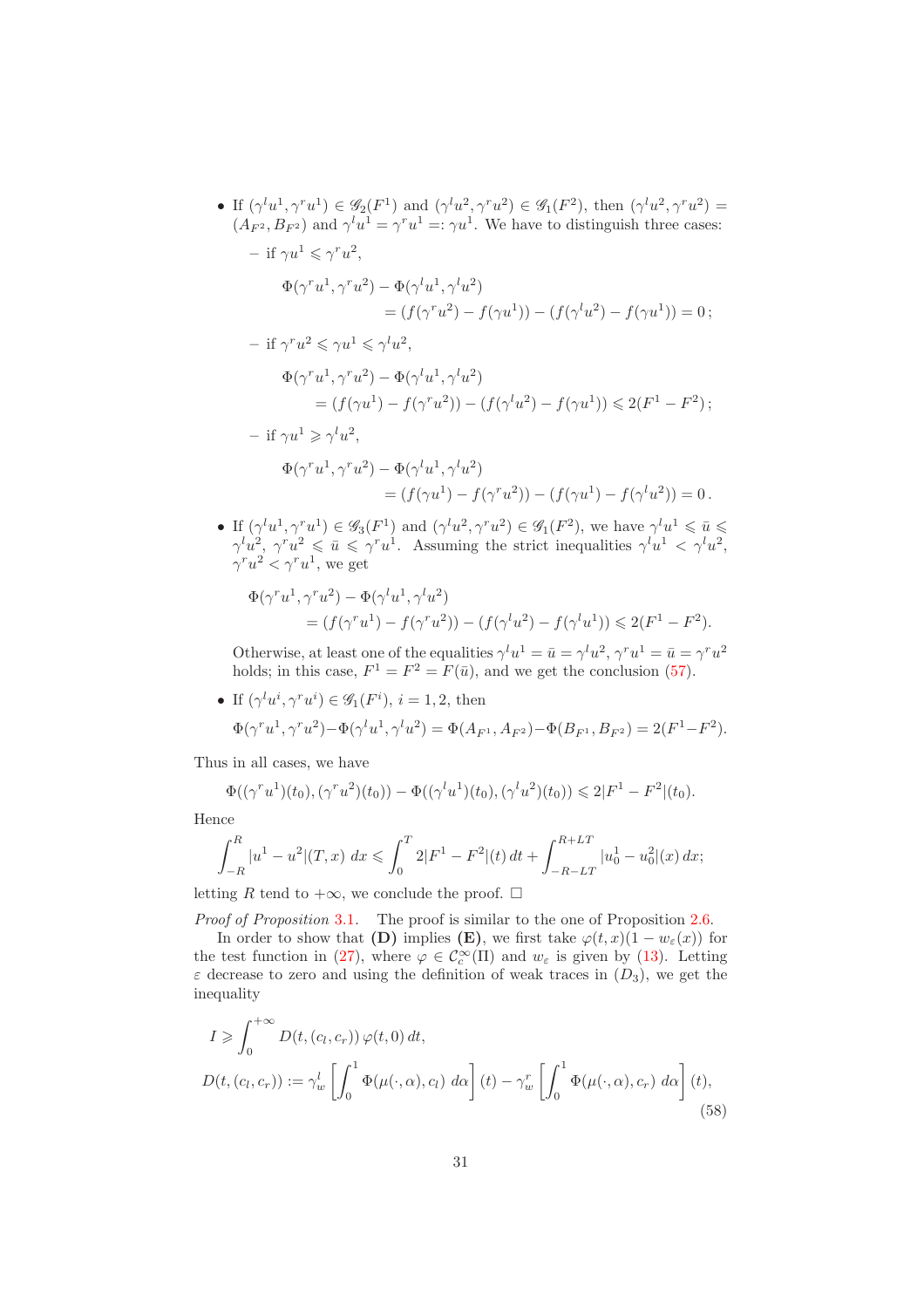where I denotes the left-hand side of the global entropy inequality  $(30)$ . Fix  $t > 0$  and let  $(b_l, b_r) \in \mathcal{G}(F(t))$ . Then we can write  $D(t, (c_l, c_r))$  as the sum of three terms:

<span id="page-32-1"></span>
$$
D(t,(c_l,c_r)) = \left(\gamma_w^l \int_0^1 \Phi(\mu(t,\cdot,\alpha),b_l) \, d\alpha - \gamma_w^r \int_0^1 \Phi(\mu(t,\cdot,\alpha),b_r) \, d\alpha\right) + \gamma_w^l \left(\int_0^1 \Phi(\mu(t,\cdot,\alpha),c_l) \, d\alpha - \int_0^1 \Phi(\mu(t,\cdot,\alpha),b_l) \, d\alpha\right) - \gamma_w^r \left(\int_0^1 \Phi(\mu(t,\cdot,\alpha),c_r) \, d\alpha - \int_0^1 \Phi(\mu(t,\cdot,\alpha),b_r) \, d\alpha\right).
$$
 (59)

By property  $(D_3)$ , the first term in the right-hand side of [\(59\)](#page-32-1) is non-negative. The set  $\mathcal{G}(F(t))$  being compact, we can pick the couple  $(b_l, b_r)$  which realizes the distance dist $((c_l, c_r), \mathcal{G}(F(t)))$ . The function  $\Phi$  is Lipschitz continuous; this permits to bound the two other terms in the right-hand side of [\(59\)](#page-32-1) by  $M \text{ dist}((c_l, c_r), \mathcal{G}(F(t))),$  for some  $M > 0$ . Hence [\(30\)](#page-13-2) follows.

Conversely,  $(E)$  implies  $(D)$ . The assertions  $(D_1)$  and  $(D_2)$  are straightforward. For the proof of  $(D_3)$ , we pick  $\xi(t)w_\varepsilon(x)$  in [\(13\)](#page-7-2) for the test function in the global entropy inequality [\(30\)](#page-13-2),  $\xi \in C_c^{\infty}((0, +\infty))$ ,  $\xi \ge 0$ , and let  $\varepsilon$  tend to 0. As a result, we get

$$
\int_0^{+\infty} D(t, (c_l, c_r)) \xi(t) dt \ge -M \int_0^{+\infty} \text{dist}((c_l, c_r), \mathcal{G}(F(t))) \xi(t) dt \qquad (60)
$$

where  $D(t, (c_l, c_r))$  is defined in [\(58\)](#page-31-0). Take a common Lebesgue point  $t_0$  of F (it is also a Lebesgue point of the map  $t \mapsto \text{dist}((c_l, c_r), \mathcal{G}(F(t)))$ ), for all  $(c_l, c_r) \in [0, 1]^2$  and of the map  $t \mapsto \{(c_l, c_r) \mapsto D(t, (c_l, c_r))\} \in C([0, 1]^2)$ (see Remark [6\)](#page-13-1). Letting  $\xi$  converge to the Dirac mass concentrated at the point  $t_0$ , we get

$$
\forall (c_l, c_r) \in [0, 1]^2 \quad D(t_0, (c_l, c_r)) \geq \text{dist}((c_l, c_r), \mathcal{G}(F(t_0))). \tag{61}
$$

Picking  $(c_l, c_r) \in \mathcal{G}(F(t_0))$ , we deduce the claim of  $(D_3)$ .  $\Box$ 

Acknowledgement This paper was written as part of the international research program on Nonlinear Partial Differential Equations at the Centre for Advanced Study at the Norwegian Academy of Science and Letters in Oslo during the academic year 2008-09. The first and third authors are grateful to Kenneth H. Karlsen for the invitation to Oslo and for stimulating discussions. The second author was partially supported by INRIA Sophia Antipolis - Méditerranée.

## References

<span id="page-32-0"></span>[AMG05] Adimurthi, S. Mishra, and G.D. Veerappa Gowda. Optimal entropy solutions for conservation laws with discontinuous flux-functions. *J. Hyperbolic Diff. Eq.*, 2(4):783–837, 2005. [\(document\),](#page-0-0) [1](#page-2-3)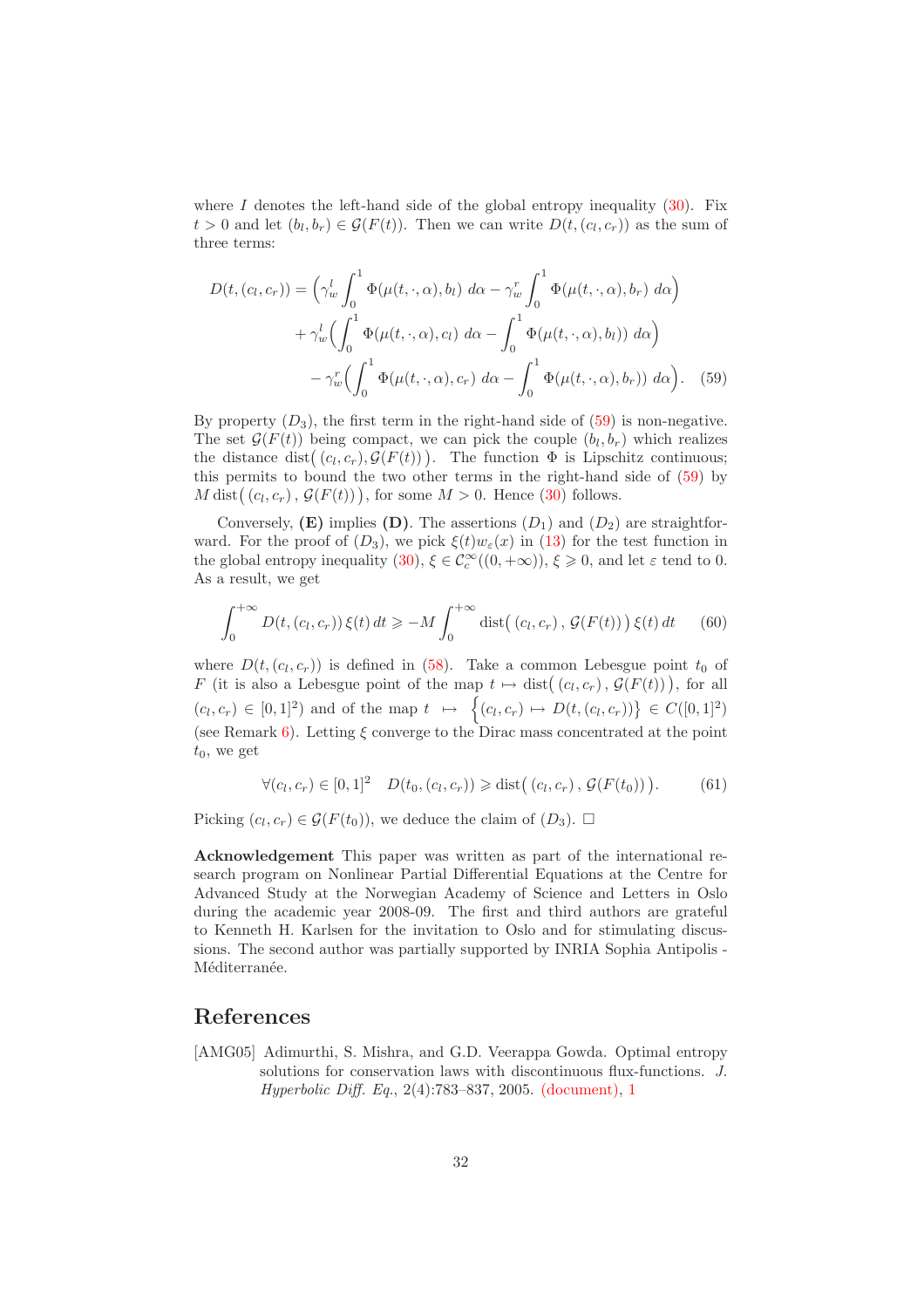- <span id="page-33-5"></span>[AKR] B. Andreianov, K.H. Karlsen, and N.H. Risebro. A theory of  $\mathbf{L}^1$ -dissipative solvers for scalar conservation laws with discontinuous flux. In preparation. [1,](#page-2-3) [2.2](#page-7-2)
- <span id="page-33-11"></span>[AGS] B. Andreianov, P. Goatin, and N. Seguin. Simulations of the green wave. <http://www.ann.jussieu.fr/publications/2009.php3> and <http://www.ann.jussieu.fr/~seguin/TMP/green-wave.html>. [5.2](#page-27-1)
- <span id="page-33-4"></span>[AuP05] E. Audusse and B. Perthame. Uniqueness for scalar conservation laws with discontinuous flux via adapted entropies. *Proc. Roy. Soc. Edinburgh Sect. A* 135(2):253–265, 2005. [1,](#page-2-3) [2.2](#page-7-2)
- [BV06] F. Bachmann and J. Vovelle. Existence and uniqueness of entropy solution of scalar conservation laws with a flux function involving discontinuous coefficients. *Comm. Partial Differential Equations*, 31:371– 395, 2006.
- <span id="page-33-3"></span>[BJ97] P. Baiti and H.K. Jenssen. Well-posedness for a class of  $2 \times 2$  conservation laws with  $L^{\infty}$  data. *J. Diff. Eq.* 140(1):161–185, 1997. [1,](#page-2-3) [2.2](#page-7-2)
- <span id="page-33-10"></span>[BGKT08] R. Bürger, A. García, K.H. Karlsen and J.D. Towers. A family of numerical schemes for kinematic flows with discontinuous flux. *J. Engrg. Math.* 60 (2008), no. 3-4, 387–425. [4.4](#page-24-0)
- <span id="page-33-1"></span>[BKT09] R. Bürger, K. H. Karlsen, and J. D. Towers. An Engquist-Osher-type scheme for conservation laws with discontinuous flux adapted to flux connections. *SIAM J. Num. Analysis*, to appear. [\(document\),](#page-0-0) [1,](#page-2-3) [2.2,](#page-7-2) [5,](#page-9-2) [4.4](#page-24-0)
- <span id="page-33-9"></span>[CF99] G.-Q. Chen and H. Frid. Divergence-measure fields and hyperbolic conservation laws. *Arch. Ration. Mech. Anal.*, 147(2):89–118, 1999. [6,](#page-13-1) [3](#page-14-1)
- <span id="page-33-0"></span>[CG07] R. M. Colombo and P. Goatin. A well posed conservation law with a variable unilateral constraint. *J. Differential Equations*, 234(2):654– 675, 2007. [\(document\),](#page-0-0) [1,](#page-2-3) [2,](#page-3-0) [2.1,](#page-3-1) [2.3,](#page-5-2) [2.1,](#page-5-2) [4.4,](#page-24-0) [5.1](#page-25-0)
- <span id="page-33-8"></span>[DiP85] R. J. DiPerna. Measure-valued solutions to conservation laws. *Arch. Rational Mech. Anal.*, 88(3):223–270, 1985. [3,](#page-12-0) [4.3](#page-18-1)
- <span id="page-33-2"></span>[EGH00] R. Eymard, T. Gallouët, and R. Herbin. Finite volume methods. In *Handbook of numerical analysis, Vol. VII*, Handb. Numer. Anal., VII, pages 713–1020. North-Holland, Amsterdam, 2000. [1,](#page-2-3) [3,](#page-12-0) [4.1,](#page-15-2) [4.2,](#page-16-2) [4.2,](#page-16-3) [4.3,](#page-18-0) [4.4](#page-24-0)
- <span id="page-33-7"></span>[KRT03] K.H. Karlsen, N.H. Risebro and J.D. Towers. L<sup>1</sup> stability for entropy solutions of nonlinear degenerate parabolic convection-diffusion equations with discontinuous coefficients. *Skr. K. Nor. Vid. Selsk.* (2003), 49 pp. [3](#page-5-1)
- <span id="page-33-6"></span>[Kru70] S.N. Kružkov. First order quasilinear equations with several independent variables. (Russian), *Mat. Sb.*, 81(2):, 228–255, 1970. English transl. in *Math. USSR Sb.*, 10 (1970). [2.1,](#page-3-1) [2.1,](#page-5-2) [2.2](#page-10-0)